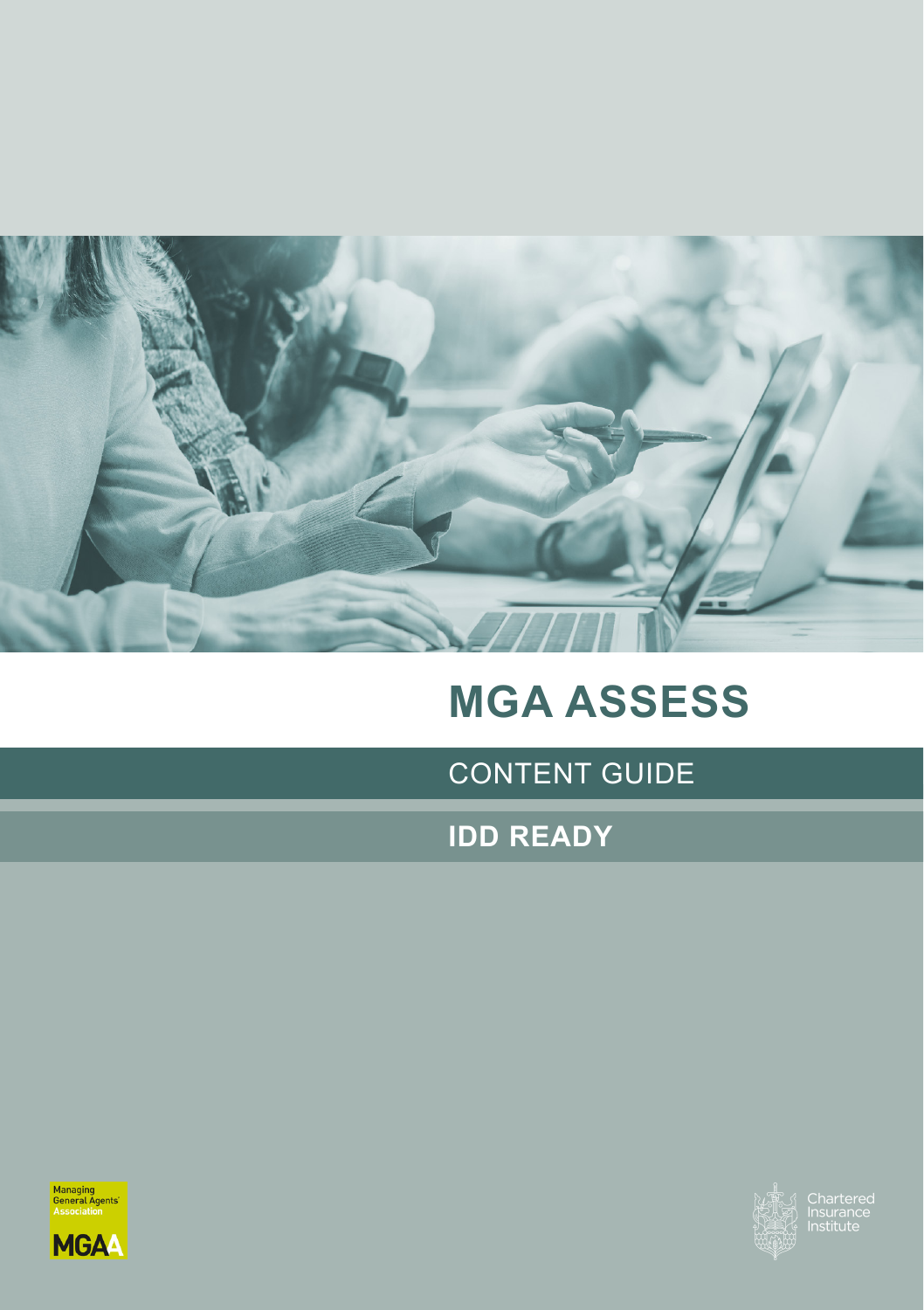#### **INTRODUCTION**

All the information you'll ever need to know about insurance can now be found in one easy to use system.

Assess is a web-based learning solution designed to help you meet your organisation's training and competency needs.

From new starters to industry veterans, users at all levels of experience will find information that's relevant to them and useful for their role. The diagnostic assessment capabilities of Assess provide an ideal way to evaluate new starters and determine areas of learning that need to be prioritised in the onboarding process, or even as part of the candidate selection stage. But it doesn't stop there; ongoing competency testing is also fully catered for.

In this guide you'll find details of every module available, along with the approximate amount of time each piece of learning will take to complete and the number of assessment questions linked to it.

**Assess** January 2022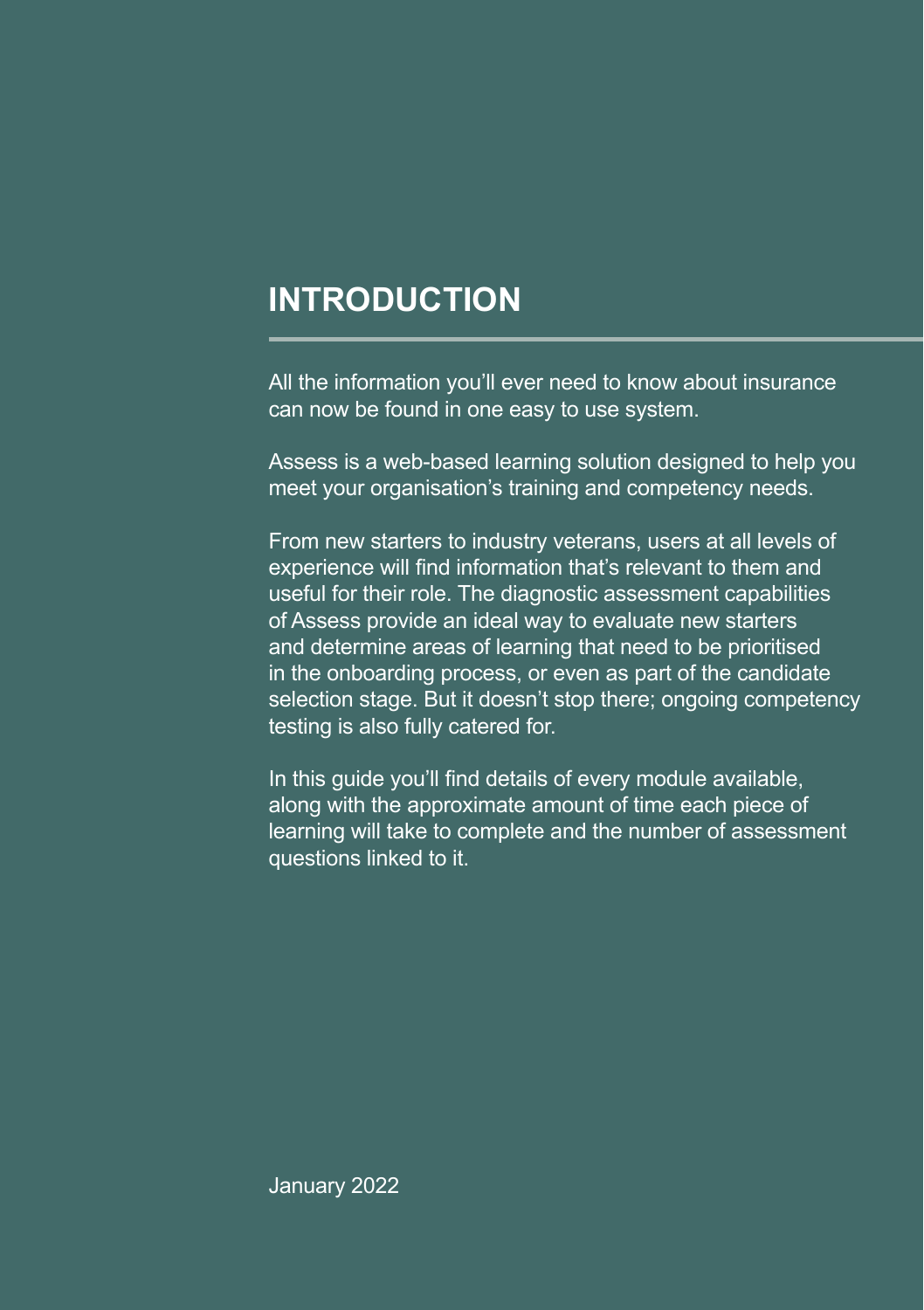## **CONTENTS**

With over 500 courses and 8,000 assessment questions available, Assess covers everything from the basic principles of insurance and regulation to the more technical details of general insurance.

This comprehensive range of content is divided into a range of intuitive catalogues, each of which focuses on a key aspect of the industry.

| <b>MGA BUSINESS</b>                                   | 7                                 |
|-------------------------------------------------------|-----------------------------------|
| <b>INSURANCE DISTRIBUTION DIRECTIVE (IDD)</b>         | $\overline{\mathbf{z}}$           |
| <b>IMPACT OF CORONAVIRUS</b>                          | $\overline{\boldsymbol{\lambda}}$ |
| <b>INTRODUCTION TO INSURANCE</b>                      | $\overline{\lambda}$              |
| <b>INTRODUCTION TO THE LONDON MARKET</b>              | $\overline{\lambda}$              |
| <b>FOUNDATIONS OF GENERAL INSURANCE</b>               | $\overline{\lambda}$              |
| <b>GOVERNANCE, RISK AND COMPLIANCE</b>                | $\overline{\blacktriangleleft}$   |
| <b>HEALTH AND PROTECTION</b>                          | $\bf z$                           |
| <b>PERSONAL LINES</b>                                 | 7                                 |
| <b>COMMERCIAL LINES</b>                               | $\overline{\lambda}$              |
| <b>SPECIALISMS</b>                                    | $\overline{\lambda}$              |
| <b>COMPLIANCE AND CORPORATE SOCIAL RESPONSIBILITY</b> | 7                                 |
| <b>HEALTH AND SAFETY</b>                              | $\overline{\lambda}$              |
| <b>MENTAL HEALTH AND WELLBEING</b>                    | $\bar{\mathbf{z}}$                |
| <b>WORKPLACE SKILLS</b>                               | $\overline{\bf 7}$                |
| <b>CORONAVIRUS AWARENESS</b>                          |                                   |



0208 530 0996 b2bsupport@cii.co.uk mgaassess.cii.co.uk

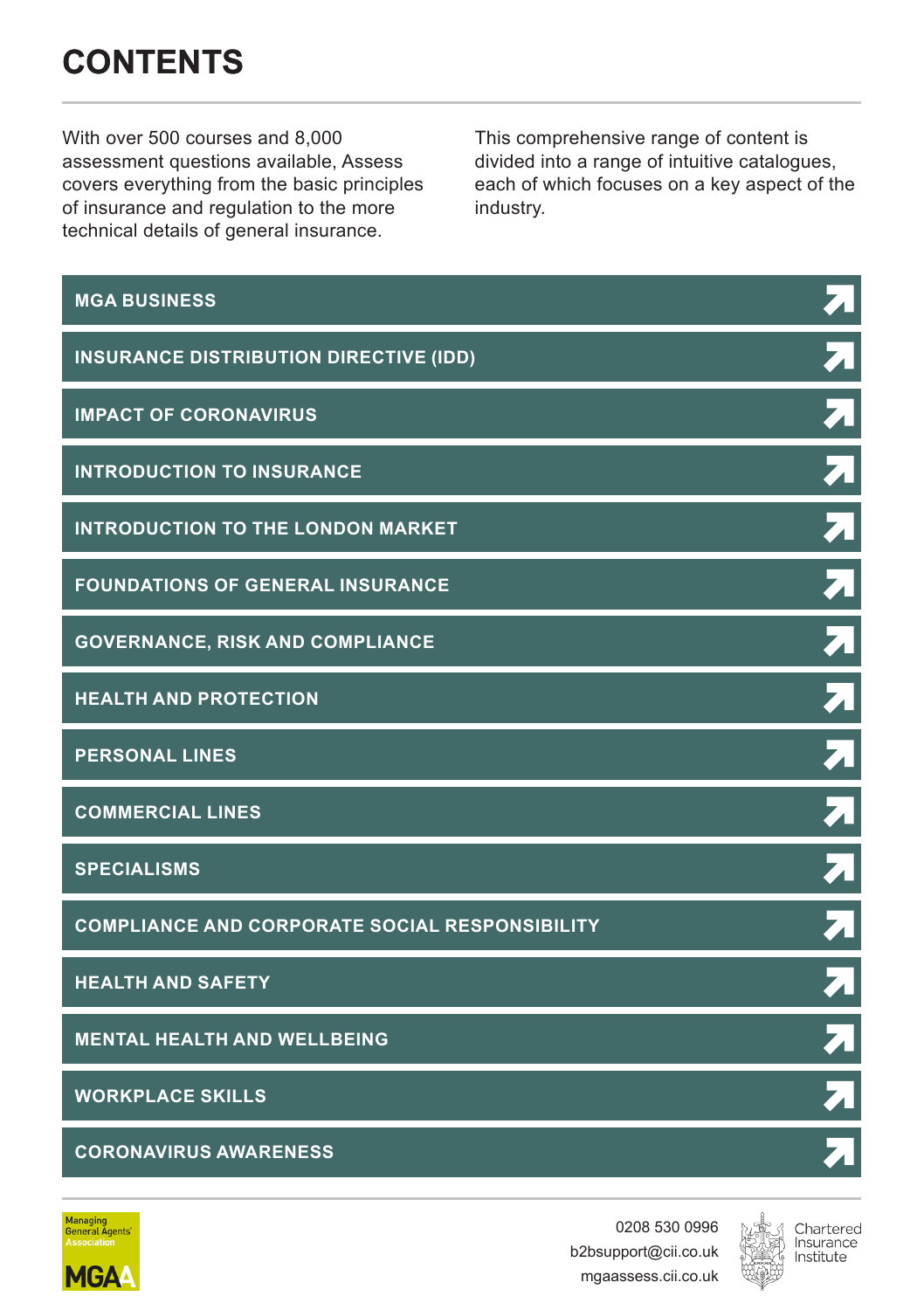<span id="page-3-0"></span>As representatives of MGA organisations and in conjunction with industry experts, the MGAA has developed a Starter Pack learning module for those interested in how MGAs operate in the UK insurance market, at entry level.

In addition, for those with a foundational understanding of the operation of MA business, a more advanced learning pack is featured here in four module parts. These four modules are designed to build on an existing understanding and provide a more detailed introduction to MGAs, establishing an MGA, operating an MGA and the functions within an MGA

#### **MINUTES**

| <b>MGA Starter Pack</b>            | 60  |
|------------------------------------|-----|
|                                    |     |
| MGA Business Module Parts 1-4      | 180 |
| • Part 1 - An introduction to MGAs | 45  |
| • Part 2 - Establishing an MGA     | 45  |
| • Part 3 - Operating an MGA        | 45  |
| • Part 4 - Functions within an MGA | 45  |

You will also find a number of learning opportunities, catalogued as MGA Business, specifically aimed at enhancing the knowledge of, and about Managing General Agents.



0208 530 0996 b2bsupport@cii.co.uk mgaassess.cii.co.uk

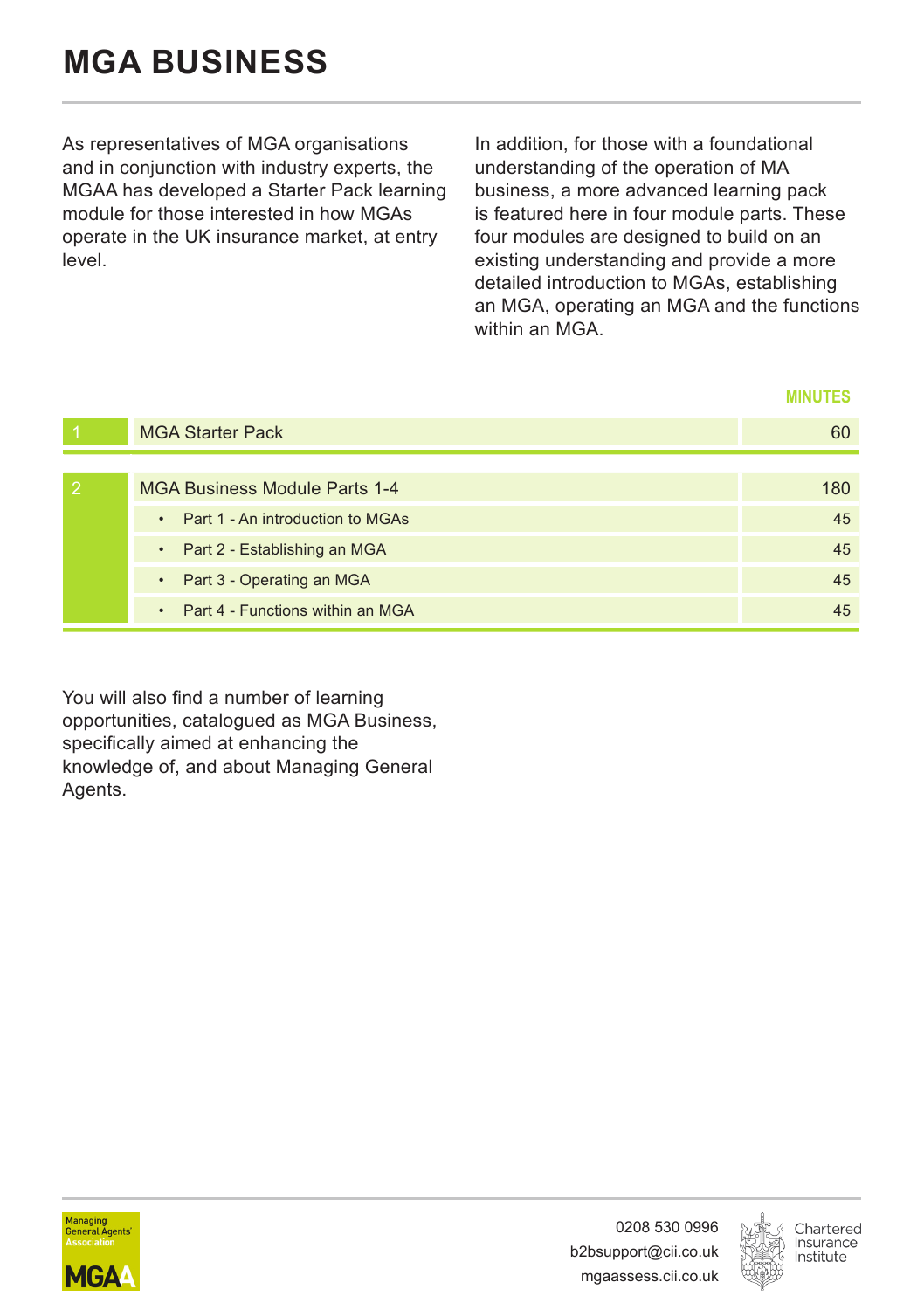# <span id="page-4-0"></span>**INSURANCE DISTRIBUTION DIRECTIVE (IDD)**

Under IDD, all staff involved in the distribution of insurance products are expected to demonstrate minimum levels of competency and knowledge in specific core areas.

These core pathways provide you with a simple journey through all of the areas highlighted in the IDD that you need to cover in your training, and they can be supplemented with product-based learning from the other catalogues.

The CII's IDD portal provides:

- Pre-set IDD pathways to cover core training
- 400+ role-specific product training modules
- Assessment facility to test competency levels
- Integrated authoring tool to allow the creation of specific product training
- IDD reporting system
- Integrated CPD that automatically adds and displays learning hours.

|                           |                                                       | <b>MINUTES</b> | <b>QUESTIONS</b> |
|---------------------------|-------------------------------------------------------|----------------|------------------|
| Non-Life: Core<br>Pathway | <b>Claims Handling</b>                                | 50             | 22               |
|                           | <b>Complaint Handling</b>                             | 40             | 20               |
|                           | <b>Contract and Agency</b>                            | 20             | 13               |
|                           | <b>General Data Protection</b>                        | 40             | 26               |
|                           | Ethics, Corporate Governance and Internal<br>Controls | 20             | 10               |
|                           | The Insurance Market                                  | 20             | 20               |
|                           | Managing Conflicts of Interest                        | 20             | 15               |
|                           | <b>Conduct Risk and Treating Customers</b><br>Fairly  | 30             | 21               |
|                           | <b>Fighting Fraud</b>                                 | 35             | 22               |
|                           | Countering Bribery and Corruption                     | 45             | 37               |
|                           | Money Laundering and How You Can<br>Prevent It        | 45             | 20               |
|                           | Demands and Needs                                     | 30             | 20               |
|                           | <b>Financial Competence</b>                           | 40             | 15               |



0208 530 0996 b2bsupport@cii.co.uk mgaassess.cii.co.uk

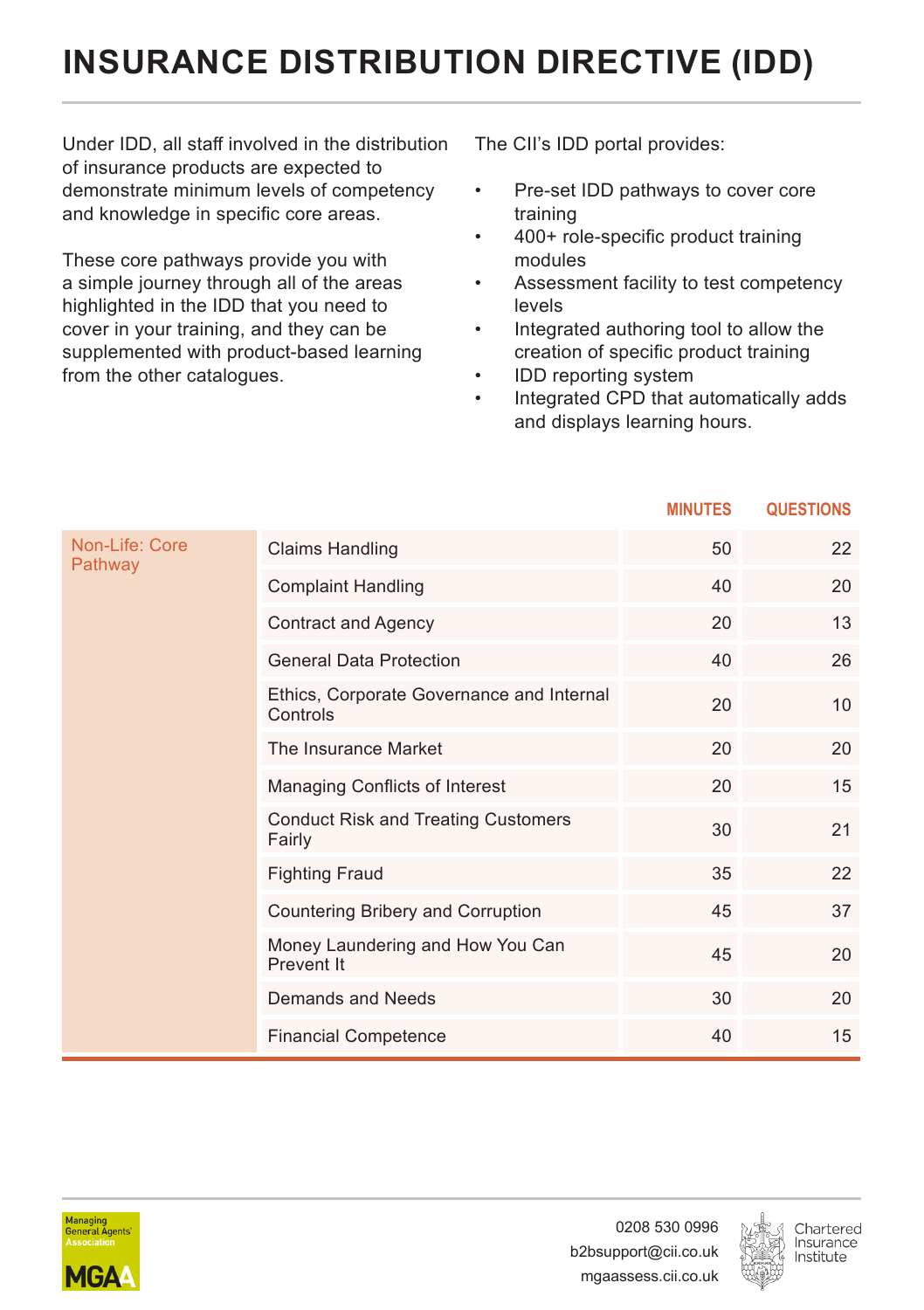## **INSURANCE DISTRIBUTION DIRECTIVE (IDD)**

|                                               |                                                               | <b>MINUTES</b> | <b>QUESTIONS</b> |
|-----------------------------------------------|---------------------------------------------------------------|----------------|------------------|
| Insurance-Based<br><b>Investment Products</b> | Types of Life Insurance and Pension-<br><b>Based Policies</b> | 30             | 22               |
| (IBIPs) and Life: Core<br>Pathway             | Life Assurance                                                | 20             | 11               |
|                                               | <b>Investment-Based Schemes</b>                               | 25             | 1                |
|                                               | <b>Complaints Handling</b>                                    | 20             | 12               |
|                                               | <b>Assessing Customer Needs</b>                               | 15             | 4                |
|                                               | Suitability                                                   | 20             | 9                |
|                                               | <b>Explaining Risk</b>                                        | 20             | 5                |
|                                               | Establishing the Client's Risk Profile                        | 20             | 8                |
|                                               | The Pension System                                            | 25             | $\overline{7}$   |
|                                               | Laws Governing Distribution of Insurance<br>Products          | 25             | 25               |
|                                               | <b>Business Ethics Standards</b>                              | 20             | 10               |
|                                               | The Insurance Market and the Saving<br><b>Products Market</b> | 20             | 5                |
|                                               | <b>Financial Competence</b>                                   | 35             | 14               |
|                                               | Conflicts of Interest                                         | 20             | 5                |



0208 530 0996 b2bsupport@cii.co.uk mgaassess.cii.co.uk

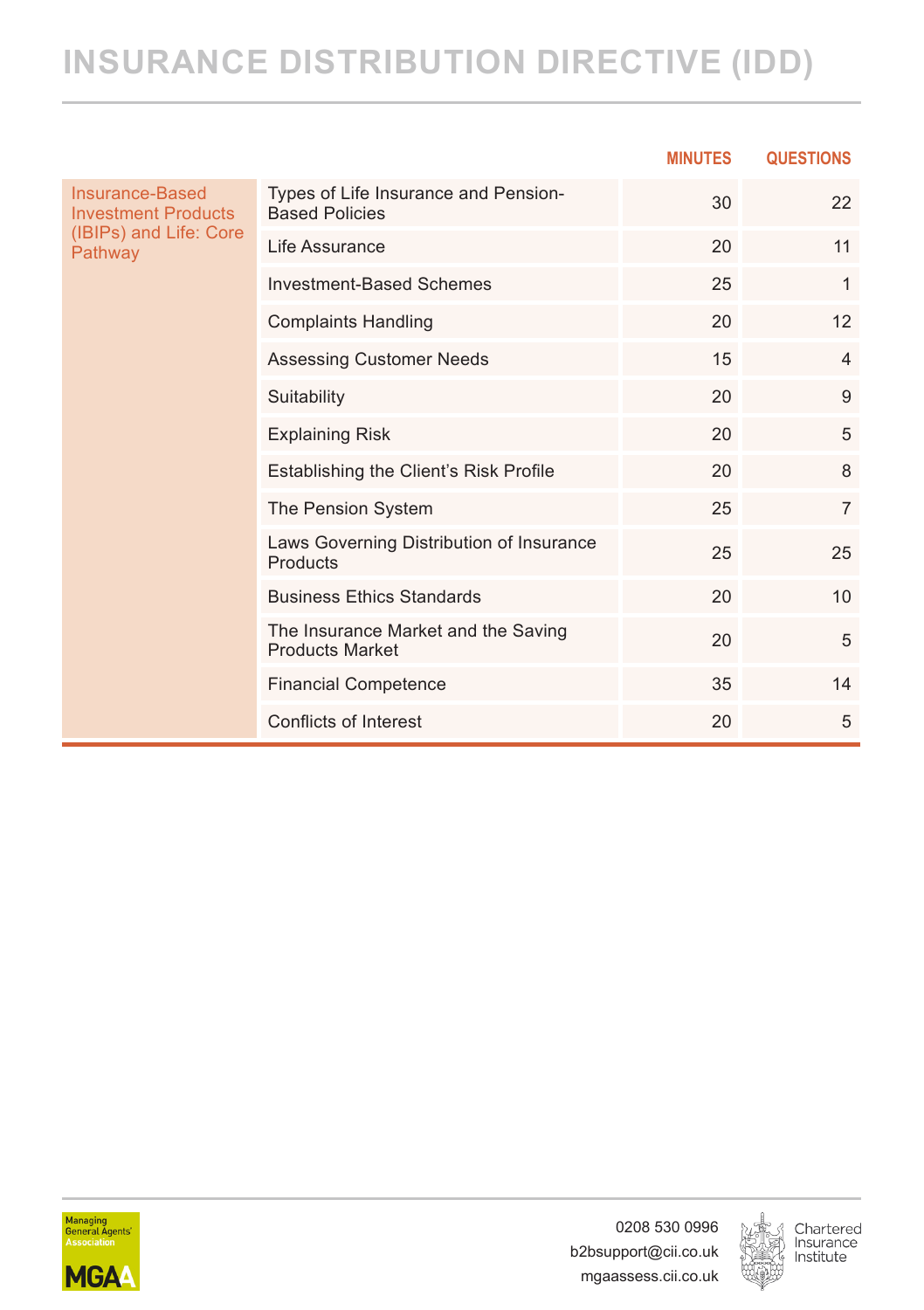# <span id="page-6-0"></span>**IMPACT OF CORONAVIRUS**

The coronavirus (COVID-19) pandemic has had a huge impact on all areas of society and day-to-day life. But how have its effects been felt in the insurance industry?

The modules presented in this catalogue examine exactly how the ongoing situation has led to changes and challenges across four key categories: personal lines. commercial lines, health and protection, and specialisms (aviation and marine).

|                          |                                                  | <b>MINUTES</b> | <b>QUESTIONS</b> |
|--------------------------|--------------------------------------------------|----------------|------------------|
| Impact of<br>Coronavirus | Impact of Coronavirus - Commercial Lines         | 30             | 11               |
|                          | Impact of Coronavirus - Personal Lines           | 30             | 10               |
|                          | Impact of Coronavirus - Health and<br>Protection | 30             | 10               |
|                          | Impact of Coronavirus - Specialisms              | 30             | 10               |



0208 530 0996 b2bsupport@cii.co.uk mgaassess.cii.co.uk

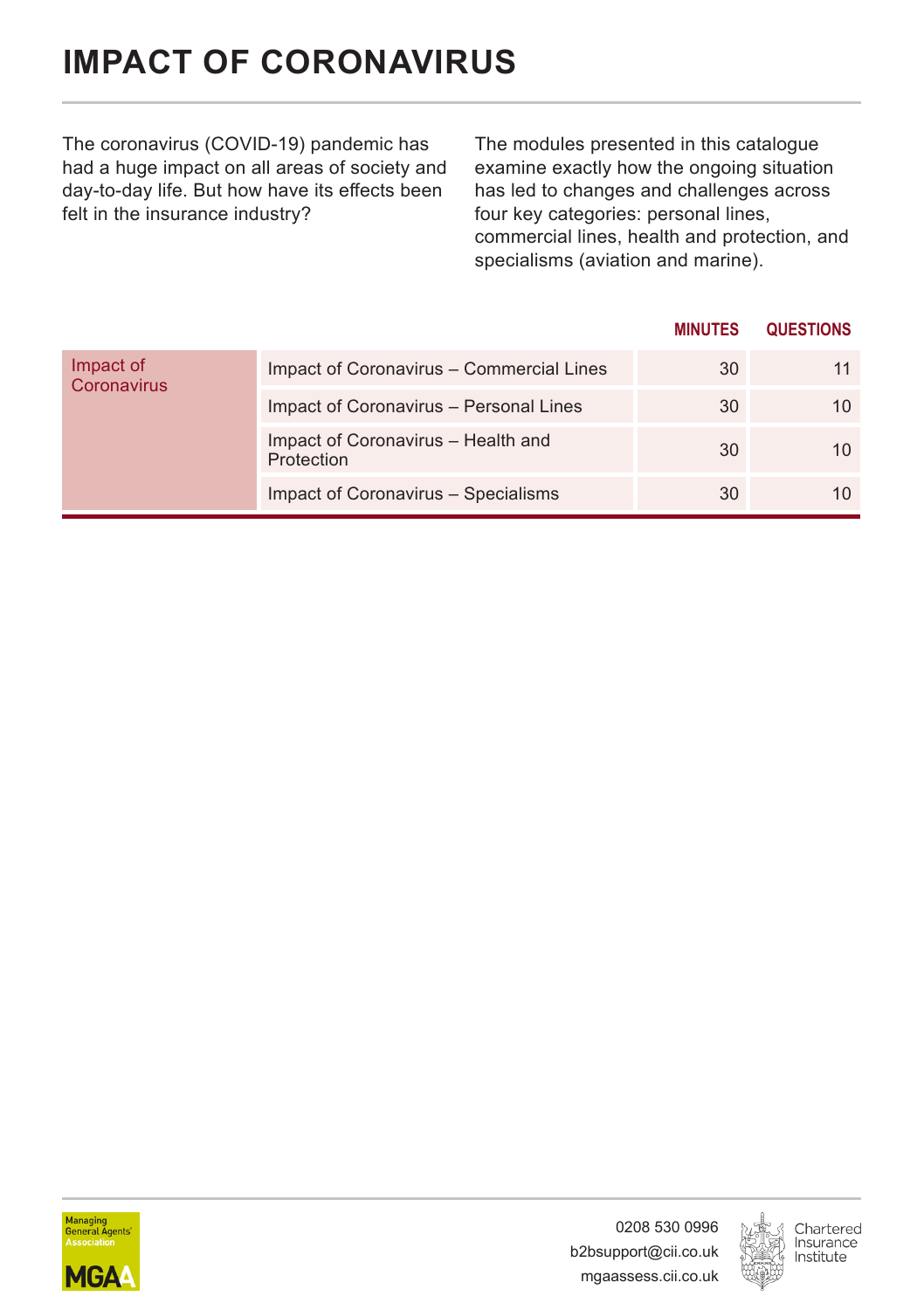## <span id="page-7-0"></span>**INTRODUCTION TO INSURANCE**

Starting from the basics and working upwards, this catalogue provides a straightforward introduction to the world of insurance – a world which, especially for newcomers, can often seem confusing. Complex terminology and

systems are logically explained and placed into context, with the aim of developing a strong working knowledge of all the essential ideas. These modules are aimed very much at new starters to insurance.

|                              |                                                              | <b>MINUTES</b> | <b>QUESTIONS</b> |
|------------------------------|--------------------------------------------------------------|----------------|------------------|
| Introduction to<br>Insurance | Risk and Insurance                                           | 30             | 26               |
|                              | Classes of General Insurance -<br><b>Commercial Products</b> | 40             | 20               |
|                              | Classes of General Insurance -<br><b>Personal Products</b>   | 40             | 17               |
|                              | The Insurance Market                                         | 40             | 25               |
|                              | Contract and Agency                                          | 40             | 17               |
|                              | Insurable Interest and Good Faith                            | 45             | 15               |
|                              | Average and Proximate Cause                                  | 45             | 14               |
|                              | Indemnity                                                    | 20             | 14               |
|                              | Contribution and Subrogation                                 | 30             | 11               |
|                              | Insurance Regulation and Legislation                         | 45             | 19               |
|                              | Ethics, Corporate Governance and<br><b>Internal Controls</b> | 40             | 18               |
|                              | Claims                                                       | 25             | 19               |



0208 530 0996 b2bsupport@cii.co.uk mgaassess.cii.co.uk

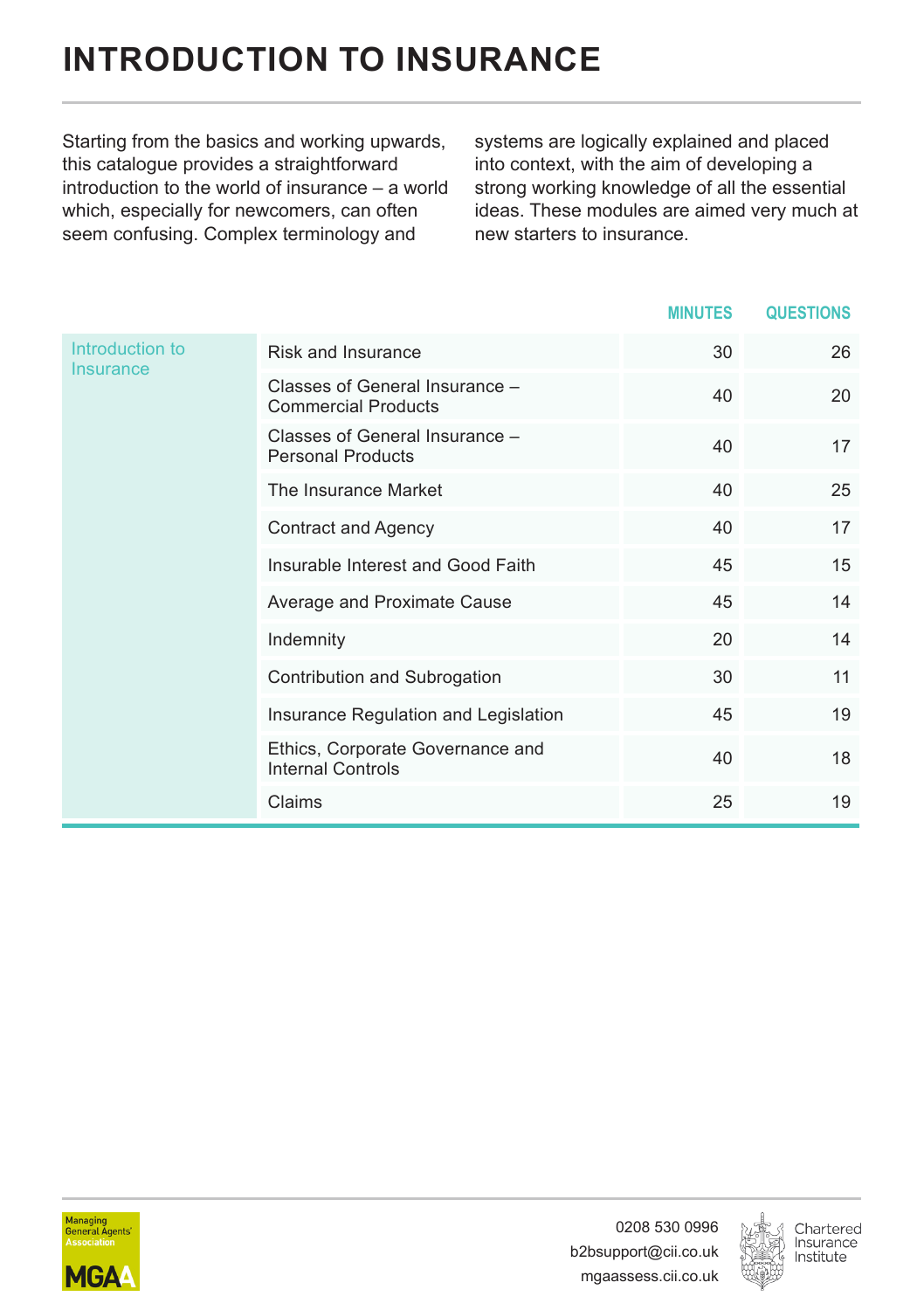## <span id="page-8-0"></span>**INTRODUCTION TO THE LONDON MARKET**

The UK insurance market is the largest in Europe, with London very much at its centre, boasting a heritage dating back hundreds of years. Over the course of fourteen modules, this catalogue covers everything from the basics (the origins of the market, its structures and associations) to the more

involved processes (delegated authority and binding agreements, regulations and legal requirements) and everything in between. These modules provide a comprehensive overview that will be useful as part of an induction for those new to the area, or as part of ongoing learning.

|                                             |                                                | <b>MINUTES</b> | <b>QUESTIONS</b> |
|---------------------------------------------|------------------------------------------------|----------------|------------------|
| Introduction to the<br><b>London Market</b> | Development of the London Market               | 25             | 17               |
|                                             | <b>Structure and Associations</b>              | 20             | 20               |
|                                             | Presenting the Risk                            | 25             | 20               |
|                                             | Underwriting Risks and Determining<br>Premiums | 30             | 21               |
|                                             | <b>Claims Handling</b>                         | 20             | 10               |
|                                             | Application of Insurance Principles            | 60             | 21               |
|                                             | <b>Classes of Business</b>                     | 60             | 20               |
|                                             | <b>Regulatory Overview</b>                     | 60             | 21               |
|                                             | Legal Requirements in the London Market        | 60             | 20               |
|                                             | Reinsurance in the London Market               | 40             | 21               |
|                                             | Financial Security in the London Market        | 40             | 25               |
|                                             | The Insurance Cycle                            | 30             | 18               |
|                                             | The Insurance Contract                         | 30             | 21               |
|                                             | Delegated Authority and Binding<br>Agreements  | 60             | 22               |



0208 530 0996 b2bsupport@cii.co.uk mgaassess.cii.co.uk

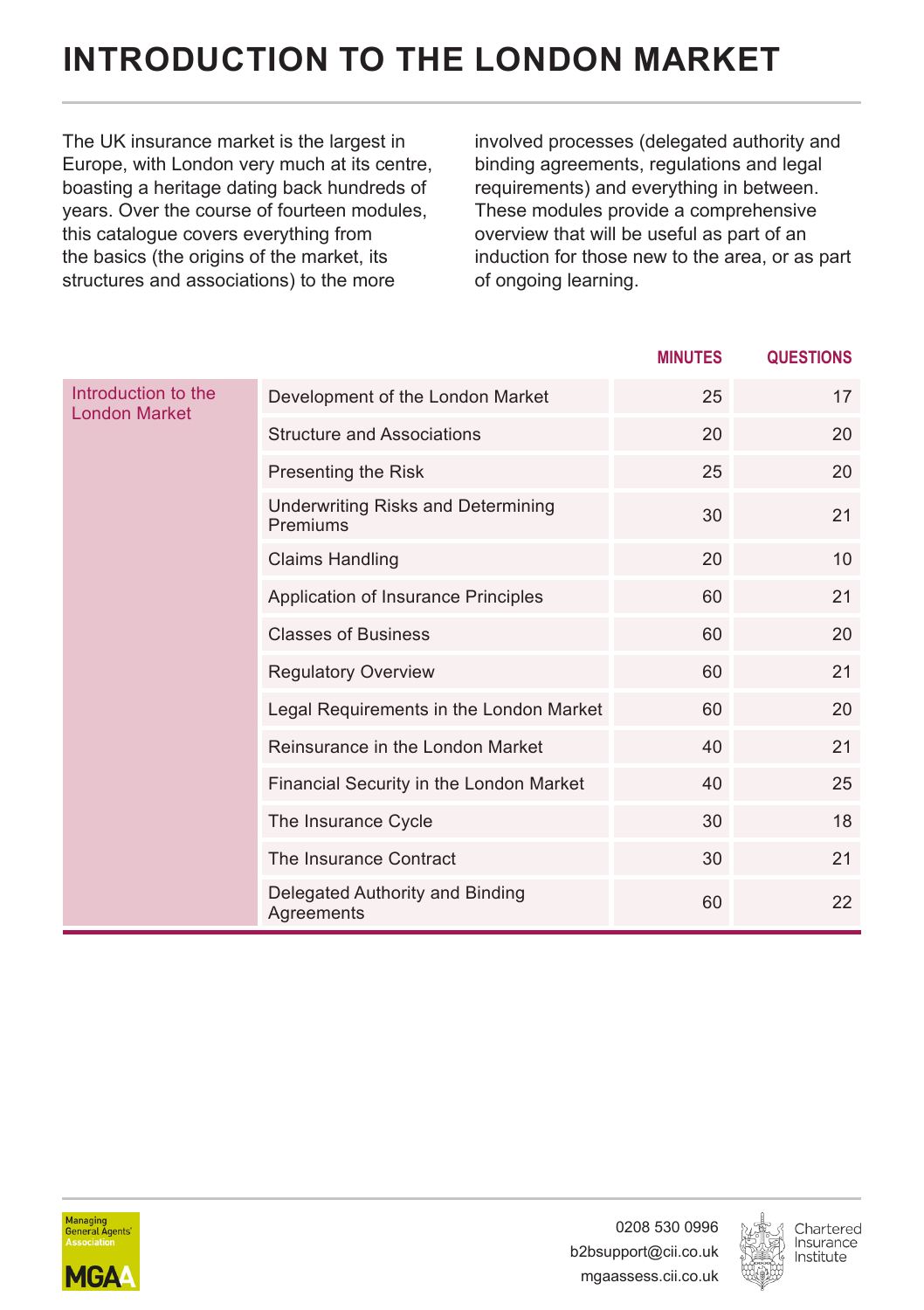## <span id="page-9-0"></span>**FOUNDATIONS OF GENERAL INSURANCE**

These modules establish the key functions of general insurance – from the market in which insurance providers operate to the practicalities of underwriting cover and handling claims in a real-world context.

They provide a comprehensive outline of how the industry operates. Also included are an in-depth analysis of broking operations and a six-part primer on all aspects of third party claims.

|                                              |                                                          | <b>MINUTES</b> | <b>QUESTIONS</b> |
|----------------------------------------------|----------------------------------------------------------|----------------|------------------|
| The Insurance Market                         | London Market                                            | 110            | 20               |
|                                              | Outsourcing and Off-shoring                              | 70             | 24               |
|                                              | The UK Insurance Market and its Position<br>in the World | 70             | 20               |
|                                              | Captives and Other Methods of Risk<br>Transfer           | 45             | 20               |
|                                              |                                                          |                |                  |
| <b>Principles and</b><br><b>Underwriting</b> | Principles of Insurance                                  | 100            | 24               |
|                                              | Risks, Perils and Hazards                                | 60             | 23               |
|                                              | The Insurance Act 2015                                   | 45             | 20               |
|                                              | Introduction to Underwriting                             | 70             | 25               |
|                                              | Policy Construction and Wording                          | 90             | 30               |
|                                              | Subjectivities, Conditions Precedent<br>and Warranties   | 20             | 10               |
|                                              | <b>Contract Certainty</b>                                | 75             | 39               |
|                                              | <b>Pricing Insurance Contracts</b>                       | 60             | 20               |
|                                              | <b>Statistics for Underwriters</b>                       | 60             | 20               |
|                                              | The Role of the Actuary                                  | 45             | 20               |
|                                              | Managing an Underwriting Portfolio                       | 60             | 20               |
|                                              |                                                          |                |                  |
| Legal                                        | Agency Law                                               | 30             | 20               |
|                                              | <b>Contract Law</b>                                      | 45             | 20               |
|                                              |                                                          |                |                  |
| Finance                                      | General Insurance Accounting                             | 60             | 21               |
|                                              | Lloyd's Accounting and Regulation                        | 60             | 20               |
|                                              | <b>Premium Finance</b>                                   | 50             | 20               |
| Reinsurance                                  | Reinsurance                                              | 80             | 27               |
|                                              |                                                          |                |                  |



0208 530 0996 b2bsupport@cii.co.uk mgaassess.cii.co.uk

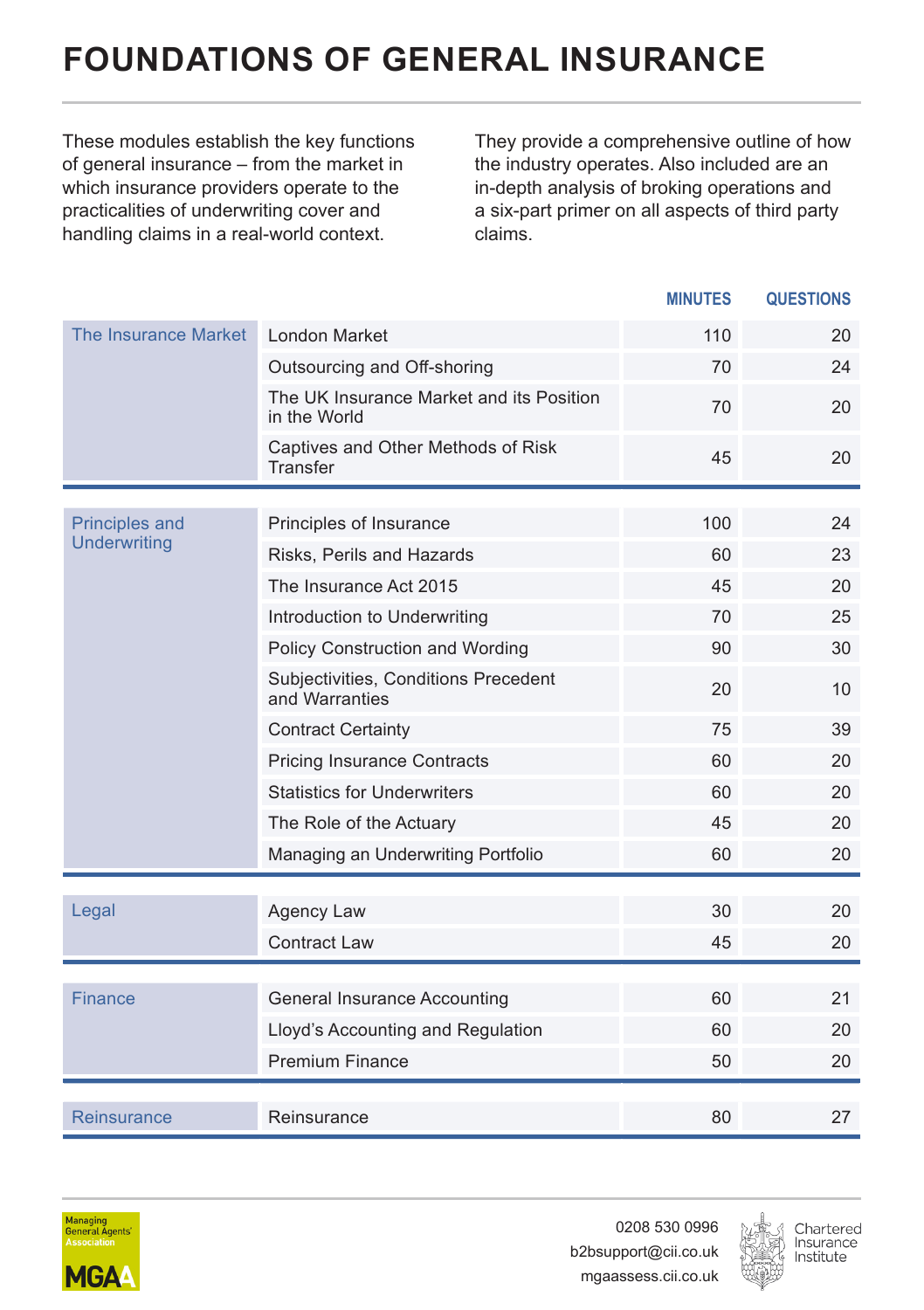#### **FOUNDATIONS OF GENERAL INSURANCE**

|                                    |                                                            | <b>MINUTES</b> | <b>QUESTIONS</b> |
|------------------------------------|------------------------------------------------------------|----------------|------------------|
| <b>Broker</b><br><b>Operations</b> | Trading in the Commercial Insurance<br>Market              | 90             | 20               |
|                                    | <b>Broker New Business Development</b>                     | 40             | 24               |
|                                    | Presentation of Risk Information to<br><b>Insurers</b>     | 60             | 20               |
|                                    | <b>Presentation of Quotation Information</b><br>to Clients | 60             | 20               |
|                                    | The Broker-Client Relationship                             | 120            | 21               |
|                                    | <b>Binding and Delegated Authority</b><br>Agreements       | 50             | 20               |
|                                    | <b>Customer Retention</b>                                  | 60             | 20               |
|                                    | Role of the Broker in Designing<br>Insurance Programmes    | 50             | 20               |
|                                    | <b>Key Broking Processes</b>                               | 50             | 20               |
|                                    | Sub-broking                                                | 50             | 20               |
|                                    | <b>Wholesale Market</b>                                    | 20             | 20               |
|                                    | Impact of Errors and Omissions for Brokers                 | 60             | 20               |
|                                    | Terms of Business Agreements (TOBAs)                       | 30             | 20               |
|                                    | Demands and Needs                                          | 30             | 20               |

| отаннэ                    |                                             |    |    |
|---------------------------|---------------------------------------------|----|----|
| <b>Claims</b>             | <b>Claims Handling</b>                      | 50 | 21 |
|                           | <b>Claims Litigation</b>                    | 90 | 20 |
|                           | Loss Adjusting                              | 30 | 22 |
|                           | Claims Fraud                                | 85 | 25 |
|                           | Regulation of Claims Management<br>Services | 90 | 19 |
|                           |                                             |    |    |
| <b>Third Party Claims</b> | Overview                                    | 35 | 13 |
|                           | Personal Injury Claims                      | 95 | 26 |
|                           | <b>Diseases</b>                             | 45 | 12 |
|                           | <b>Fatal Accidents</b>                      | 25 | 12 |
|                           | <b>Property Damage</b>                      | 30 | 11 |
|                           | Policies and Procedures                     | 50 | 14 |
|                           |                                             |    |    |



**Claims**

0208 530 0996 b2bsupport@cii.co.uk mgaassess.cii.co.uk

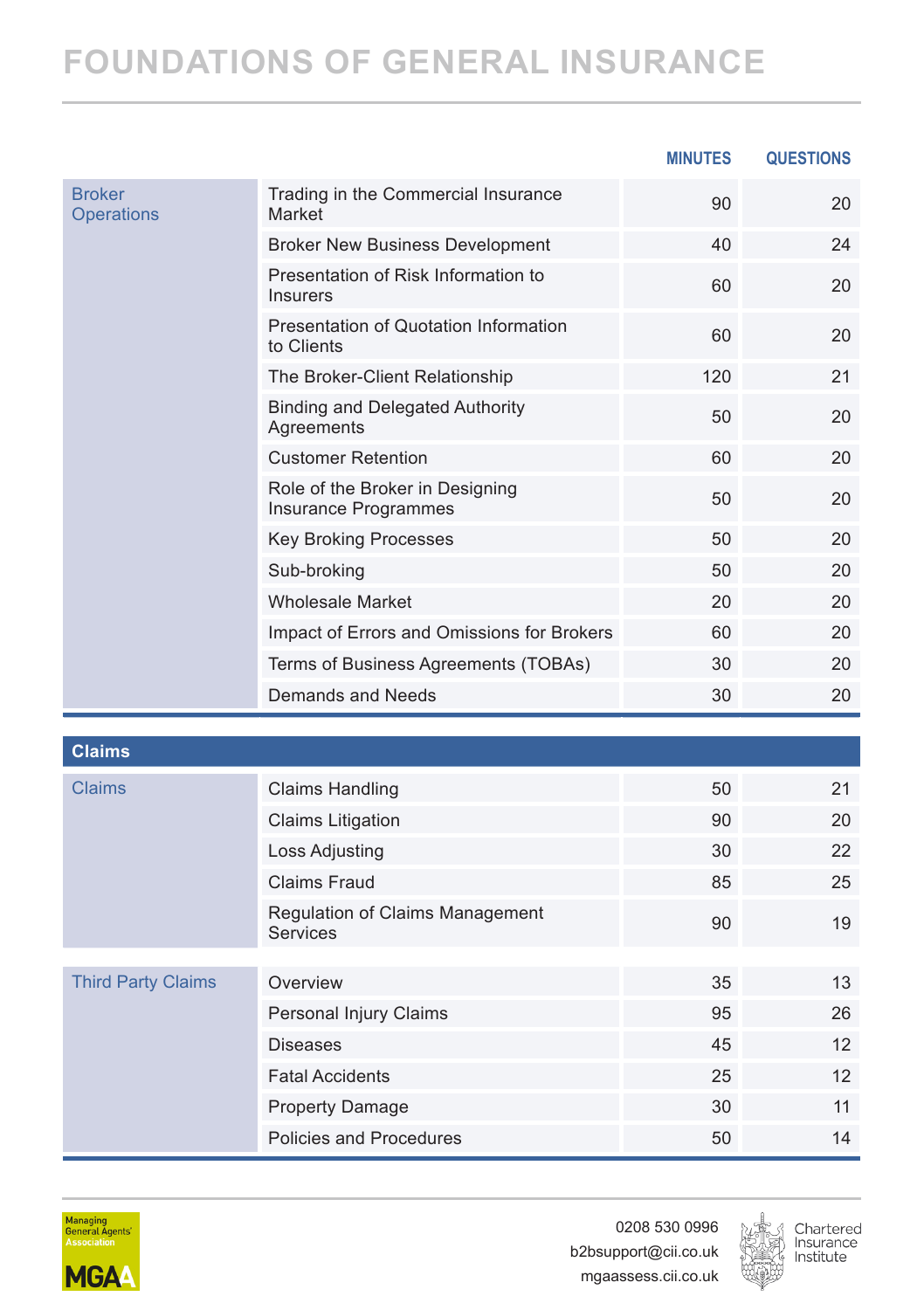## <span id="page-11-0"></span>**GOVERNANCE, RISK AND COMPLIANCE**

Developed in conjunction with financial services industry experts, this catalogue is designed to support you and your organisation in facing governance, risk

and compliance challenges, developing a compliant culture and delivering better outcomes for clients.

|                                          |                                                            | <b>MINUTES</b> | <b>QUESTIONS</b> |
|------------------------------------------|------------------------------------------------------------|----------------|------------------|
| <b>Conduct</b>                           |                                                            |                |                  |
| <b>Conduct Risk and</b>                  | What is conduct risk and how is it managed?                | 5              | 11               |
| <b>Treating Customers</b><br>Fairly      | Treating customers fairly                                  | 10             | 12               |
|                                          | Ongoing conduct risk management                            | 10             | $\overline{7}$   |
|                                          | Conduct risk and treating customers fairly -<br>key points | 5              | $\Omega$         |
| <b>Managing Conflicts of</b><br>Interest | Conflicts of interest and regulatory<br>standards          | 20             | 16               |
|                                          | Managing conflicts of interest - case<br>studies           | 11             | $\Omega$         |
|                                          | Managing conflicts of interest - key points                | 5              | $\Omega$         |
| Whistleblowing with                      | Introductory whistleblowing case study                     | 5              | $\Omega$         |
| Confidence                               | How to whistleblow                                         | 15             | 17               |
|                                          | Interactive whistleblowing case studies                    | 10             | $\Omega$         |
|                                          |                                                            |                |                  |
| <b>The Conduct Rules</b>                 | The Conduct Rules - introductory video                     | 5              | $\Omega$         |
|                                          | Understanding the Conduct Rules                            | 10             | 14               |
|                                          | The Conduct Rules - case studies                           | 20             | $\Omega$         |
|                                          | The Conduct Rules – summary of key<br>points               | 5              | $\Omega$         |
|                                          |                                                            |                |                  |
| Understanding<br>Vulnerable              | Introduction to vulnerability                              | 10             | 6                |
| Consumers                                | Identifying vulnerability and obtaining<br>disclosure      | 10             | 14               |
|                                          | Handling vulnerable consumers - case<br>studies            | 15             | $\Omega$         |
|                                          | Summary of key points                                      | 5              | $\mathbf 0$      |



0208 530 0996 b2bsupport@cii.co.uk mgaassess.cii.co.uk

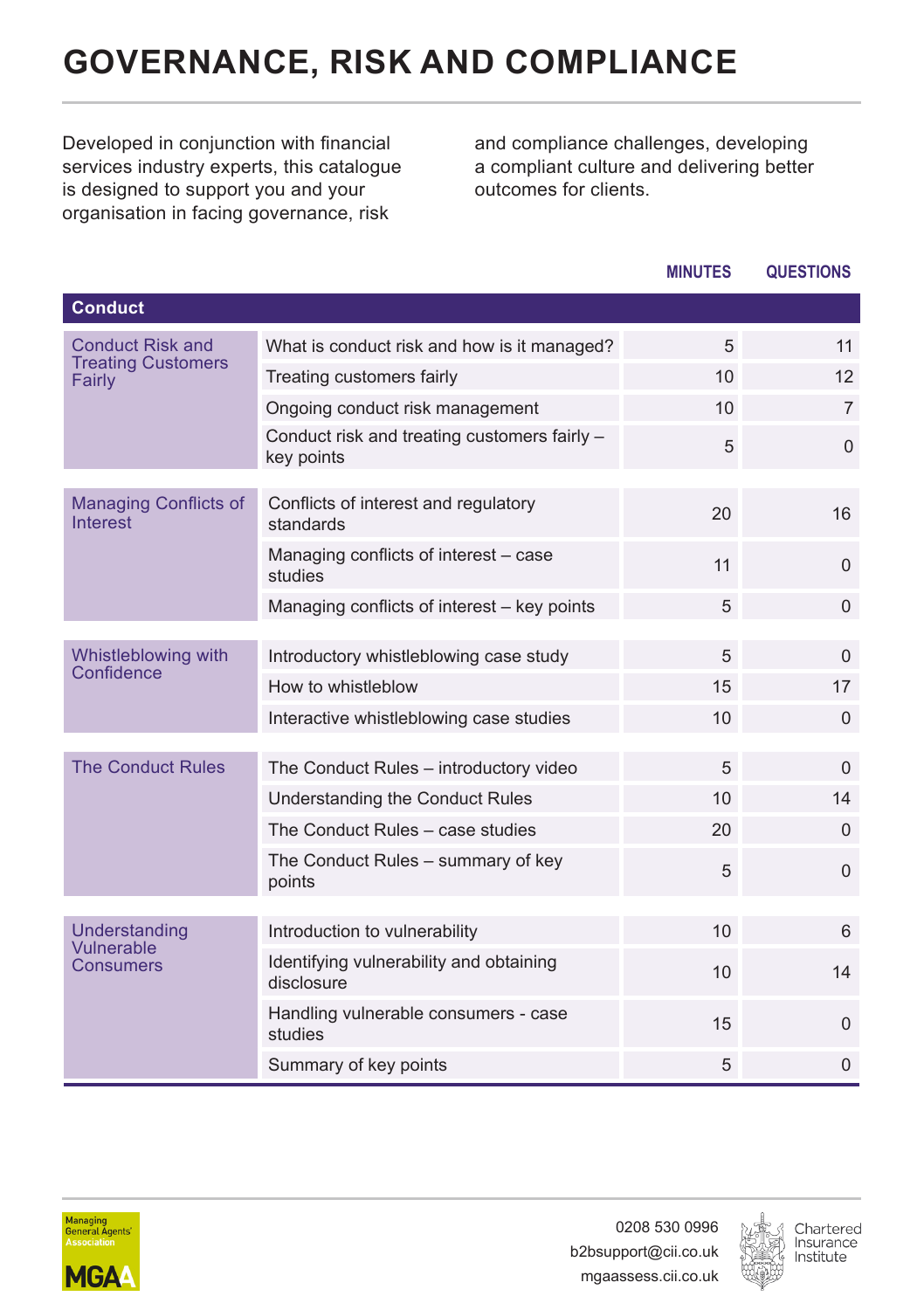## **GOVERNANCE, RISK AND COMPLIANCE**

|                                                            |                                                                           | <b>MINUTES</b> | <b>QUESTIONS</b> |
|------------------------------------------------------------|---------------------------------------------------------------------------|----------------|------------------|
| <b>Financial Crime</b>                                     |                                                                           |                |                  |
| Anti-Money                                                 | Introduction to AML and CTF                                               | 5              | $\mathbf{0}$     |
| Laundering and<br><b>Countering Terrorist</b><br>Financing | Money laundering: how it works and the<br>regulations                     | 10             | 5                |
|                                                            | Terrorist financing: how it works and the<br>regulations                  | 5              | $\mathbf{1}$     |
|                                                            | Money laundering and terrorist financing<br>red flags                     | 5              | $\mathbf{1}$     |
|                                                            | Key regulatory controls to prevent AML and<br>CTF                         | 10             | 5                |
|                                                            | Suspicious activity reporting                                             | 5              | $\overline{4}$   |
|                                                            | Preventing money laundering: scenarios<br>with Agent Y                    | 10             | $\Omega$         |
|                                                            | AML and CTF summary                                                       | 5              | $\mathbf{0}$     |
| <b>Fighting Fraud</b>                                      | Fighting fraud                                                            | 15             | 9                |
|                                                            | Fraud legislation                                                         | 10             | 10               |
|                                                            | Fighting fraud - case study                                               | 10             | $\Omega$         |
| <b>Countering Bribery</b>                                  | The consequences of bribery and corruption                                | 5              | $\mathbf{0}$     |
| and Corruption                                             | Bribery, corruption and the law                                           | 10             | 6                |
|                                                            | Advice on bribery and corruption for<br>regulated firms                   | 10             | 12               |
|                                                            | Spotting bribery and corruption indicators                                | 10             | $\mathbf{1}$     |
|                                                            | Countering bribery and corruption - key<br>points                         | 5              | $\mathbf{0}$     |
| <b>Customer Due</b>                                        | Customer due diligence: an overview                                       | 15             | 9                |
| <b>Diligence</b>                                           | CDD: differing levels, record keeping and<br>reporting                    | 15             | 15               |
| Complying with<br><b>Sanctions</b>                         | Complying with sanctions                                                  | 15             | 17               |
| Compliance with the                                        | Introduction to the Criminal Finances Act                                 | 5              | $\Omega$         |
| <b>Criminal Finances Act</b><br>2017                       | Tax avoidance and tax evasion                                             | 5              | 11               |
|                                                            | The impact of the CFA on organisations                                    | 15             | 11               |
|                                                            | Reg flags and risk $-$ a case study                                       | 10             | $\Omega$         |
|                                                            | Compliance with the Criminal Finances Act<br>2017 – summary of key points | 5              | $\overline{0}$   |



0208 530 0996 b2bsupport@cii.co.uk mgaassess.cii.co.uk

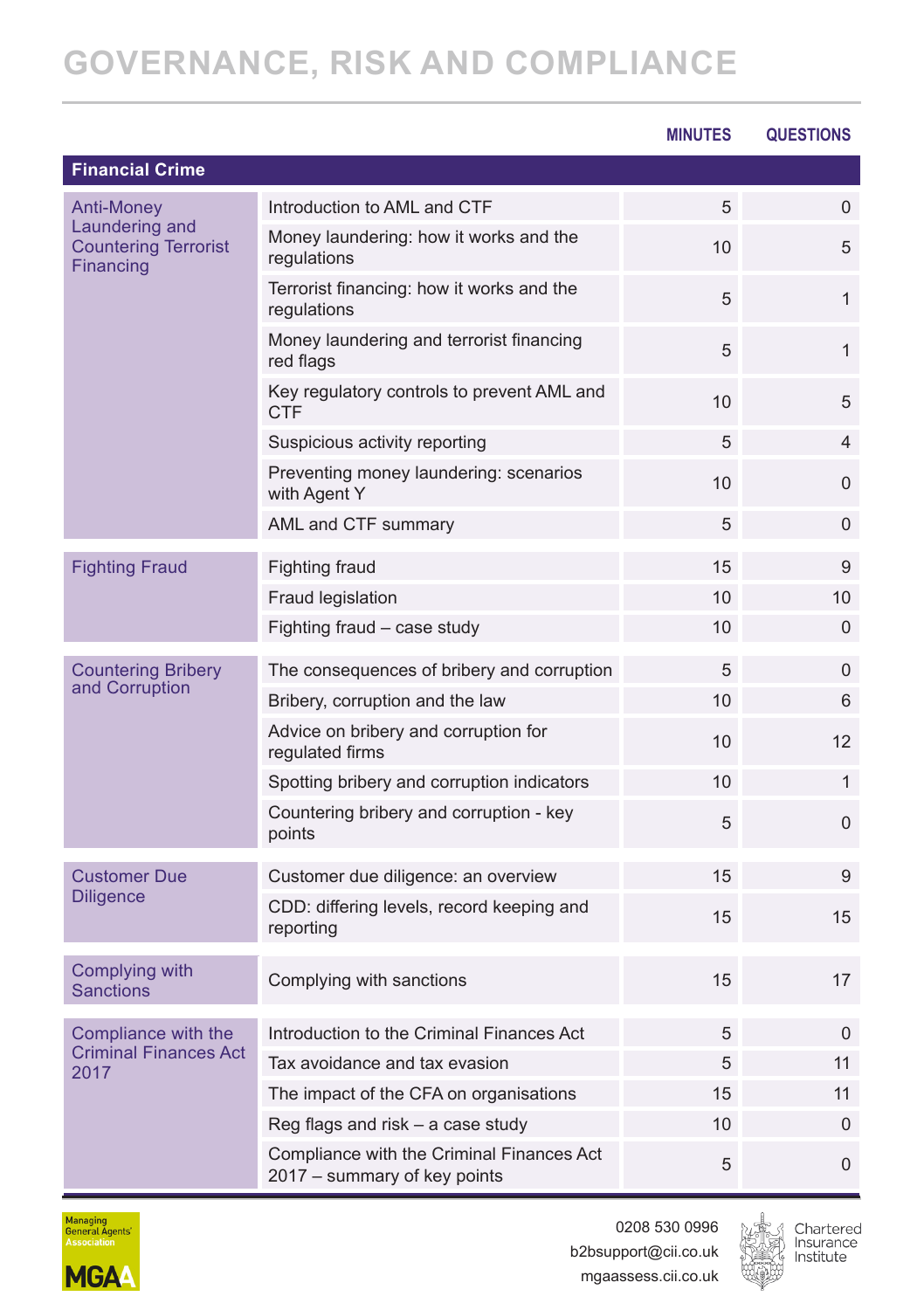|                                                  |                                                                            | <b>MINUTES</b> | QUESTIONS         |
|--------------------------------------------------|----------------------------------------------------------------------------|----------------|-------------------|
| <b>Fundamentals</b>                              |                                                                            |                |                   |
| Maintaining                                      | Information Security - when it goes wrong                                  | 5              | $\Omega$          |
| Information and<br>Cybersecurity                 | Information and cybersecurity controls                                     | 5              | 3                 |
|                                                  | Information and cybersecurity good<br>practices                            | 15             | 12                |
|                                                  | Phishing and browsing securely                                             | 10             | 6                 |
|                                                  | Installing an information and cybersecurity<br>culture                     | 5              | $\overline{2}$    |
|                                                  | Information and cybersecurity - summary of<br>key points                   | 5              | 0                 |
| Introduction to the                              | The FCA - an introduction                                                  | 5              | 12                |
| <b>Financial Conduct</b>                         |                                                                            |                |                   |
| <b>Authority</b>                                 | What and how the FCA regulates                                             | 10<br>5        | 5                 |
|                                                  | The FCA's objctives and regulatory regime                                  | 10             | 8<br>$\mathbf{1}$ |
|                                                  | The FCA's regulatory family                                                |                |                   |
|                                                  | FCA supervision                                                            | 10             | 3                 |
| Introduction to the                              | The PRA - background and objectives                                        | 10             | 5                 |
| <b>Prudential Regulation</b><br><b>Authority</b> | The PRA - supervisory approach                                             | 10             | 8                 |
|                                                  | The PRA - the Regulatory Framework                                         | 10             | 2                 |
|                                                  | The PRA – working with other authorities                                   | 10             | 2                 |
| <b>General Data</b>                              |                                                                            | 5              |                   |
| Protection                                       | Introduction to protecting data                                            |                | 5<br>15           |
|                                                  | Data protection in practice                                                | 25<br>5        | 5                 |
|                                                  | Accountability and governance<br>General Data Protection - call to actions |                |                   |
|                                                  | and key points                                                             | 5              | 0                 |
| <b>Risk and Operational</b>                      | Introduction to risk management                                            | 5              | $\Omega$          |
| <b>Resilience</b>                                | Types of risk, their likelihood and impact                                 | 5              | 4                 |
|                                                  | Systems and controls to manage                                             | 10             | 6                 |
|                                                  | Risk in practise: a case study                                             | 5              | $\Omega$          |
|                                                  | Operational resilience                                                     | 5              | 4                 |
|                                                  | Summary of key points                                                      | 5              | $\Omega$          |
|                                                  |                                                                            |                |                   |



0208 530 0996 b2bsupport@cii.co.uk mgaassess.cii.co.uk

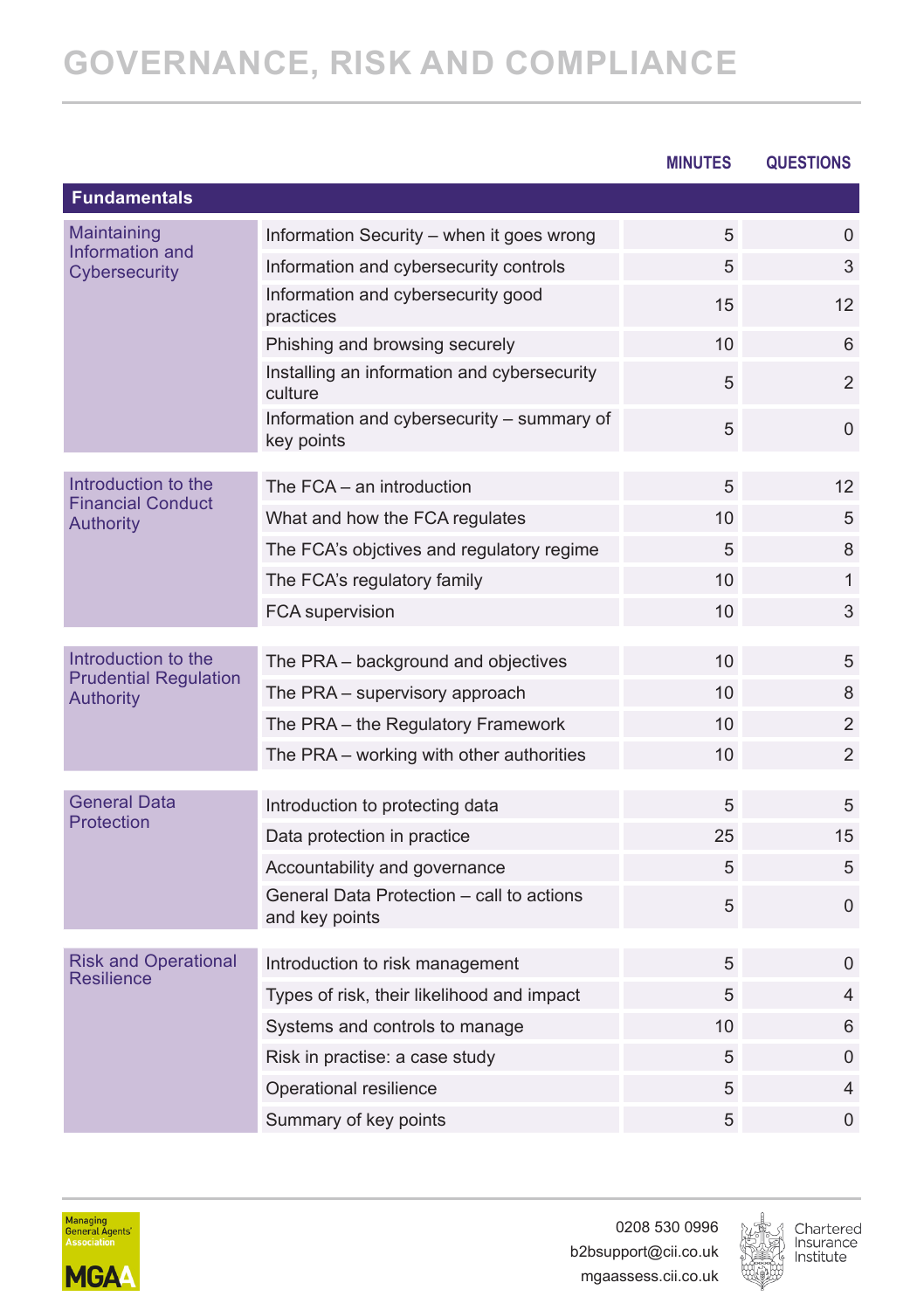## **GOVERNANCE, RISK AND COMPLIANCE**

|                                                 |                                                            | <b>MINUTES</b> | <b>QUESTIONS</b> |
|-------------------------------------------------|------------------------------------------------------------|----------------|------------------|
| <b>Senior Managers and Certification Regime</b> |                                                            |                |                  |
| <b>Senior Managers</b>                          | SYSC overview                                              | 10             | $\mathbf{1}$     |
| <b>SYSC</b>                                     | Responsibilities of directors and senior<br>managers       | 10             | 5                |
|                                                 | Systems and controls                                       | 20             | 15               |
|                                                 | Case study                                                 | 5              | $\Omega$         |
| <b>Certification Regime</b>                     | Introduction to the Certification Regime                   | 5              | $\Omega$         |
|                                                 | The Certification Regime: Who is subject to<br>it and how? | 10             | 16               |
|                                                 | Certification regime - summary of key<br>points            | 5              | $\Omega$         |
| <b>Senior Managers</b>                          | Introductory video                                         | 5              | $\Omega$         |
| Regime                                          | How is it structured?                                      | 10             | 11               |
|                                                 | Documenting responsibilities                               | 5              | 9                |
|                                                 | Approval in practice                                       | 10             | $\Omega$         |
|                                                 | Senior Managers Regime - summary of key<br>points          | 5              | $\overline{0}$   |
|                                                 |                                                            |                |                  |
| <b>The Regulatory</b><br>Framework              | Introduction to the Regulatory<br>Framework                | 5              | $\Omega$         |
|                                                 | The Regulatory Framework - eLearning<br>activities         | 20             | 16               |
|                                                 | The Regulatory Framework scenarios                         | 15             | $\Omega$         |
|                                                 | The Regulatory Framework - summary of<br>key points        | 5              | $\overline{0}$   |



0208 530 0996 b2bsupport@cii.co.uk mgaassess.cii.co.uk

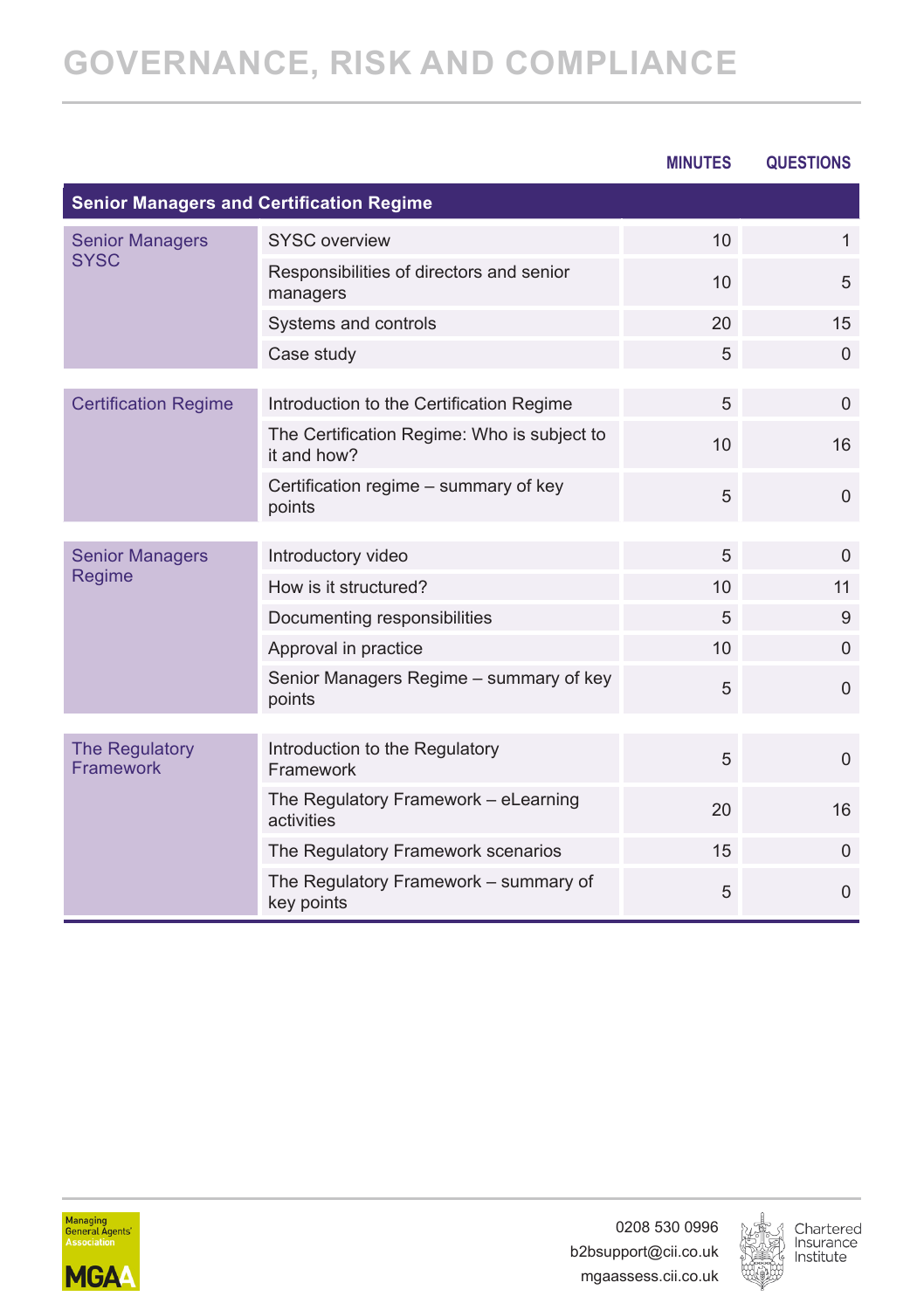## **GOVERNANCE, RISK AND COMPLIANCE**

|                             |                                                                                   | <b>MINUTES</b> | <b>QUESTIONS</b> |
|-----------------------------|-----------------------------------------------------------------------------------|----------------|------------------|
| <b>Insurance Regulation</b> |                                                                                   |                |                  |
| Management                  | Approved persons                                                                  | 50             | 20               |
|                             | Solvency II                                                                       | 40             | 20               |
|                             | Regulatory supervision for brokers                                                | 60             | 20               |
|                             | Regulatory supervision for insurers                                               | 60             | 20               |
|                             | Practical risk management for insurance<br>brokers                                | 60             | 21               |
|                             | Regulation for managers                                                           | 60             | 22               |
|                             | PRA approved persons and the Senior<br>Insurance Managers Regime (SIMR)           | 50             | 20               |
| <b>General Insurance</b>    | Consumer credit                                                                   | 40             | 19               |
| Regulation                  | <b>ICOBS</b>                                                                      | 60             | 21               |
|                             | Training and competence (T&C)                                                     | 45             | 21               |
|                             |                                                                                   |                |                  |
| Managing the<br>Customer    | Client money                                                                      | 40             | 20               |
|                             | Customer service                                                                  | 90             | 25               |
|                             | Financial competence                                                              | 45             | 15               |
|                             | Complaint handling                                                                | 60             | 20               |
|                             | Introduction to financial inclusion                                               | 30             | 20               |
|                             | Financial Inclusion Case Study: Vulnerable<br><b>Customers and Home Insurance</b> | 30             | $\overline{7}$   |
|                             | Financial Inclusion Case Study: Product<br>Design and Motor Insurance             | 30             | $\overline{7}$   |
|                             | Financial Inclusion Case Study: Pre-<br>Existing Conditions and Travel Insurance  | 30             | $\overline{7}$   |
|                             | Financial Inclusion Case Study: Health<br><b>Issues and Pet Insurance</b>         | 30             | $\overline{7}$   |
| <b>Selling in General</b>   | Overview                                                                          | 30             | 11               |
| <b>Insurance</b>            | <b>Disclosure</b>                                                                 | 20             | 10               |
|                             | Regulation                                                                        | 60             | 19               |



0208 530 0996 b2bsupport@cii.co.uk mgaassess.cii.co.uk

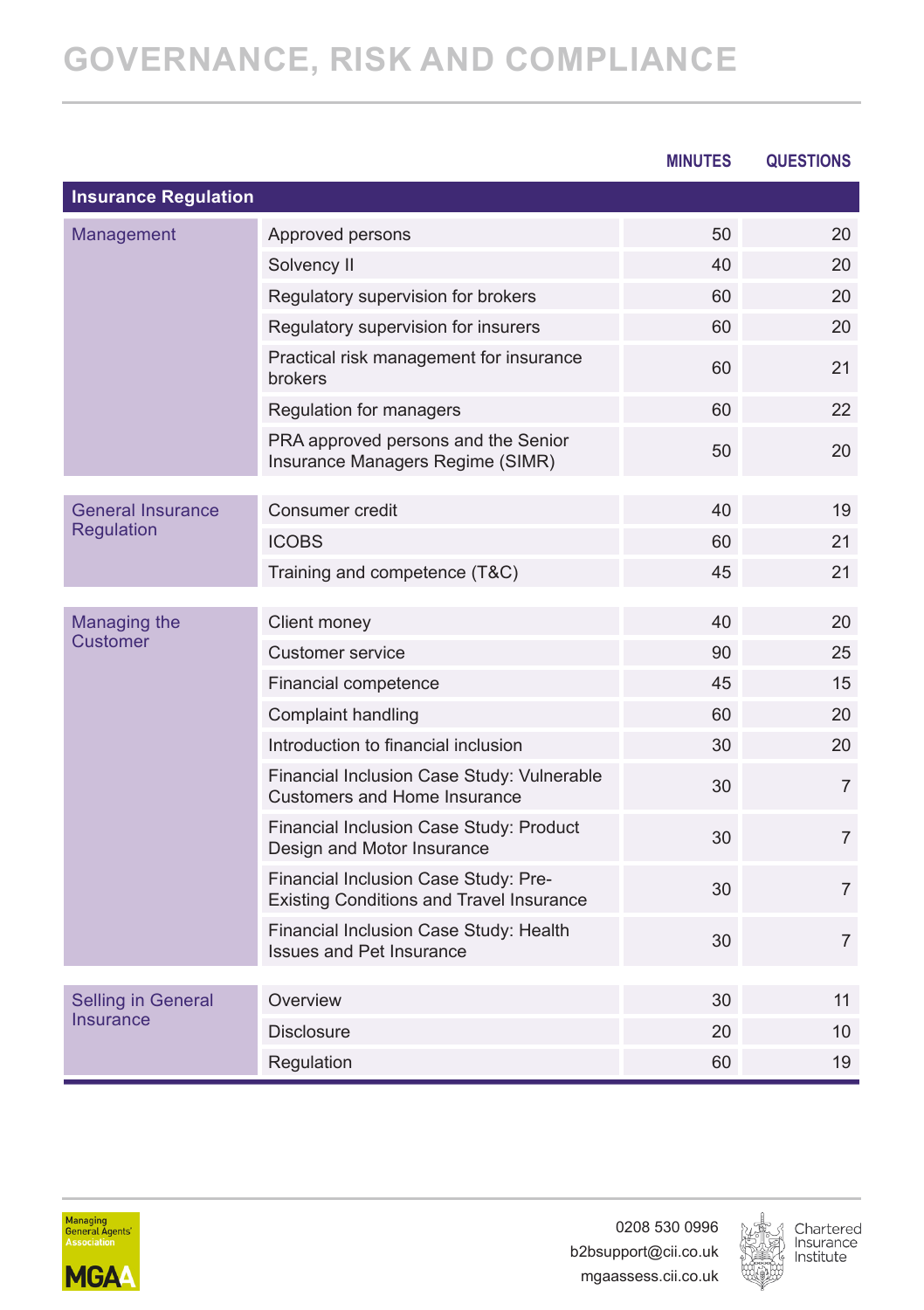## <span id="page-16-0"></span>**HEALTH AND PROTECTION**

Representing a sizeable sector of the market, health and protection products are an important area to be familiar with, so it's vital to stay informed. This catalogue delivers key information on a broad range of insurance

products in the fields of healthcare and protection in a way that will prove useful for those working in all aspects of the industry, from dedicated employee benefits specialists to insurance brokers.

|                                                 |                                                                | <b>MINUTES</b> | <b>QUESTIONS</b> |
|-------------------------------------------------|----------------------------------------------------------------|----------------|------------------|
| Overview                                        | <b>Health and Protection Market Overview</b>                   | 45             | 10               |
|                                                 |                                                                |                |                  |
| General Insurance<br><b>Protection Products</b> | <b>General Insurance Protection</b><br>Products - Overview     | 30             | 10               |
|                                                 | <b>General Insurance Protection</b><br>Products - Policy Cover | 60             | 29               |
|                                                 | <b>General Insurance Protection</b><br>Products - Underwriting | 30             | 12               |
|                                                 | <b>General Insurance Protection</b><br>Products - Claims       | 20             | 12               |
|                                                 | <b>General Insurance Protection</b><br>Products - Broking      | 30             | 12               |
|                                                 |                                                                |                |                  |
| Life Assurance                                  | Life Assurance - Overview                                      | 20             | 10 <sup>1</sup>  |
|                                                 | Life Assurance - Policy Cover                                  | 25             | 30               |
|                                                 | Life Assurance - Underwriting                                  | 20             | 14               |
|                                                 | Life Assurance - Claims                                        | 60             | 14               |
|                                                 | Life Assurance - Broking                                       | 35             | 16               |
|                                                 |                                                                |                |                  |
| <b>Critical Illness</b>                         | Critical Illness - Overview                                    | 20             | 10               |
|                                                 | Critical Illness - Policy Cover                                | 30             | 26               |
|                                                 | Critical Illness - Underwriting                                | 15             | 11               |
|                                                 | Critical Illness - Claims                                      | 15             | 11               |
|                                                 | Critical Illness - Broking                                     | 25             | 13               |
|                                                 |                                                                |                |                  |
| Long-Term Care                                  | Long-Term Care - Overview                                      | 25             | 10 <sup>1</sup>  |
|                                                 | Long-Term Care - Policy Cover                                  | 40             | 22               |
|                                                 | Long-Term Care - Underwriting                                  | 15             | 10               |
|                                                 | Long-Term Care - Claims                                        | 15             | 11               |
|                                                 | Long-Term Care - Broking                                       | 40             | 16               |



0208 530 0996 b2bsupport@cii.co.uk mgaassess.cii.co.uk

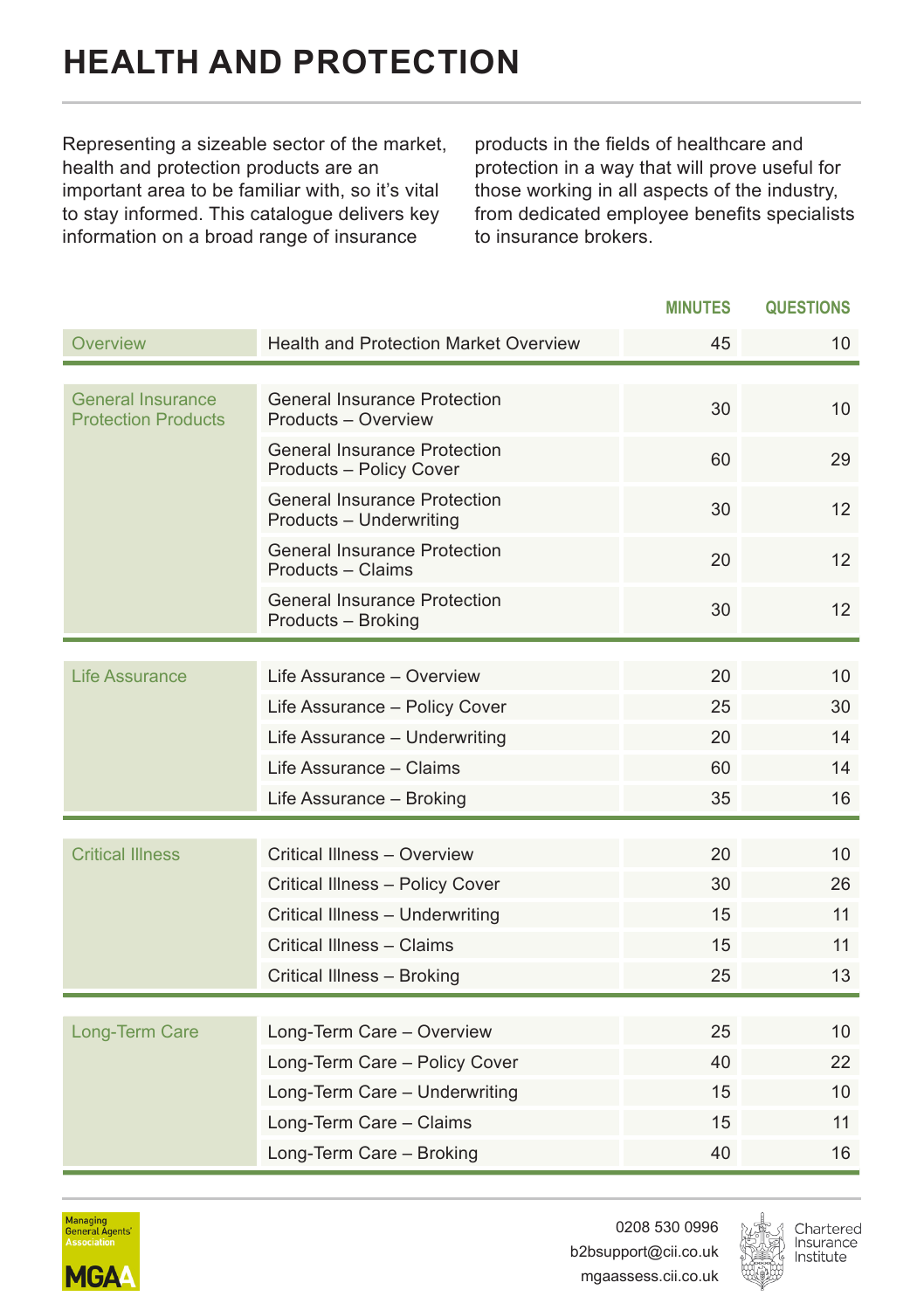### **HEALTH AND PROTECTION**

|                                                |                                                 | <b>MINUTES</b> | <b>QUESTIONS</b>  |
|------------------------------------------------|-------------------------------------------------|----------------|-------------------|
| <b>Income Protection</b>                       | Income Protection - Overview                    | 25             | 10                |
|                                                | Income Protection - Policy Cover                | 30             | 30                |
|                                                | Income Protection - Underwriting                | 15             | 15                |
|                                                | Income Protection - Claims                      | 20             | 12                |
|                                                | Income Protection - Broking                     | 25             | 15                |
|                                                |                                                 |                |                   |
| <b>Private Medical</b>                         | Private Medical - Overview                      | 20             | 10 <sup>1</sup>   |
|                                                | Private Medical - Policy Cover                  | 30             | 30                |
|                                                | Private Medical - Underwriting                  | 15             | 16                |
|                                                | Private Medical - Claims                        | 15             | 16                |
|                                                | Private Medical - Broking                       | 20             | 14                |
|                                                |                                                 |                |                   |
| <b>International Private</b><br><b>Medical</b> | International Private Medical - Overview        | 30             | 10                |
|                                                | International Private Medical - Policy<br>Cover | 45             | 23                |
|                                                | International Private Medical -<br>Underwriting | 30             | 10                |
|                                                | International Private Medical - Claims          | 20             | 12                |
|                                                | International Private Medical - Broking         | 20             | 11                |
|                                                |                                                 |                |                   |
| <b>Health Cash Plans</b>                       | Health Cash Plans - Overview                    | 40             | 10                |
|                                                | Health Cash Plans - Policy Cover                | 40             | 27                |
|                                                | Health Cash Plans - Underwriting                | 15             | 11                |
|                                                | Health Cash Plans - Claims                      | 15             | $12 \overline{ }$ |
|                                                | Health Cash Plans - Broking                     | 15             | $12 \overline{ }$ |
|                                                |                                                 |                |                   |
| <b>Dental Plans</b>                            | Dental Plans - Overview                         | 45             | 10                |
|                                                | Dental Plans - Policy Cover                     | 30             | 15                |
|                                                | Dental Plans - Underwriting                     | 10             | 10                |
|                                                | Dental Plans - Claims                           | 10             | 10                |
|                                                | Dental Plans - Broking                          | 15             | 11                |



0208 530 0996 b2bsupport@cii.co.uk mgaassess.cii.co.uk

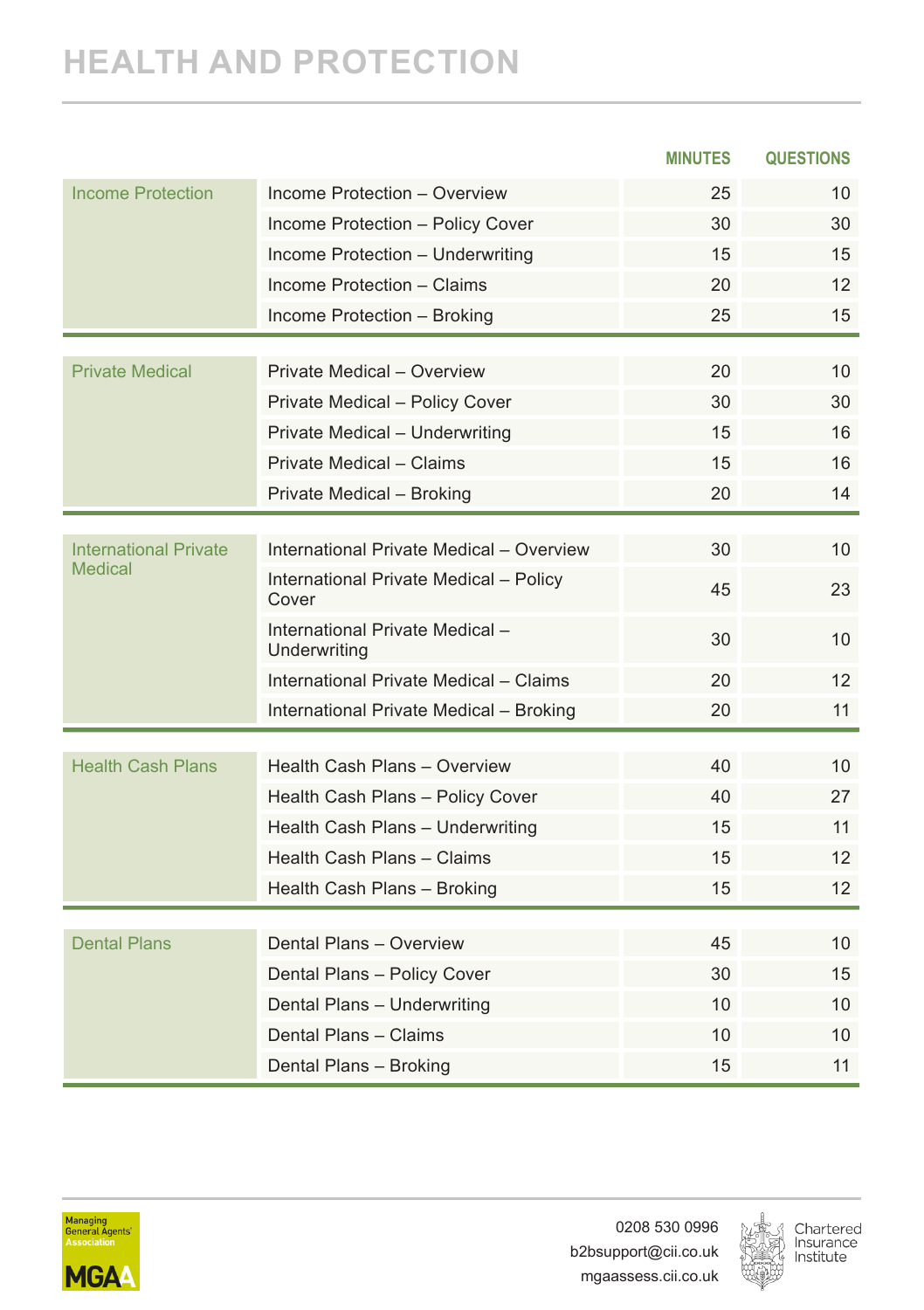#### **HEALTH AND PROTECTION**

|                                           |                                                                            | <b>MINUTES</b> | <b>QUESTIONS</b> |
|-------------------------------------------|----------------------------------------------------------------------------|----------------|------------------|
| <b>Group Life and Health</b><br>Insurance | Group Life and Health Insurance -<br>Overview                              | 30             | 10 <sup>1</sup>  |
|                                           | Group Life and Health Insurance - Policy<br>Cover                          | 25             | 21               |
|                                           | Group Life and Health Insurance -<br>Underwriting                          | 15             | 11               |
|                                           | Group Life and Health Insurance - Claims                                   | 15             | 10 <sup>1</sup>  |
|                                           | Group Life and Health Insurance - Broking                                  | 20             | 10 <sup>°</sup>  |
|                                           |                                                                            |                |                  |
| <b>Business Protection</b>                | Key Person Insurance - The Basics and<br><b>General Information</b>        | 10             | 17               |
|                                           | Key Person Insurance - Calculating Cover<br><b>Amount and Underwriting</b> | 10             | 6                |
|                                           | Key Person Insurance - Taxation                                            | 10             | 8                |
|                                           | <b>Share Protection Insurance</b>                                          | 30             | 20               |
|                                           | Partnership Protection Insurance                                           | 10             | 10               |
|                                           |                                                                            |                |                  |
| <b>Mortgage Protection</b>                | Mortgage Protection - Overview                                             | 25             | 10               |
|                                           | Mortgage Protection - Policy Cover                                         | 30             | 20               |
|                                           | Mortgage Protection - Underwriting                                         | 30             | 10               |
|                                           | Mortgage Protection - Claims                                               | 20             | 10               |
|                                           | Mortgage Protection - Broking                                              | 20             | 10               |



0208 530 0996 b2bsupport@cii.co.uk mgaassess.cii.co.uk

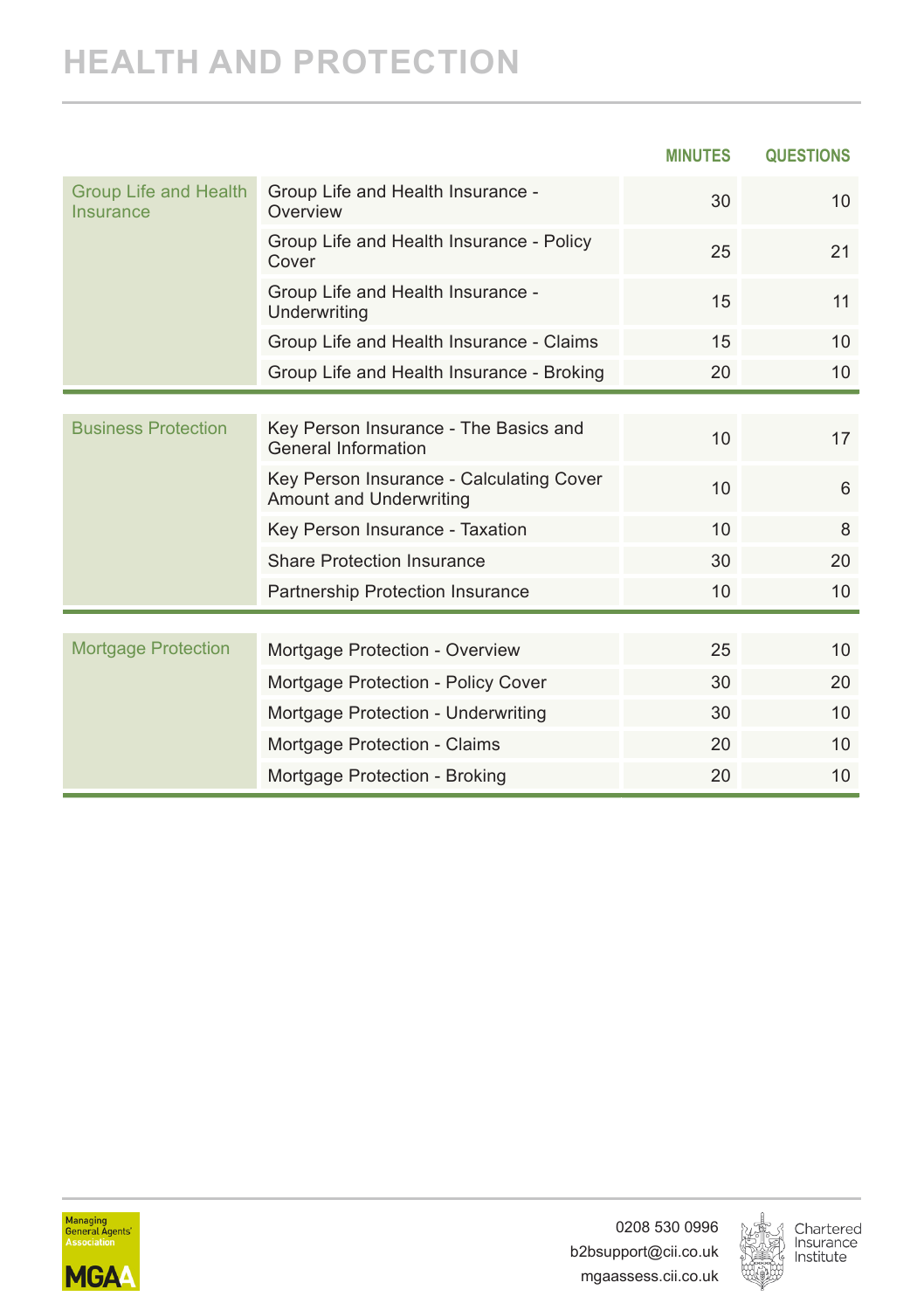<span id="page-19-0"></span>From home insurance to classic car cover, consumer insurance products are the focus of this selection of modules. Each type of insurance is examined in depth, detailing

the policy cover provided, all relevant underwriting and broking considerations, and the claims handling process.

|                            |                                    | <b>MINUTES</b> | <b>QUESTIONS</b> |
|----------------------------|------------------------------------|----------------|------------------|
| Home                       |                                    |                |                  |
| Overview                   | Home Insurance - Overview          | 40             | 11               |
| <b>Buildings</b>           | Buildings - Overview               | 20             | 12               |
|                            | Buildings - Policy Cover           | 60             | 24               |
|                            | Buildings - Underwriting           | 75             | 34               |
|                            | Buildings - Claims                 | 75             | 32               |
|                            | Buildings - Broking                | 50             | 17               |
| <b>Contents</b>            | Contents - Overview                | 30             | 10               |
|                            | Contents - Policy Cover            | 80             | 32               |
|                            | Contents - Underwriting            | 80             | 40               |
|                            | Contents - Claims                  | 70             | 34               |
|                            | Contents - Broking                 | 80             | 23               |
|                            |                                    |                |                  |
| <b>Extensions of Cover</b> | Extensions of Cover - Overview     | 30             | 12               |
|                            | Extensions of Cover - Policy Cover | 30             | 22               |
|                            | Extensions of Cover - Underwriting | 30             | 14               |
|                            | Extensions of Cover - Claims       | 30             | 12               |
|                            | Extensions of Cover - Broking      | 40             | 16               |
|                            |                                    |                |                  |
| <b>High Net Worth</b>      | High Net Worth - Overview          | 30             | 10               |
|                            | High Net Worth - Policy Cover      | 60             | 20               |
|                            | High Net Worth - Underwriting      | 30             | 11               |
|                            | High Net Worth - Claims            | 15             | 10               |
|                            | High Net Worth - Broking           | 30             | 14               |
| <b>Legal Expenses</b>      | Home Legal Expenses                | 60             | 24               |



0208 530 0996 b2bsupport@cii.co.uk mgaassess.cii.co.uk

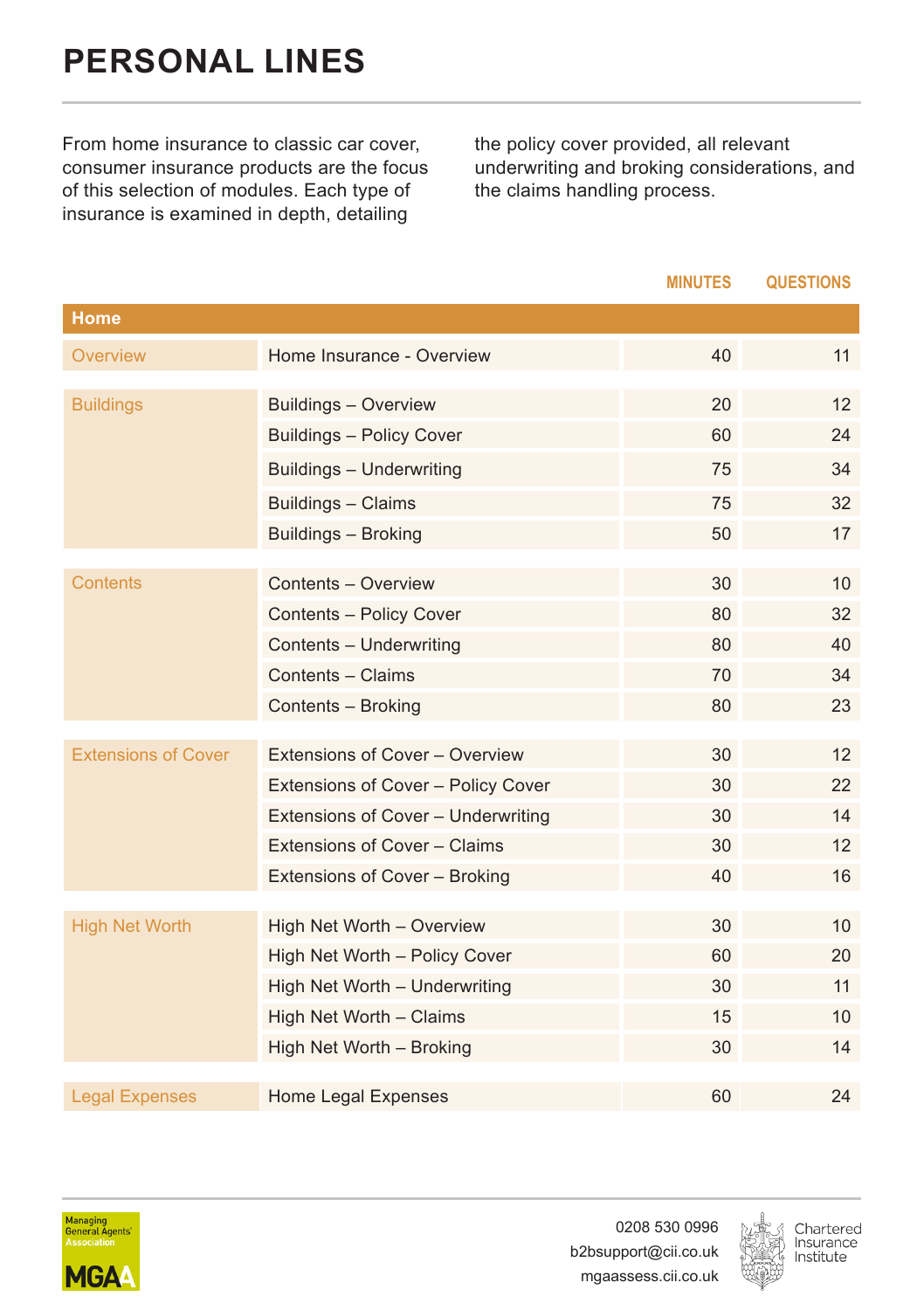#### **PERSONAL LINES**

|                                                |                                                               | <b>MINUTES</b> | <b>QUESTIONS</b> |
|------------------------------------------------|---------------------------------------------------------------|----------------|------------------|
| Home Breakdown and<br><b>Emergency Cover</b>   | Home Breakdown and Emergency Cover                            | 45             | 26               |
|                                                |                                                               |                |                  |
| <b>Listed Buildings</b>                        | Listed Buildings - Overview                                   | 20             | 11               |
|                                                | Listed Buildings - Policy Cover                               | 60             | 21               |
|                                                | Listed Buildings - Underwriting                               | 45             | 10               |
|                                                | Listed Buildings - Claims                                     | 45             | 10               |
|                                                | Listed Buildings - Broking                                    | 40             | 10               |
|                                                |                                                               |                |                  |
| <b>Liability Cover Under</b><br>Home Insurance | Liability Cover Under Home Insurance -<br>Overview            | 30             | 10 <sup>1</sup>  |
|                                                | Liability Cover Under Home Insurance -<br><b>Policy Cover</b> | 60             | 20               |
|                                                | Liability Cover Under Home Insurance-<br>Underwriting         | 30             | 13               |
|                                                | Liability Cover Under Home Insurance -<br>Claims              | 30             | 15               |
|                                                | Liability Cover Under Home Insurance -<br><b>Broking</b>      | 30             | 14               |

| <b>Pets, Horses and Ponies</b> |                                  |    |                 |
|--------------------------------|----------------------------------|----|-----------------|
| Pet Insurance                  | Pet Insurance - Overview         | 30 | 11              |
|                                | Pet Insurance - Policy Cover     | 45 | 21              |
|                                | Pet Insurance - Underwriting     | 40 | 11              |
|                                | Pet Insurance - Claims           | 45 | 10              |
|                                | Pet Insurance - Broking          | 45 | 13              |
|                                |                                  |    |                 |
| Horses and<br><b>Ponies</b>    | Horses and Ponies - Overview     | 15 | 10 <sup>°</sup> |
|                                | Horses and Ponies - Policy Cover | 45 | 20              |
|                                | Horses and Ponies - Underwriting | 40 | 10              |
|                                | Horses and Ponies - Claims       | 45 | 15              |
|                                | Horses and Ponies - Broking      | 30 | 15              |



0208 530 0996 b2bsupport@cii.co.uk mgaassess.cii.co.uk

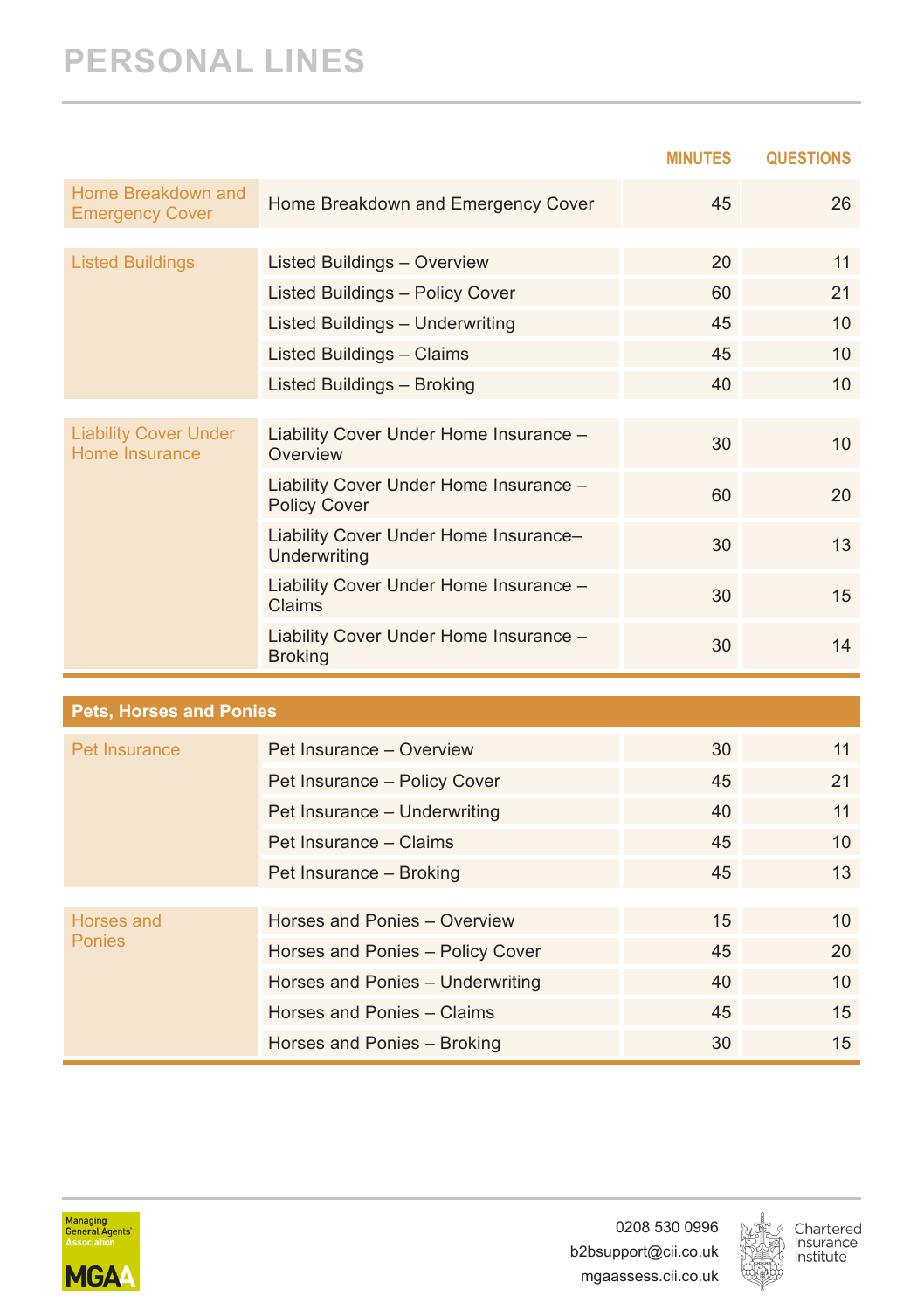#### **PERSONAL LINES**

|                         |                                     | <b>MINUTES</b> | <b>QUESTIONS</b> |
|-------------------------|-------------------------------------|----------------|------------------|
| <b>Private Motor</b>    |                                     |                |                  |
| Overview                | Private Motor Insurance - Overview  | 15             | 10               |
| Legislation             | Motor Insurance Legislation         | 90             | 38               |
| <b>Telematics</b>       | <b>Telematics</b>                   | 40             | 23               |
| <b>Private Car</b>      | Private Car - Overview              | 15             | 11               |
|                         | Private Car - Policy Cover          | 75             | 40               |
|                         | Private Car - Underwriting          | 50             | 32               |
|                         | Private Car - Claims                | 80             | 41               |
|                         | Private Car - Broking               | 50             | 30               |
| Classic Cars            | Classic Car - Overview              | 25             | 13               |
|                         | Classic Car - Policy Cover          | 50             | 23               |
|                         | Classic Car - Underwriting          | 20             | 12               |
|                         | Classic Car - Claims                | 20             | 15               |
|                         | Classic Car - Broking               | 20             | 14               |
|                         |                                     |                |                  |
| <b>Ancillary Covers</b> | Motor Ancillary Insurance           | 70             | 33               |
| Motor Legal             | Motor Legal Expenses - Overview     | 25             | 11               |
| <b>Expenses</b>         | Motor Legal Expenses - Policy Cover | 30             | 20               |
|                         | Motor Legal Expenses - Underwriting | 15             | 5                |
|                         | Motor Legal Expenses - Claims       | 15             | 5                |
|                         | Motor Legal Expenses - Broking      | 15             | 5                |
|                         |                                     |                |                  |
| <b>Motorcycles</b>      | Motorcycles - Overview              | 15             | $\Omega$         |
|                         | Motorcycles - Policy Cover          | 35             | 21               |
|                         | Motorcycles - Underwriting          | 20             | 15               |
|                         | Motorcycles - Claims                | 35             | 15               |
|                         | Motorcycles - Broking               | 20             | 10               |



0208 530 0996 b2bsupport@cii.co.uk mgaassess.cii.co.uk

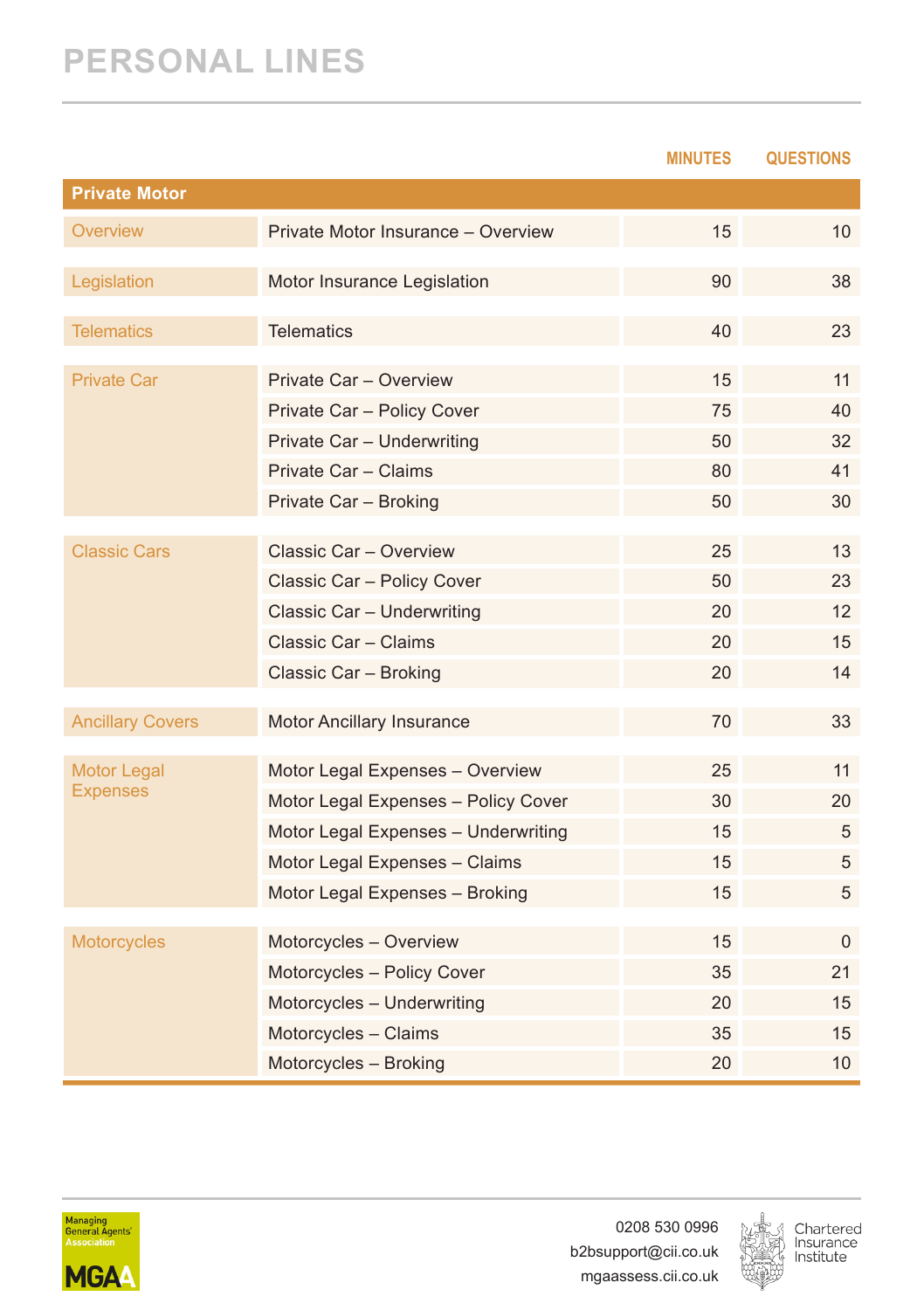#### **PERSONAL LINES**

|                                         |                                       | <b>MINUTES</b> | <b>QUESTIONS</b> |
|-----------------------------------------|---------------------------------------|----------------|------------------|
| <b>Travel Insurance</b>                 | Travel Insurance - Overview           | 45             | 14               |
|                                         | Travel Insurance - Policy Cover       | 90             | 26               |
|                                         | Travel Insurance - Underwriting       | 120            | 20               |
|                                         | Travel Insurance - Claims             | 70             | 22               |
|                                         | Travel Insurance - Broking            | 80             | 19               |
|                                         |                                       |                |                  |
| <b>Leisure and Events</b>               |                                       |                |                  |
| Lesiure and                             | Events and Exhibitors Insurance       | 85             | 23               |
| <b>Events</b>                           | <b>Wedding Insurance</b>              | 70             | 21               |
|                                         | Sports Insurance                      | 80             | 23               |
|                                         | Gadget Insurance                      | 60             | 24               |
|                                         |                                       |                |                  |
| Caravans                                | Caravans - Overview                   | 15             | 10               |
|                                         | Caravans - Policy Cover               | 15             | 20               |
|                                         | Caravans - Underwriting               | 20             | 11               |
|                                         | Caravans - Claims                     | 40             | 12               |
|                                         | Caravans - Broking                    | 25             | 12               |
|                                         |                                       |                |                  |
| <b>Yachts and</b><br><b>Small Craft</b> | Yachts and Small Craft - Overview     | 40             | 10               |
|                                         | Yachts and Small Craft - Policy Cover | 30             | 10               |
|                                         | Yachts and Small Craft - Underwriting | 20             | 10               |
|                                         | Yachts and Small Craft - Claims       | 20             | 10               |
|                                         | Yachts and Small Craft - Broking      | 20             | 10               |



0208 530 0996 b2bsupport@cii.co.uk mgaassess.cii.co.uk

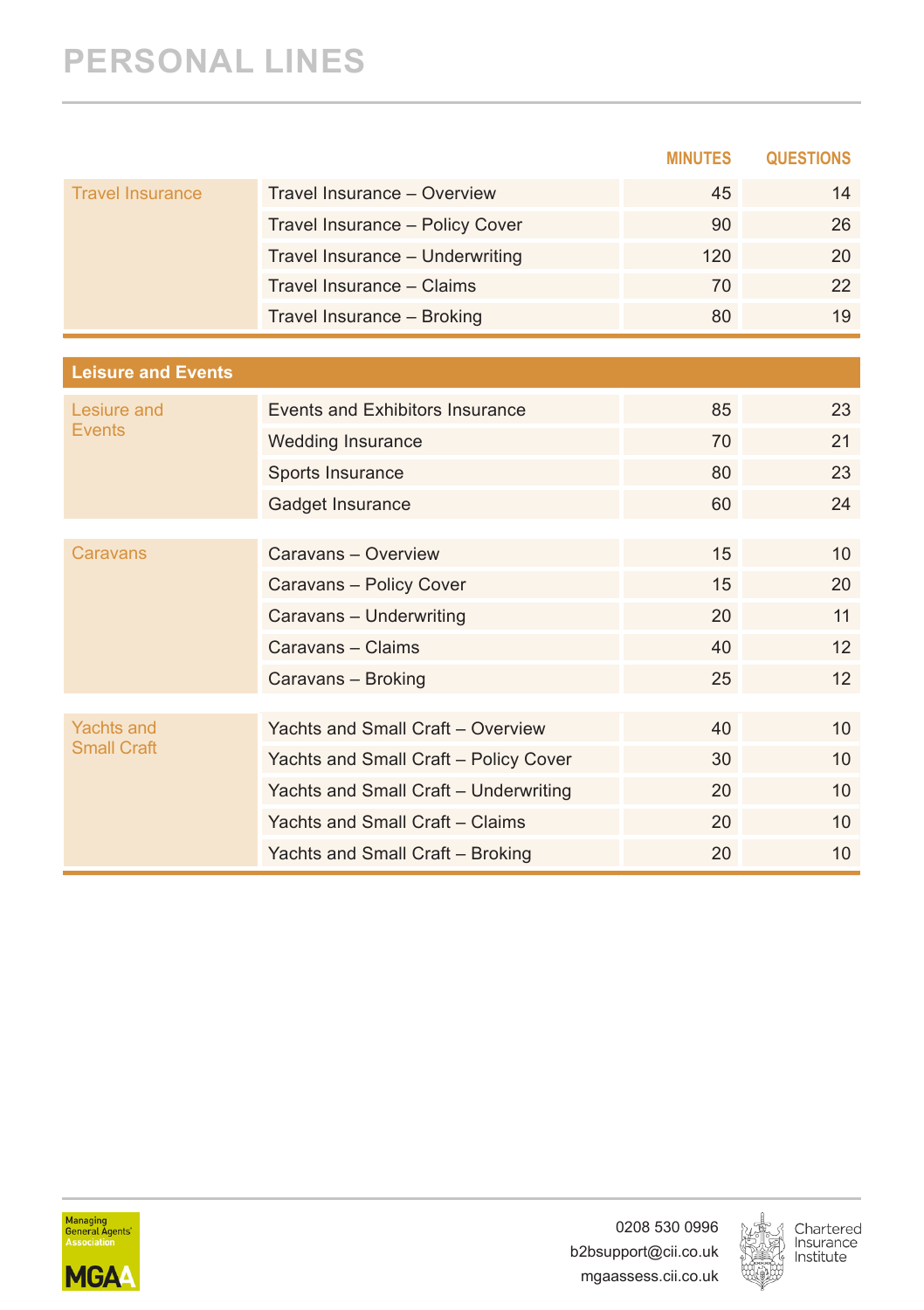<span id="page-23-0"></span>How do organisations insure against the range of risks to which they might be exposed? The modules in this catalogue address this question by looking at insurance products

relating to commercial property, motor and liability, and further into risks such as those faced by contractors, the farming industry and much more...

|                             |                                                      | <b>MINUTES</b> | <b>QUESTIONS</b> |
|-----------------------------|------------------------------------------------------|----------------|------------------|
| <b>Commercial Property</b>  |                                                      |                |                  |
| <b>Commercial Property</b>  | Commercial Property - Overview                       | 10             | 10 <sup>1</sup>  |
| <b>Insurance</b>            | Commercial Property - Policy Cover                   | 80             | 20               |
|                             | Commercial Property - Underwriting                   | 140            | 20               |
|                             | Commercial Property - Claims                         | 120            | 20               |
|                             | Commercial Property - Broking                        | 60             | 20               |
| <b>Commercial Property</b>  | Commercial Property Owners - Overview                | 30             | 12               |
| Owners                      | Commercial Property Owners - Policy<br>Cover         | 90             | 20               |
|                             | Commercial Property Owners -<br>Underwriting         | 70             | 13               |
|                             | Commercial Property Owners - Claims                  | 60             | 13               |
|                             | Commercial Property Owners - Broking                 | 60             | 15               |
| <b>Residential Property</b> | Residential Property Owners - Overview               | 30             | 12               |
| Owners                      | <b>Residential Property Owners - Policy</b><br>Cover | 60             | 21               |
|                             | Residential Property Owners -<br>Underwriting        | 60             | 14               |
|                             | Residential Property Owners - Claims                 | 60             | 12               |
|                             | Residential Property Owners - Broking                | 40             | 12               |
| <b>Fidelity Guarantee</b>   | Fidelity Guarantee - Overview                        | 10             | 10               |
|                             | Fidelity Guarantee - Policy Cover                    | 15             | 10               |
|                             | Fidelity Guarantee - Underwriting                    | 15             | 10               |
|                             | Fidelity Guarantee - Claims                          | 15             | 10               |
|                             | Fidelity Guarantee - Broking                         | 10             | 10               |



0208 530 0996 b2bsupport@cii.co.uk mgaassess.cii.co.uk

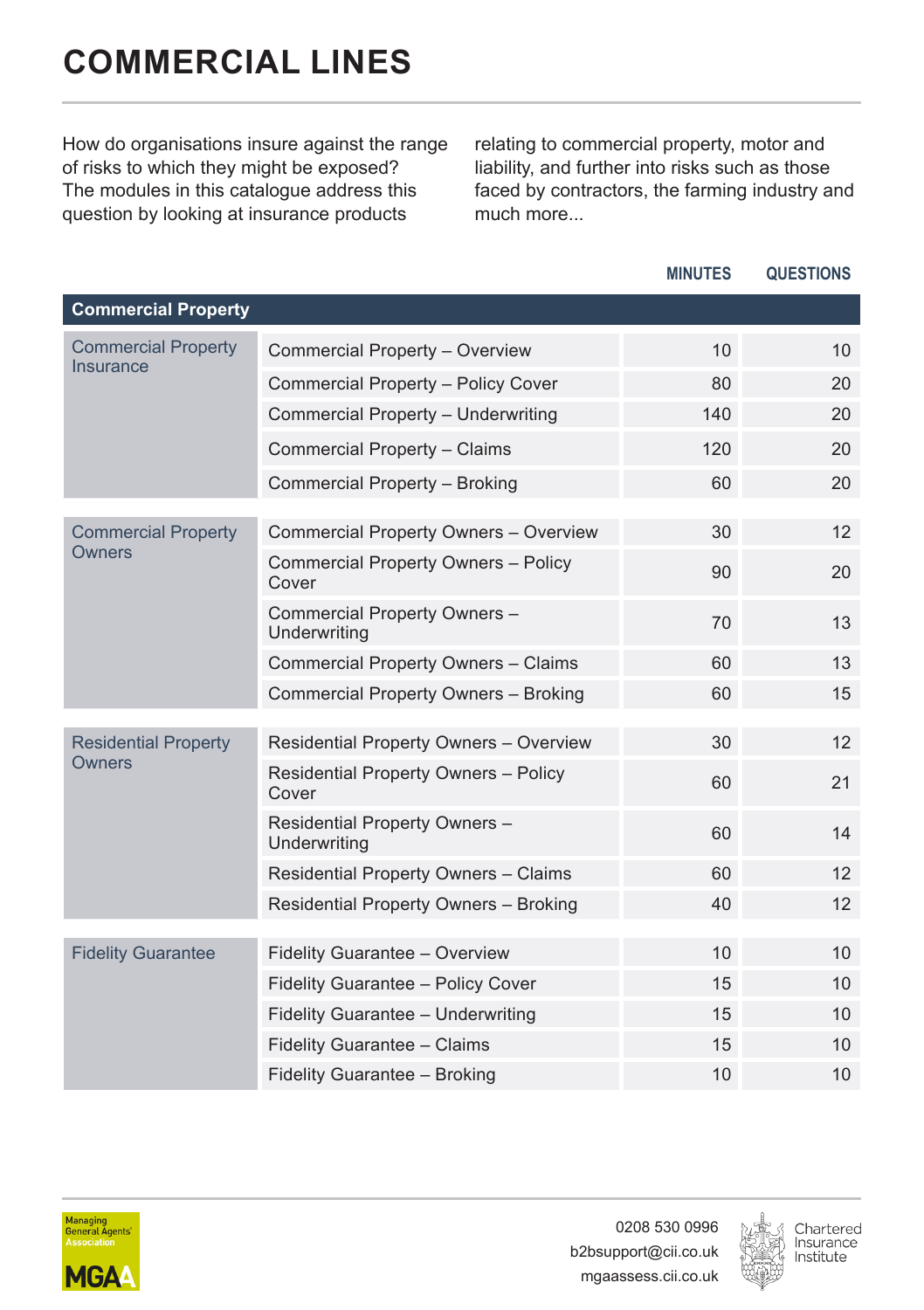|                              |                                                      | <b>MINUTES</b> | <b>QUESTIONS</b> |
|------------------------------|------------------------------------------------------|----------------|------------------|
| <b>Theft</b>                 | Theft - Overview                                     | 10             | 10               |
|                              | Theft - Policy Cover                                 | 15             | 20               |
|                              | Theft - Underwriting                                 | 15             | 10               |
|                              | Theft - Claims                                       | 10             | 10               |
|                              | Theft – Broking                                      | 15             | 10               |
| <b>Terrorism</b>             | Terrorism - Overview                                 | 10             | 10               |
|                              | Terrorism - Policy Cover                             | 40             | 20               |
|                              | Terrorism - Underwriting                             | 20             | 10               |
|                              | Terrorism - Claims                                   | 20             | 10               |
|                              | Terrorism - Broking                                  | 20             | 10               |
| <b>Goods in Transit</b>      | Goods in Transit - Overview                          | 15             | 10               |
|                              | Goods in Transit - Policy Cover                      | 50             | 20               |
|                              | Goods in Transit - Underwriting                      | 30             | 10               |
|                              | Goods in Transit - Claims                            | 30             | 10               |
|                              | Goods in Transit - Broking                           | 30             | 10               |
| Limiting the Risk            | <b>Risk Management</b>                               | 40             | 20               |
|                              | <b>Risk Surveying</b>                                | 90             | 20               |
|                              | Sprinkler Systems and Sprinkler<br>Leakage Insurance | 60             | 20               |
|                              |                                                      |                |                  |
| <b>Business Interruption</b> | Business Interruption - Overview                     | 20             | 11               |
|                              | <b>Business Interruption - Policy Cover</b>          | 60             | 22               |
|                              | Business Interruption - Underwriting                 | 40             | 20               |
|                              | Business Interruption - Claims                       | 60             | 21               |
|                              | Business Interruption - Broking                      | 60             | 22               |
|                              | <b>Business Continuity Planning</b>                  | 45             | 20               |
|                              | Covid-19: FCA Business Interruption Test             | 60             | $\Omega$         |
|                              | Case                                                 |                |                  |



0208 530 0996 b2bsupport@cii.co.uk mgaassess.cii.co.uk

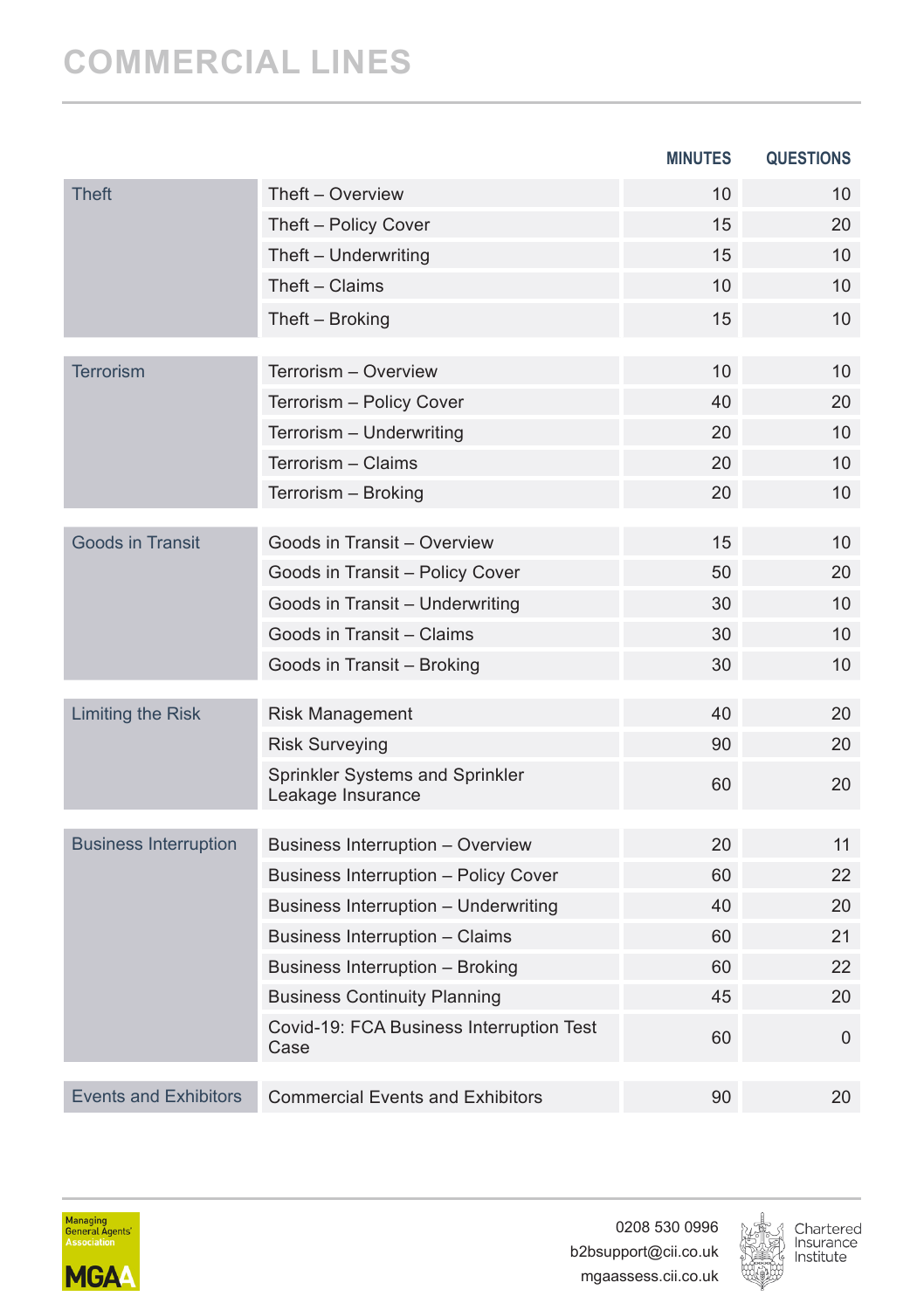|                            |                                                                     | <b>MINUTES</b> | <b>QUESTIONS</b> |
|----------------------------|---------------------------------------------------------------------|----------------|------------------|
| <b>Commercial Packages</b> | Commercial Packages - Overview                                      | 20             | 10               |
|                            | Commercial Packages - Policy Cover                                  | 80             | 20               |
|                            | Commercial Packages - Underwriting                                  | 25             | 10               |
|                            | Commercial Packages - Claims                                        | 20             | 10               |
|                            | Commercial Packages - Broking                                       | 20             | 10               |
| Engineering                | Engineering Insurance - Overview                                    | 25             | 10               |
|                            | Engineering Insurance - Policy Cover                                | 35             | 20               |
|                            | Engineering Insurance - Underwriting                                | 25             | 10               |
|                            | Engineering Insurance - Claims                                      | 20             | 13               |
|                            | Engineering Insurance - Broking                                     | 25             | 12 <sup>2</sup>  |
|                            | Engineering Insurance - Statutory<br><b>Inspection Requirements</b> | 45             | 20               |
| <b>Trade Credit</b>        | Trade Credit - Overview                                             | 10             | 10               |
|                            | Trade Credit - Policy Cover                                         | 15             | 20               |
|                            | Trade Credit - Underwriting                                         | 25             | 10               |
|                            | Trade Credit - Claims                                               | 10             | 11               |
|                            | Trade Credit - Broking                                              | 10             | 10               |
| Tradesman's                | Tradesman's Insurance - Overview                                    | 10             | 10               |
| Insurance                  | Tradesman's Insurance - Policy Cover                                | 20             | 20               |
|                            | Tradesman's Insurance - Underwriting                                | 15             | 10               |
|                            | Tradesman's Insurance - Claims                                      | 20             | 10               |
|                            | Tradesman's Insurance - Broking                                     | 10             | 10               |
| <b>Crime Insurance</b>     | Crime Insurance - Overview                                          | 15             | 10               |
|                            | Crime Insurance - Policy Cover                                      | 30             | 18               |
|                            | Crime Insurance - Underwriting                                      | 30             | 10               |
|                            | Crime Insurance - Claims                                            | 20             | 10               |
|                            | Crime Insurance - Broking                                           | 20             | 10               |



0208 530 0996 b2bsupport@cii.co.uk mgaassess.cii.co.uk

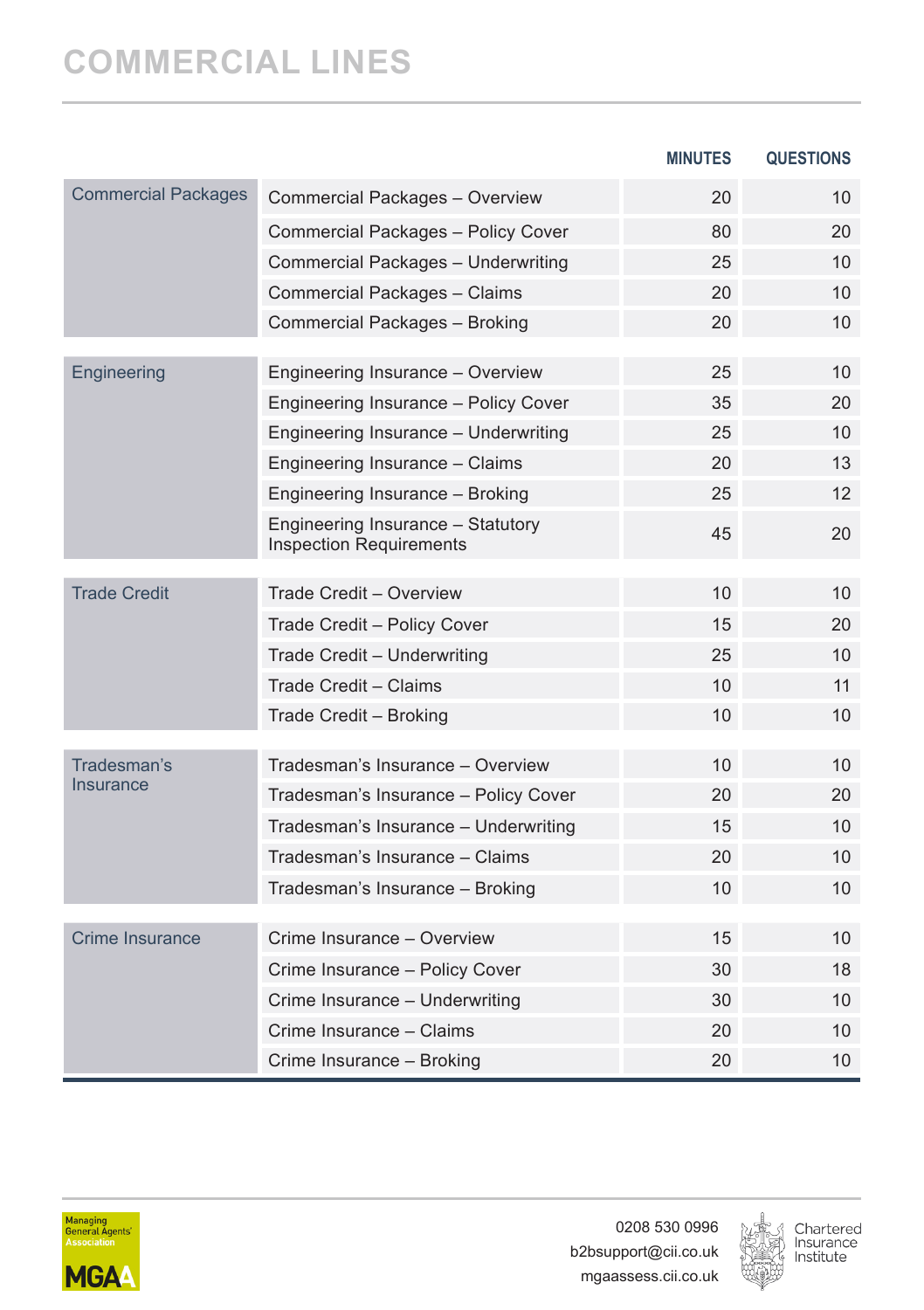|                                                     |                                      | <b>MINUTES</b> | <b>QUESTIONS</b> |
|-----------------------------------------------------|--------------------------------------|----------------|------------------|
| <b>Commercial Motor</b>                             |                                      |                |                  |
| Overview                                            | Commercial Motor - Overview          | 20             | $\Omega$         |
| <b>Commercial Vehicle</b>                           | Commercial Vehicle - Overview        | 10             | 10               |
|                                                     | Commercial Vehicle - Policy Cover    | 55             | 21               |
|                                                     | Commercial Vehicle - Underwriting    | 95             | 25               |
|                                                     | Commercial Vehicle - Claims          | 60             | 22               |
|                                                     | Commercial Vehicle - Broking         | 35             | 16               |
| <b>Motor Fleet</b>                                  | Motor Fleet - Overview               | 15             | 10               |
|                                                     | Motor Fleet - Policy Cover           | 30             | 24               |
|                                                     | Motor Fleet - Underwriting           | 60             | 21               |
|                                                     | Motor Fleet - Claims                 | 45             | 12               |
|                                                     | Motor Fleet - Broking                | 60             | 20               |
|                                                     |                                      |                |                  |
| <b>Motor Trade</b>                                  | Motor Trade - Overview               | 45             | 10 <sup>1</sup>  |
|                                                     | Motor Trade - Policy Cover           | 120            | 21               |
|                                                     | Motor Trade - Underwriting           | 20             | 12               |
|                                                     | Motor Trade - Claims                 | 60             | 20               |
|                                                     | Motor Trade - Broking                | 20             | 12               |
| <b>Private Vehicles</b><br><b>Used for Business</b> | Private Vehicles Used for Business   | 45             | 29               |
| <b>Vehicles for Public</b><br>and Private Hire      | Vehicles for Public and Private Hire | 120            | 30               |



0208 530 0996 b2bsupport@cii.co.uk mgaassess.cii.co.uk

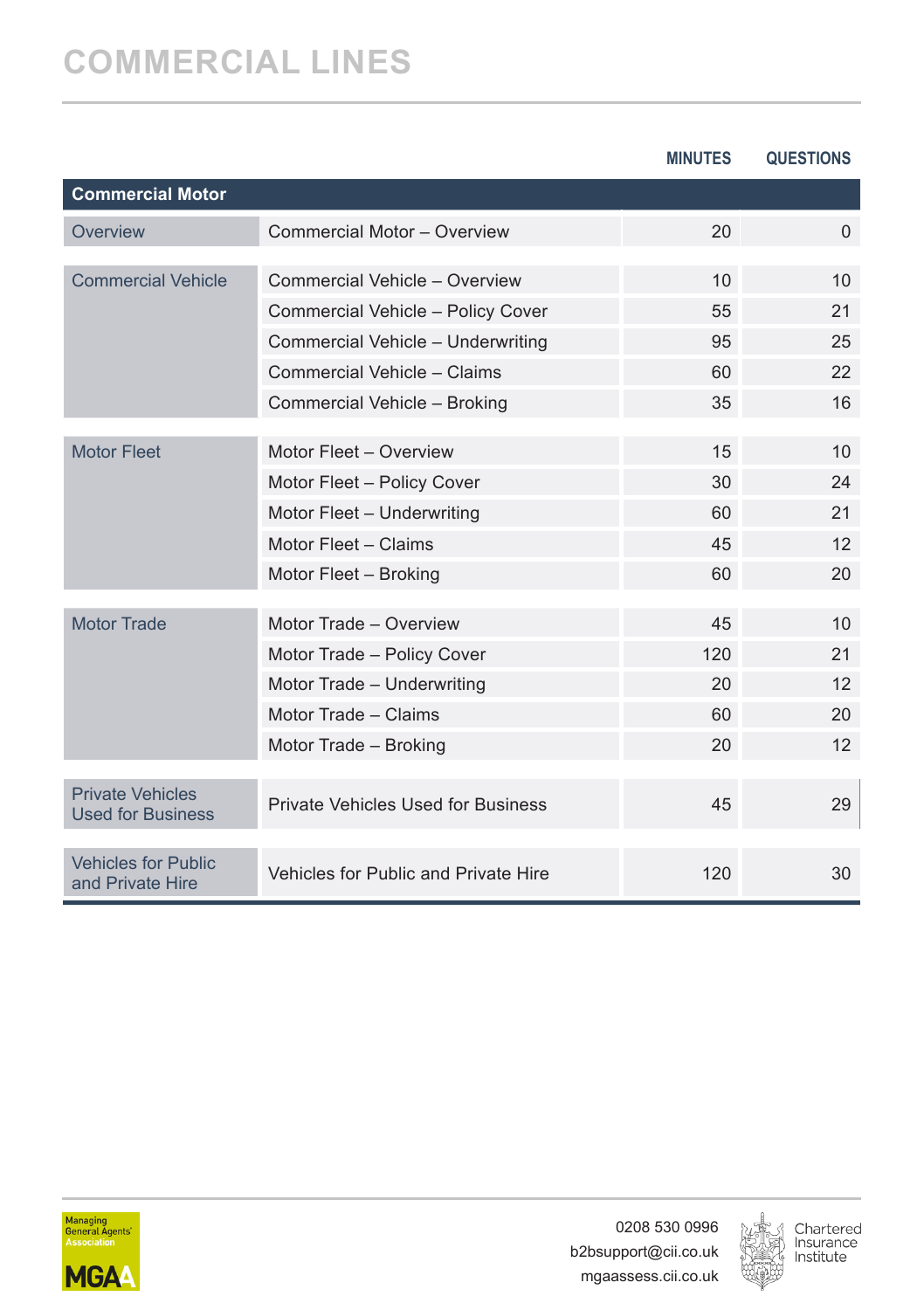|                             |                                                      | <b>MINUTES</b> | <b>QUESTIONS</b> |
|-----------------------------|------------------------------------------------------|----------------|------------------|
| <b>Commercial Liability</b> |                                                      |                |                  |
| <b>Introduction</b>         | Introduction to Liability and How it Arises          | 70             | 27               |
| <b>Public Liability</b>     | Public Liability - Overview                          | 30             | 10               |
|                             | Public Liability - Policy Cover                      | 75             | 25               |
|                             | Public Liability - Underwriting (Work Away)          | 60             | 21               |
|                             | Public Liability - Underwriting (Premises)           | 75             | 21               |
|                             | Public Liability - Claims                            | 85             | 30               |
|                             | Public Liability - Broking                           | 35             | 14               |
| <b>Employers' Liability</b> | Employers' Liability - Overview                      | 20             | 10               |
|                             | Employers' Liability - Policy Cover                  | 45             | 29               |
|                             | Employers' Liability - Underwriting                  | 90             | 30               |
|                             | Employers' Liability - Claims                        | 40             | 20               |
|                             | Employers' Liability - Broking                       | 20             | 10               |
|                             |                                                      |                |                  |
| <b>Products Liability</b>   | Products Liability - Overview                        | 30             | 10               |
|                             | Products Liability - Policy Cover                    | 80             | 22               |
|                             | Products Liability - Underwriting                    | 60             | 28               |
|                             | Products Liability - Claims                          | 60             | 23               |
|                             | Products Liability - Broking                         | 45             | 25               |
| Directors' and              | Directors' and Officers' Liability - Overview        | 40             | 11               |
| <b>Officers' Liability</b>  | Directors' and Officers' Liability - Policy<br>Cover | 100            | 26               |
|                             | Directors' and Officers' Liability -<br>Underwriting | 45             | 17               |
|                             | Directors' and Officers' Liability - Claims          | 30             | 22               |
|                             | Directors' and Officers' Liability - Broking         | 45             | 11               |



0208 530 0996 b2bsupport@cii.co.uk mgaassess.cii.co.uk

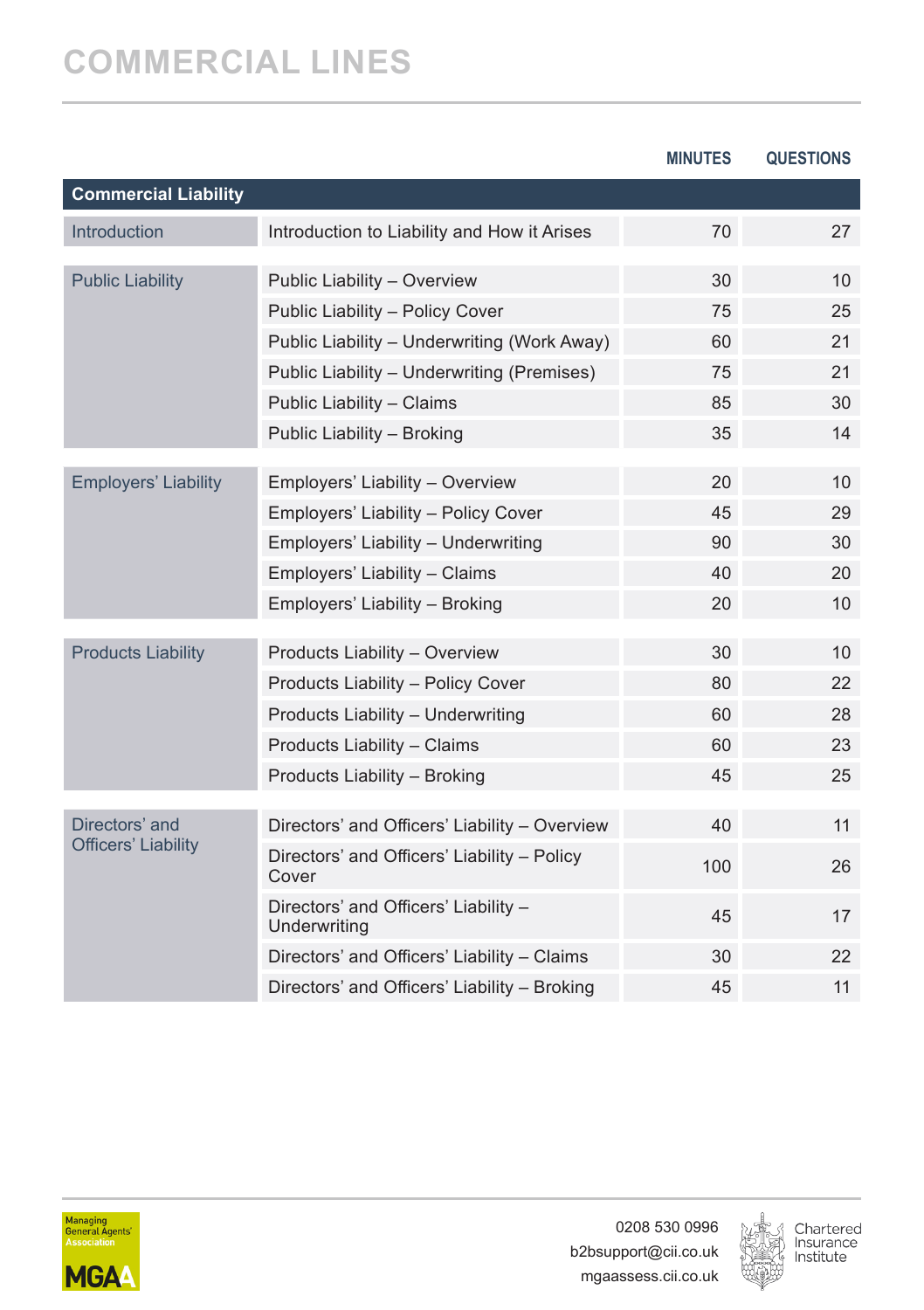|                               |                                                          | <b>MINUTES</b> | <b>QUESTIONS</b> |
|-------------------------------|----------------------------------------------------------|----------------|------------------|
| <b>Professional Indemnity</b> | Professional Indemnity - Overview                        | 30             | 10               |
|                               | Professional Indemnity - Policy Cover                    | 65             | 22               |
|                               | Professional Indemnity - Underwriting                    | 30             | 18               |
|                               | Professional Indemnity - Claims                          | 100            | 27               |
|                               | Professional Indemnity - Broking                         | 30             | 14               |
| <b>Employment Practices</b>   | <b>Employment Practices - Overview</b>                   | 25             | 10               |
|                               | <b>Employment Practices - Policy Cover</b>               | 60             | 23               |
|                               | <b>Employment Practices - Underwriting</b>               | 20             | 16               |
|                               | <b>Employment Practices - Claims</b>                     | 20             | 15               |
|                               | <b>Employment Practices - Broking</b>                    | 25             | 12               |
| <b>Errors and Omissions</b>   | Errors and Omissions - Overview                          | 30             | 10               |
|                               | Errors and Omissions - Policy Cover                      | 70             | 23               |
|                               | Errors and Omissions - Underwriting                      | 30             | 11               |
|                               | Errors and Omissions - Claims                            | 80             | 16               |
|                               | Errors and Omissions - Broking                           | 45             | 13               |
| <b>Product Recall</b>         | Product Recall - Overview                                | 40             | 10               |
|                               |                                                          | 40             | 20               |
|                               | Product Recall - Policy Cover                            | 40             | 11               |
|                               | Product Recall - Underwriting<br>Product Recall - Claims | 40             | 11               |
|                               | Product Recall - Broking                                 | 25             | 11               |
|                               |                                                          |                |                  |
| <b>Product Guarantee</b>      | Product Guarantee - Overview                             | 20             | $\Omega$         |
|                               | Product Guarantee - Policy Cover                         | 20             | 20               |
|                               | Product Guarantee - Underwriting                         | 10             | 10               |
|                               | Product Guarantee - Claims                               | 15             | 10               |
|                               | Product Guarantee - Broking                              | 15             | 10               |



0208 530 0996 b2bsupport@cii.co.uk mgaassess.cii.co.uk

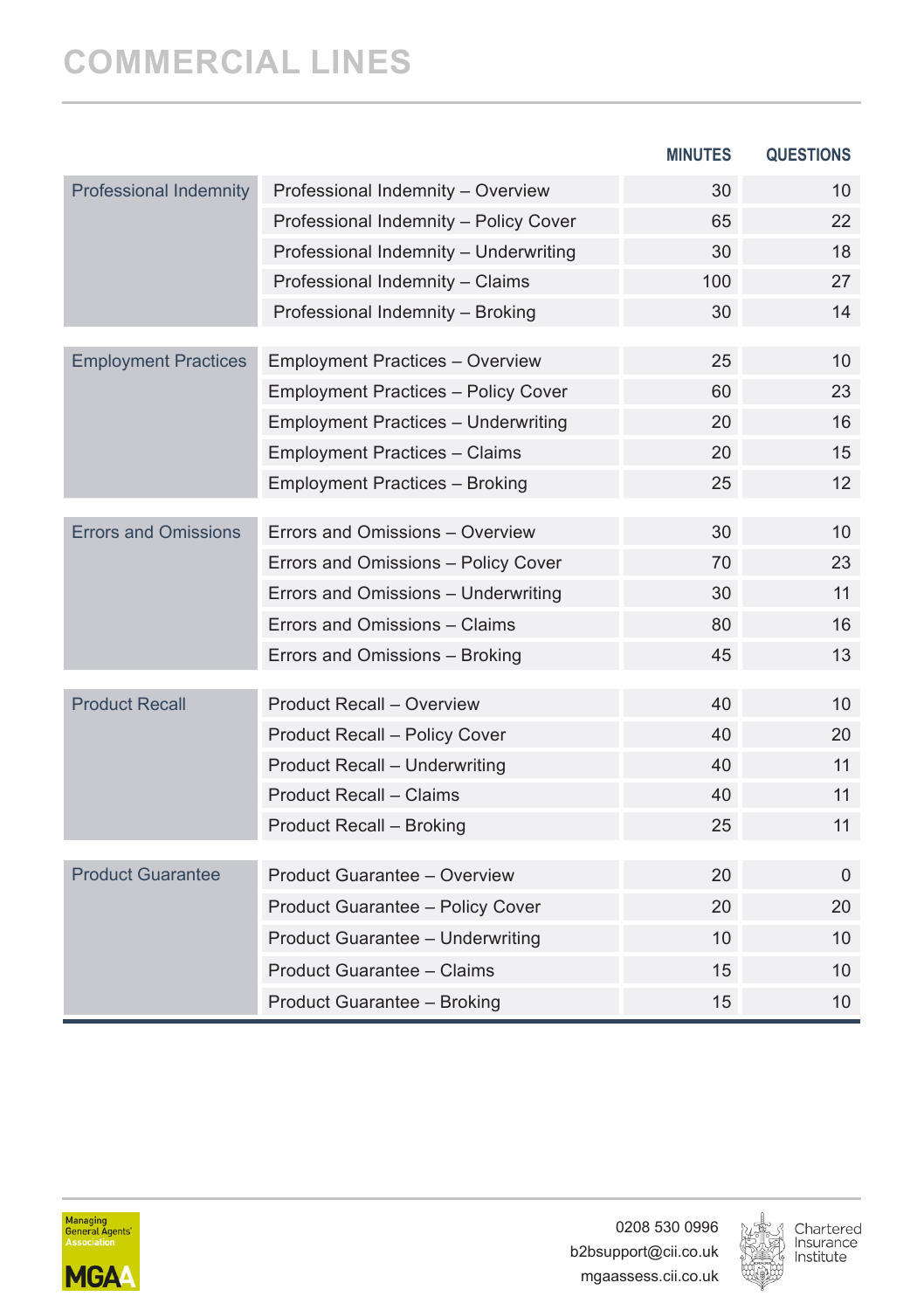|                                              |                                                        | <b>MINUTES</b> | <b>QUESTIONS</b> |
|----------------------------------------------|--------------------------------------------------------|----------------|------------------|
| <b>Contractors' All Risks</b>                | Contractors' All Risks - Overview                      | 30             | 10               |
|                                              | Contractors' All Risks - Policy Cover                  | 70             | 21               |
|                                              | Contractors' All Risks - Underwriting                  | 90             | 24               |
|                                              | Contractors' All Risks - Claims                        | 60             | 14               |
|                                              | Contractors' All Risks - Broking                       | 80             | 24               |
|                                              | <b>Contract Works - Contract Conditions</b>            | 90             | 27               |
|                                              |                                                        |                |                  |
| <b>Farming and Agriculture</b>               |                                                        |                |                  |
| Farming and<br>Agriculture                   | Farming and Agriculture - Overview                     | 45             | 10 <sup>1</sup>  |
|                                              | Farming and Agriculture - Policy Cover                 | 40             | 25               |
|                                              | Farming and Agriculture - Underwriting                 | 30             | 13               |
|                                              | Farming and Agriculture - Claims                       | 30             | 14               |
|                                              | Farming and Agriculture - Broking                      | 30             | 11               |
| Livestock                                    | Livestock - Overview                                   | 15             | 10               |
|                                              | Livestock - Policy Cover                               | 50             | 22               |
|                                              | Livestock - Underwriting                               | 15             | 12               |
|                                              | Livestock - Claims                                     | 15             | 12               |
|                                              | Livestock - Broking                                    | 15             | 10               |
| Agricultural and<br><b>Forestry Vehicles</b> | Agricultural and Forestry Vehicles -<br>Overview       | 15             | 10               |
|                                              | Agricultural and Forestry Vehicles - Policy<br>Cover   | 30             | 22               |
|                                              | Agricultural and Forestry Vehicles -<br>Underwriting   | 20             | 10               |
|                                              | Agricultural and Forestry Vehicles - Claims            | 20             | 13               |
|                                              | Agricultural and Forestry Vehicles -<br><b>Broking</b> | 25             | 10               |



0208 530 0996 b2bsupport@cii.co.uk mgaassess.cii.co.uk

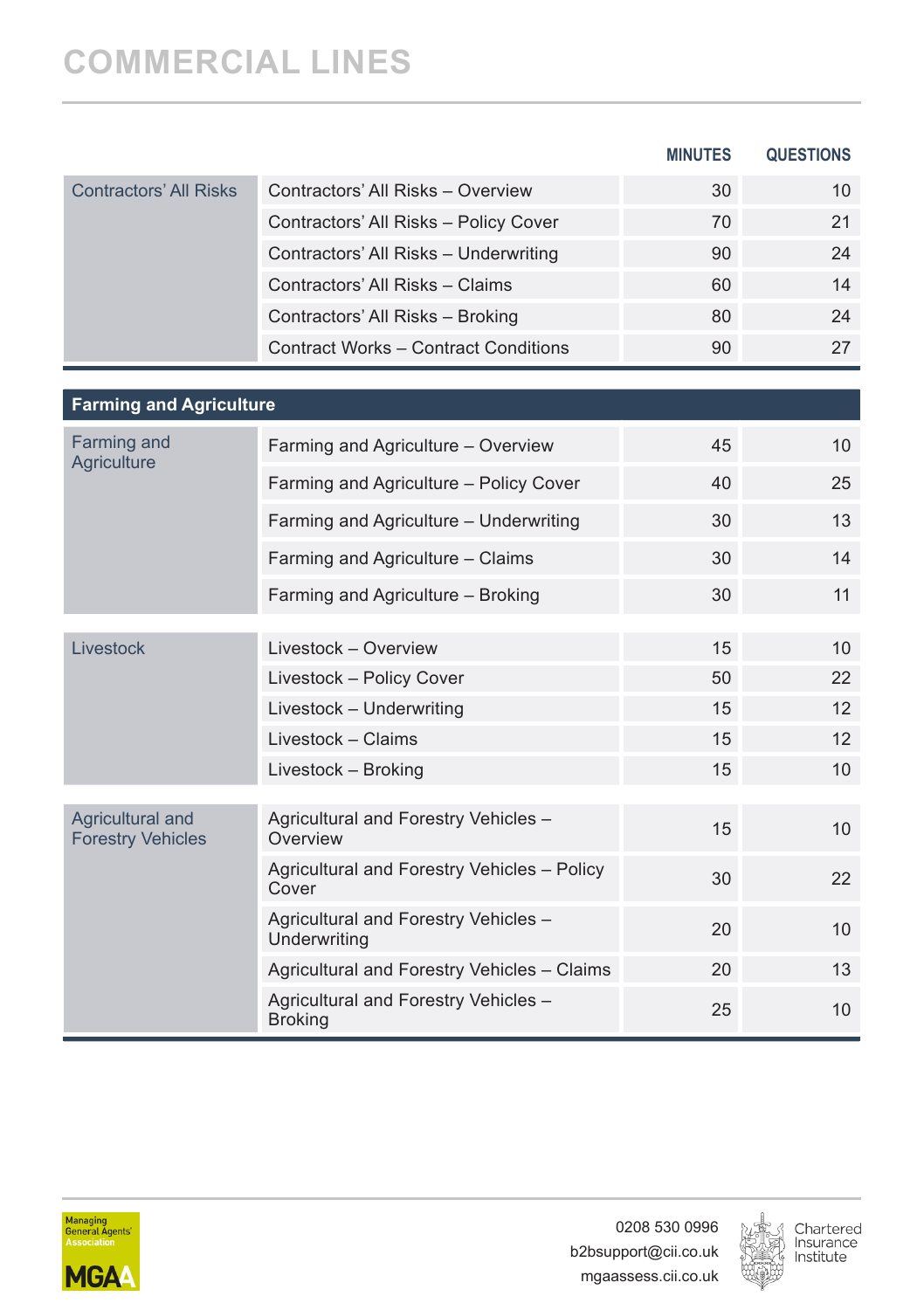|                          |                                                                    | <b>MINUTES</b> | <b>QUESTIONS</b> |
|--------------------------|--------------------------------------------------------------------|----------------|------------------|
| <b>Commercial Legal</b>  | Commercial Legal Expenses - Overview                               | 30             | 10               |
| <b>Expenses</b>          | Commercial Legal Expenses - Policy<br>Cover                        | 60             | 23               |
|                          | Commercial Legal Expenses -<br>Underwriting                        | 25             | 10               |
|                          | Commercial Legal Expenses - Claims                                 | 45             | 12               |
|                          | Commercial Legal Expenses - Broking                                | 45             | 11               |
|                          |                                                                    |                |                  |
| <b>Business Travel</b>   | <b>Business Travel - Overview</b>                                  | 40             | 10               |
|                          | <b>Business Travel - Policy Cover</b>                              | 40             | 23               |
|                          | Business Travel - Underwriting                                     | 60             | 13               |
|                          | <b>Business Travel - Claims</b>                                    | 45             | 13               |
|                          | <b>Business Travel - Broking</b>                                   | 45             | 15               |
|                          |                                                                    |                |                  |
| <b>Health and Safety</b> | Noise at Work                                                      | 20             | 11               |
|                          | Ashestos                                                           | 25             | 15               |
|                          | <b>Manual Handling</b>                                             | 15             | 12               |
|                          | Display Screen Equipment                                           | 20             | 10               |
|                          | Reporting Injuries, Diseases and<br>Dangerous Occurrences (RIDDOR) | 30             | 15               |
|                          | Fire Regulations and Risk Assessment                               | 25             | 20               |
|                          | Hazardous Substances                                               | 40             | 12               |
|                          | Work-related Upper Limb Disorders                                  | 20             | 12               |
|                          | <b>Work-related Stress</b>                                         | 30             | 14               |
|                          | Health and Safety Legislation and<br>Insurance                     | 60             | 28               |



0208 530 0996 b2bsupport@cii.co.uk mgaassess.cii.co.uk

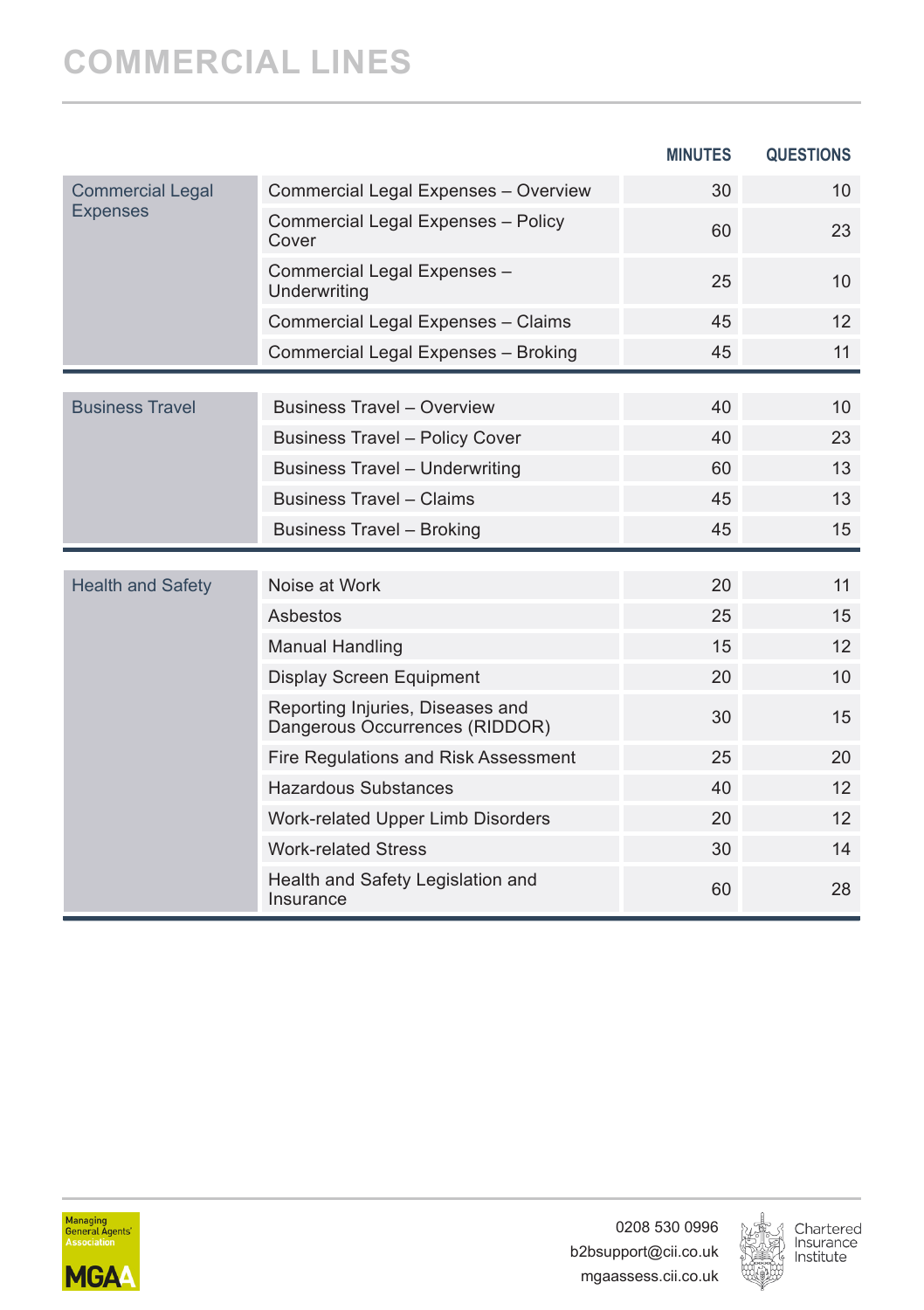<span id="page-31-0"></span>Specialised industries operate outside of the remit of standard personal and commercial covers, and therefore require specialised insurance cover. In the modules featured here, the focus is on examining the

challenges posed by providing insurance in this unique arena – topics include marine and political risks, as well as contemporary concerns such as aviation and space insurance.

|                                          |                                                                             | <b>MINUTES</b> | <b>QUESTIONS</b> |
|------------------------------------------|-----------------------------------------------------------------------------|----------------|------------------|
| <b>Aviation and Space</b>                |                                                                             |                |                  |
| Overview                                 | Aviation and Space Insurance - Overview                                     | 15             | $\Omega$         |
|                                          | Aviation and Space Insurance -<br><b>Conventions and Legal Requirements</b> | 60             | 10               |
| <b>Aircraft Insurance</b>                | Aircraft Insurance - Overview                                               | 20             | 10               |
|                                          |                                                                             |                |                  |
|                                          | Aircraft Insurance - Policy Cover                                           | 60             | 16               |
|                                          | Aircraft Insurance - Underwriting                                           | 25             | 10               |
|                                          | Aircraft Insurance - Claims                                                 | 25             | 16               |
|                                          | Aircraft Insurance - Broking                                                | 20             | 10               |
| <b>Airport Insurance</b>                 | Airport Insurance - Overview                                                | 25             | 10               |
|                                          | Airport Insurance - Policy Cover                                            | 15             | 10               |
|                                          | Airport Insurance - Underwriting                                            | 15             | 10               |
|                                          | Airport Insurance - Claims                                                  | 15             | 10               |
|                                          | Airport Insurance - Broking                                                 | 15             | 10               |
|                                          |                                                                             |                |                  |
| <b>Space Insurance</b>                   | Space Insurance - Overview                                                  | 10             | $\Omega$         |
|                                          | Space Insurance - Policy Cover                                              | 25             | 20               |
|                                          | Space Insurance - Underwriting                                              | 10             | 10               |
|                                          | Space Insurance - Claims                                                    | 10             | 10               |
|                                          | Space Insurance - Broking                                                   | 10             | 8                |
| <b>Other Products</b>                    | Other Products- Overview                                                    | 10             | 10               |
| Offered in the<br><b>Aviation Market</b> | Other Products - Policy Cover                                               | 25             | 20               |
|                                          | Other Products - Underwriting                                               | 15             | 10               |
|                                          | Other Products - Claims                                                     | 15             | 10               |
|                                          | Other Products - Broking                                                    | 25             | 10               |



0208 530 0996 b2bsupport@cii.co.uk mgaassess.cii.co.uk

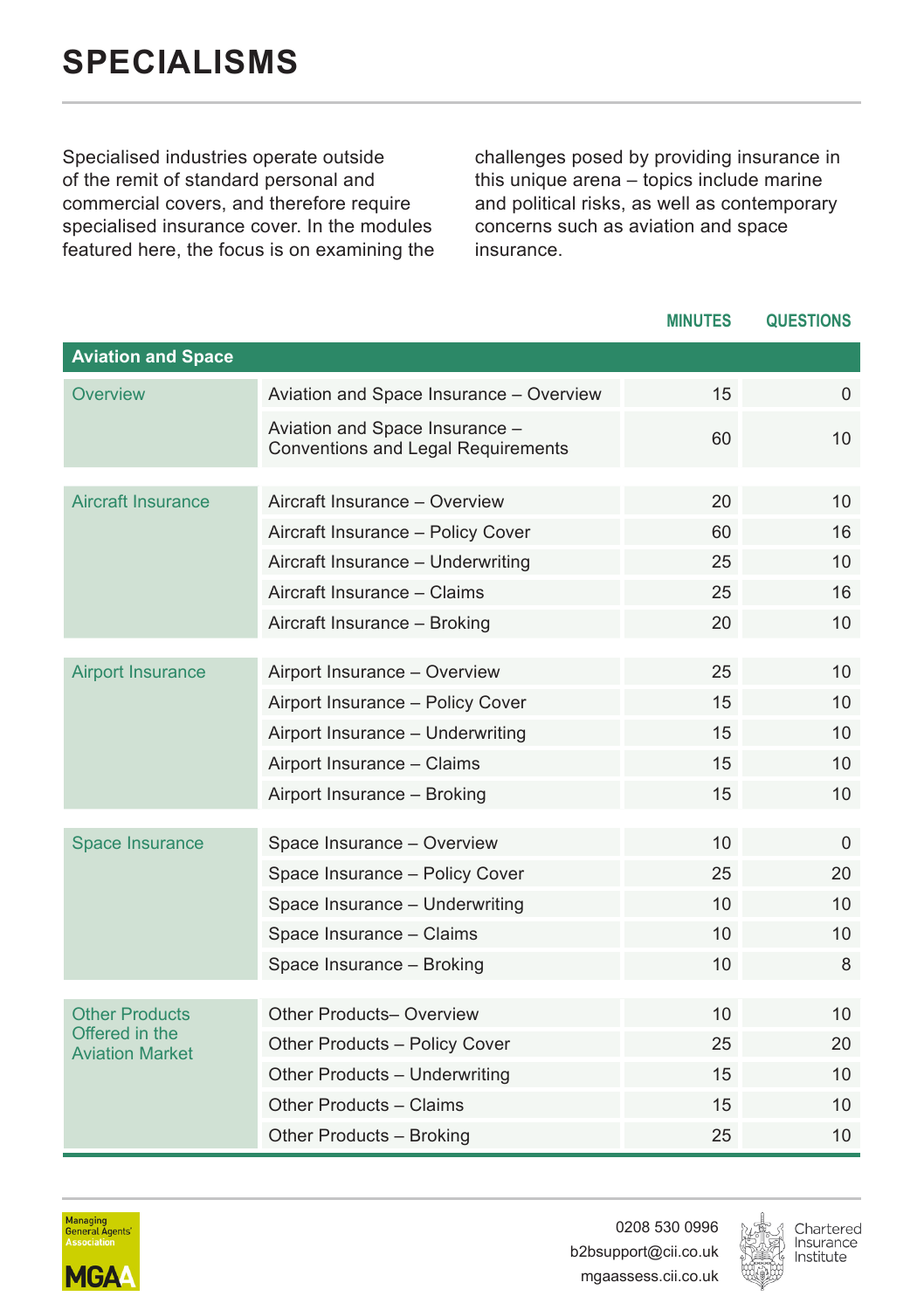### **SPECIALISMS**

|                       |                                                   | <b>MINUTES</b> | QUESTIONS |
|-----------------------|---------------------------------------------------|----------------|-----------|
| <b>Marine</b>         |                                                   |                |           |
| Overview              | Marine - Overview                                 | 60             | 10        |
| Freight               | Freight Liability - Overview                      | 30             | 10        |
|                       | Freight Liability - Policy Cover                  | 20             | 10        |
|                       | Freight Liability - Underwriting                  | 20             | 10        |
|                       | Freight Liability - Claims                        | 20             | 10        |
|                       | Freight Liability - Broking                       | 55             | 20        |
|                       | Freight Liability - CMR and other<br>conventions  | 50             | 20        |
| Cargo                 | Marine Cargo - Overview                           | 45             | 10        |
|                       | Marine Cargo - Policy Cover                       | 60             | 20        |
|                       | Marine Cargo - Underwriting                       | 100            | 10        |
|                       | Marine Cargo - Claims                             | 60             | 20        |
|                       | Marine Cargo - Broking                            | 75             | 20        |
| Hull                  | Marine Hull Insurance - Overview                  | 35             | 10        |
|                       | Marine Hull Insurance - Policy Cover              | 20             | 12        |
|                       | Marine Hull Insurance - Underwriting              | 20             | 15        |
|                       | Marine Hull Insurance - Claims                    | 20             | 11        |
|                       | Marine Hull Insurance - Broking                   | 20             | 11        |
|                       | Marine Hull Insurance - Institute Time<br>Clauses | 45             | 10        |
| <b>Protection and</b> | Protection and Indemnity - Overview               | 30             | 10        |
| <b>Indemnity</b>      | Protection and Indemnity - Policy Cover           | 40             | 20        |
|                       | Protection and Indemnity - Underwriting           | 30             | 10        |
|                       | Protection and Indemnity - Claims                 | 20             | 10        |
|                       | Protection and Indemnity - Broking                | 20             | 10        |
| <b>War Risks</b>      | War Risks - Overview                              | 40             | 10        |
|                       | War Risks - Policy Cover                          | 30             | 20        |
|                       | War Risks - Underwriting                          | 15             | 10        |
|                       | War Risks - Claims                                | 15             | 10        |
|                       | War Risks - Broking                               | 10             | 10        |



0208 530 0996 b2bsupport@cii.co.uk mgaassess.cii.co.uk

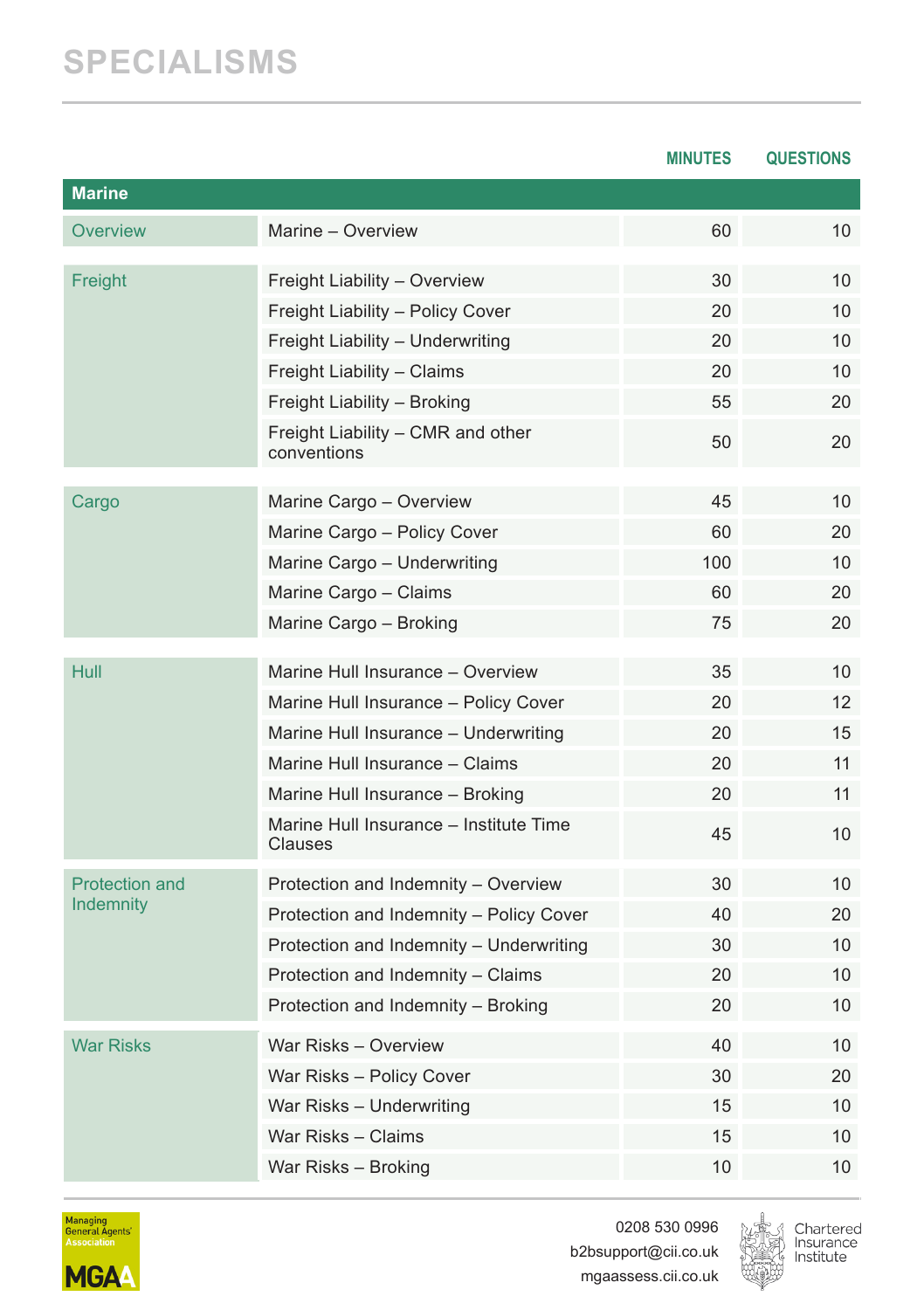#### **SPECIALISMS**

|                                                 |                                                                | <b>MINUTES</b> | <b>QUESTIONS</b> |
|-------------------------------------------------|----------------------------------------------------------------|----------------|------------------|
| Ports, Terminal<br><b>Operators and</b>         | Ports, Terminal Operators and Marinas -<br>Overview            | 30             | 10               |
| <b>Marinas</b>                                  | Ports, Terminal Operators and Marinas -<br>Policy Cover        | 20             | 20               |
|                                                 | Ports, Terminal Operators and Marinas -<br>Underwriting        | 35             | 10               |
|                                                 | Ports, Terminal Operators and Marinas -<br>Claims              | 15             | 10               |
|                                                 | Ports, Terminal Operators and Marinas -<br>Broking             | 20             | 10               |
|                                                 |                                                                |                |                  |
| <b>Political Risks</b>                          |                                                                |                |                  |
| <b>Political Risks</b>                          | Political Risks - Overview                                     | 15             | 10               |
|                                                 | Political Risks - Policy Cover                                 | 25             | 20               |
|                                                 | Political Risks - Underwriting                                 | 20             | 10               |
|                                                 | Political Risks - Claims                                       | 25             | 10               |
|                                                 | Political Risks - Broking                                      | 15             | 10               |
| Political Violence,<br><b>Kidnap and Ransom</b> | Political Violence, Kidnap and Ransom -<br>Overview            | 25             | 10               |
|                                                 | Political Violence, Kidnap and Ransom -<br><b>Policy Cover</b> | 30             | 19               |
|                                                 | Political Violence, Kidnap and Ransom -<br>Underwriting        | 20             | 10               |
|                                                 | Political Violence, Kidnap and Ransom -<br>Claims              | 20             | 10               |
|                                                 | Political Violence, Kidnap and Ransom -<br><b>Broking</b>      | 15             | 10               |
|                                                 |                                                                |                |                  |
| <b>Cyber Risks</b>                              | Cyber Risks - Overview                                         | 40             | 10               |
|                                                 | Cyber Risks - Policy Cover                                     | 60             | 14               |
|                                                 | Cyber Risks - Underwriting                                     | 45             | 21               |
|                                                 | Cyber Risks - Claims                                           | 25             | 11               |
|                                                 | Cyber Risks - Broking                                          | 60             | 21               |



0208 530 0996 b2bsupport@cii.co.uk mgaassess.cii.co.uk

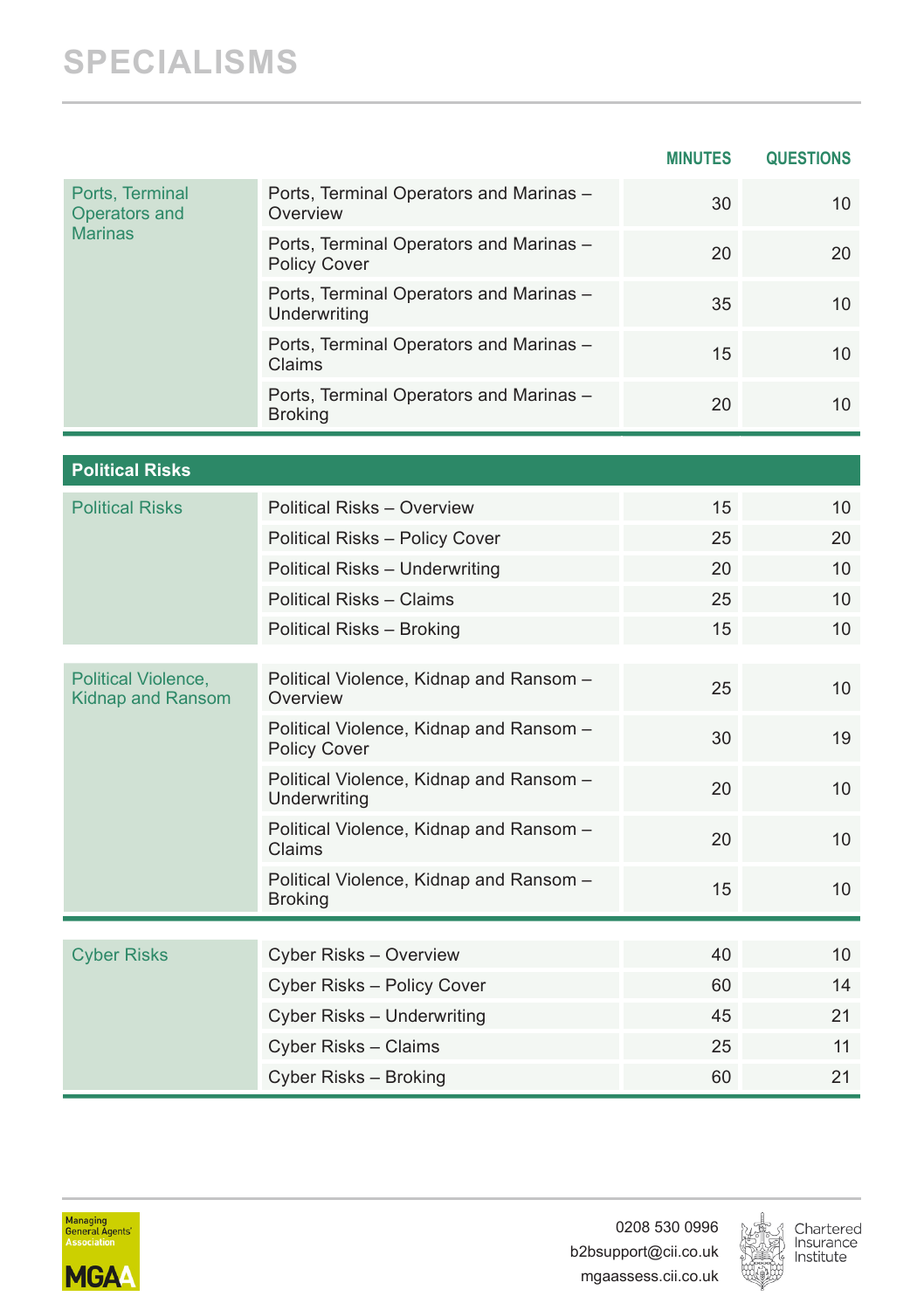### **SPECIALISMS**

|                                                    |                                                            | <b>MINUTES</b> | <b>QUESTIONS</b> |
|----------------------------------------------------|------------------------------------------------------------|----------------|------------------|
| <b>Pollution and</b><br><b>Environmental Risks</b> | Pollution and Environmental Risks -<br>Overview            | 30             | 10 <sup>°</sup>  |
|                                                    | Pollution and Environmental Risks -<br><b>Policy Cover</b> | 65             | 25               |
|                                                    | Pollution and Environmental Risks -<br>Underwriting        | 25             | 11               |
|                                                    | Pollution and Environmental Risks -<br>Claims              | 25             | 15               |
|                                                    | Pollution and Environmental Risks -<br><b>Broking</b>      | 25             | 14               |
|                                                    |                                                            |                |                  |
| <b>Energy Risks</b>                                | Energy Risks - Overview                                    | 30             | 10               |
|                                                    | Energy Risks - Policy Cover                                | 90             | 20               |
|                                                    | Energy Risks - Underwriting                                | 40             | 10               |
|                                                    | Energy Risks - Claims                                      | 20             | 11               |
|                                                    | Energy Risks - Broking                                     | 20             | 10 <sup>°</sup>  |
|                                                    | Energy Risks - Detailed Policy Wordings                    | 60             | $\mathbf{0}$     |
|                                                    |                                                            |                |                  |
| <b>Bloodstock</b>                                  | Bloodstock - Overview                                      | 20             | 10               |
|                                                    | Bloodstock - Policy Cover                                  | 25             | 21               |
|                                                    | Bloodstock - Underwriting                                  | 45             | 12               |
|                                                    | Bloodstock - Claims                                        | 45             | 10               |
|                                                    | Bloodstock - Broking                                       | 25             | 12               |
|                                                    |                                                            |                |                  |
| <b>Global Programmes</b>                           | Global Programmes - Overview                               | 25             | 10               |
|                                                    | Global Programmes - Policy Cover                           | 60             | 20               |
|                                                    | Global Programmes - Underwriting                           | 20             | 10               |
|                                                    | Global Programmes - Claims                                 | 15             | 10               |
|                                                    | Global Programmes - Broking                                | 25             | 10               |



0208 530 0996 b2bsupport@cii.co.uk mgaassess.cii.co.uk

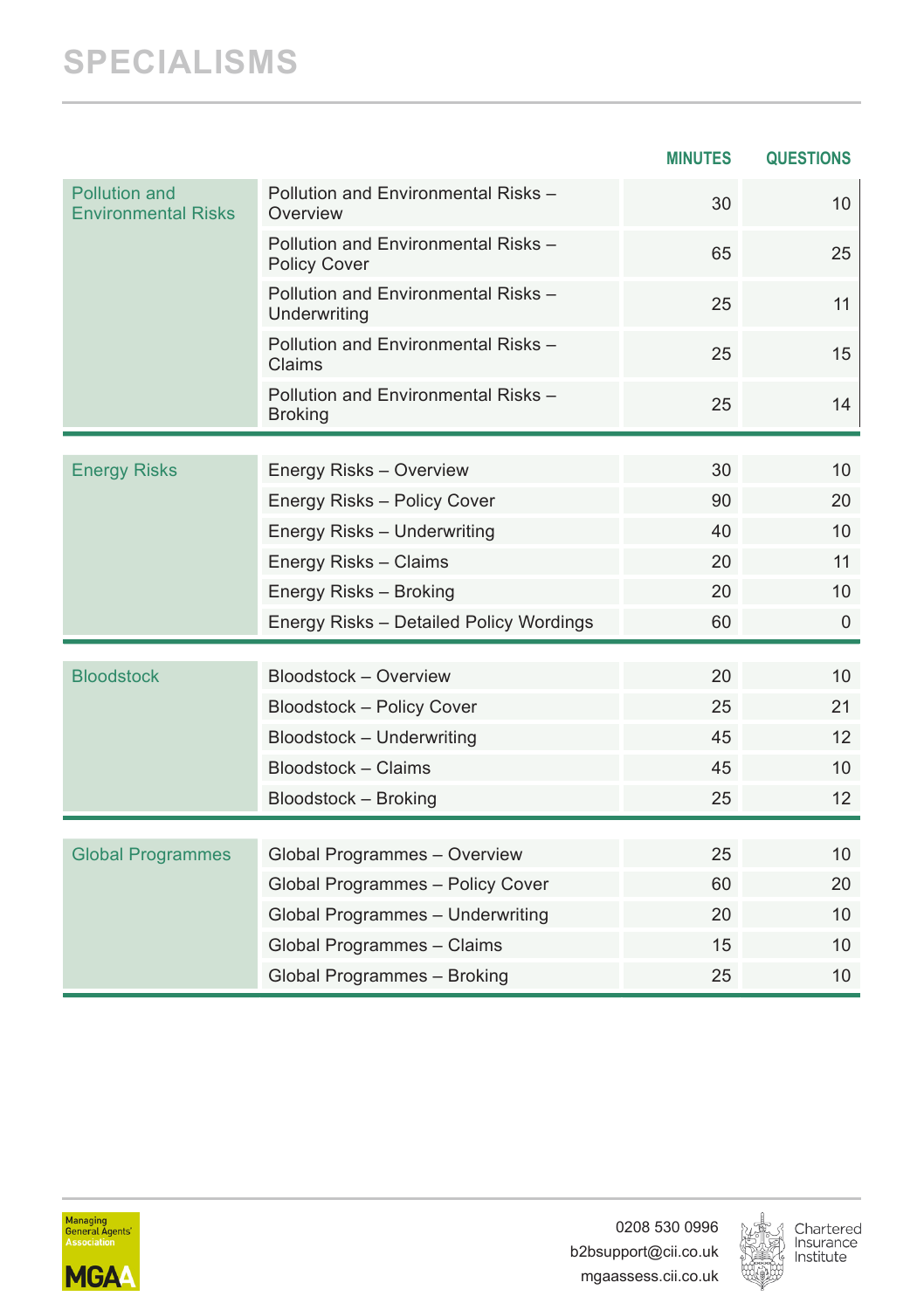|                                                 |                                                                | <b>MINUTES</b> | <b>QUESTIONS</b> |
|-------------------------------------------------|----------------------------------------------------------------|----------------|------------------|
| Jewellers' Block, Fine<br><b>Art and Specie</b> | Jewellers' Block, Fine Art and Specie -<br>Overview            | 10             | 10               |
|                                                 | Jewellers' Block, Fine Art and Specie -<br><b>Policy Cover</b> | 20             | 15               |
|                                                 | Jewellers' Block, Fine Art and Specie -<br>Underwriting        | 15             | 15               |
|                                                 | Jewellers' Block, Fine Art and Specie -<br>Claims              | 10             | 10               |
|                                                 | Jewellers' Block, Fine Art and Specie -<br><b>Broking</b>      | 10             | 10               |



0208 530 0996 b2bsupport@cii.co.uk mgaassess.cii.co.uk

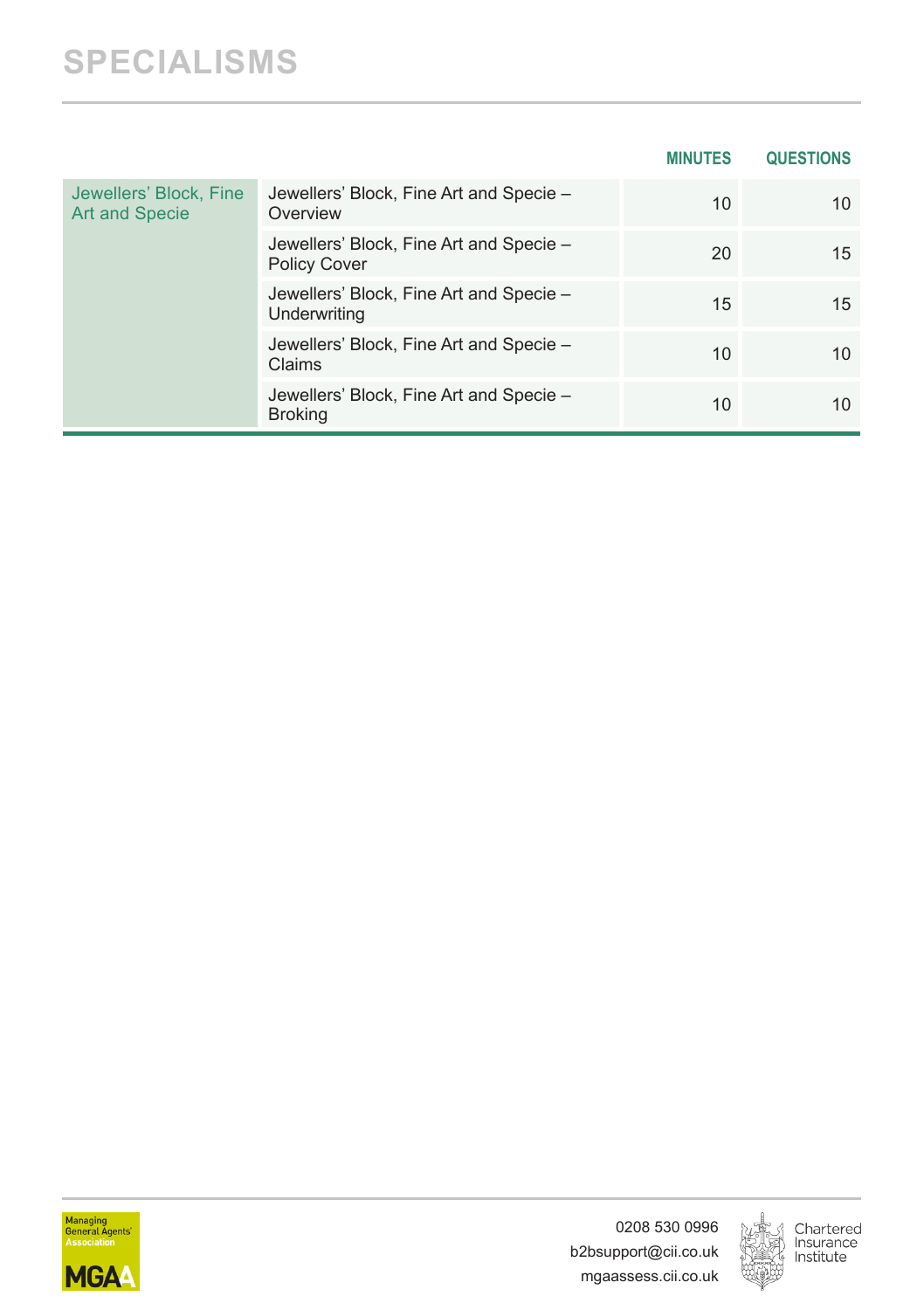#### <span id="page-36-0"></span>**COMPLIANCE AND CORPORATE SOCIAL RESPONSIBILITY**

All businesses have both legal compliance and corporate social responsibilities (CSR) to maintain through the course of their operations.

CSR is a form of self-regulation that focuses on the impact of organisational activities on society and the environment, by incorporating social concerns into day-to-day business activities, ensuring compliance with legal and ethical standards.

| <b>Business</b><br>Compliance | Absence Management Module                                            | 15 |
|-------------------------------|----------------------------------------------------------------------|----|
|                               | Absence Management Video Plus                                        | 5  |
|                               | Anti-Slavery Module                                                  | 15 |
|                               | Anti-Slavery Video Plus                                              | 5  |
|                               | <b>Budgeting Basics Module</b>                                       | 15 |
|                               | <b>Budgeting Basics Video Plus</b>                                   | 5  |
|                               | <b>Competition Law Module</b>                                        | 15 |
|                               | <b>Competition Law Video Plus</b>                                    | 5  |
|                               | Finance for Non-Financial Managers Module                            | 15 |
|                               | Finance for Non-Financial Managers Video Plus                        | 5  |
|                               | <b>Insider Trading Module</b>                                        | 15 |
|                               | Insider Trading Video Plus                                           | 5  |
|                               | Payment Card Industry Data Security Standard (PCI DSS)<br>Module     | 15 |
|                               | Payment Card Industry Data Security Standard (PCI DSS)<br>Video Plus | 5  |
|                               | <b>Right to Work Module</b>                                          | 15 |
|                               | Right to Work Video Plus                                             | 5  |
|                               | <b>Workplace Security Module</b>                                     | 15 |
|                               | <b>Workplace Security Video Plus</b>                                 | 5  |
|                               |                                                                      |    |
| Environmental                 | <b>Sustainability Module</b>                                         | 15 |
|                               | <b>Sustainability Video Plus</b>                                     | 5  |



0208 530 0996 b2bsupport@cii.co.uk mgaassess.cii.co.uk

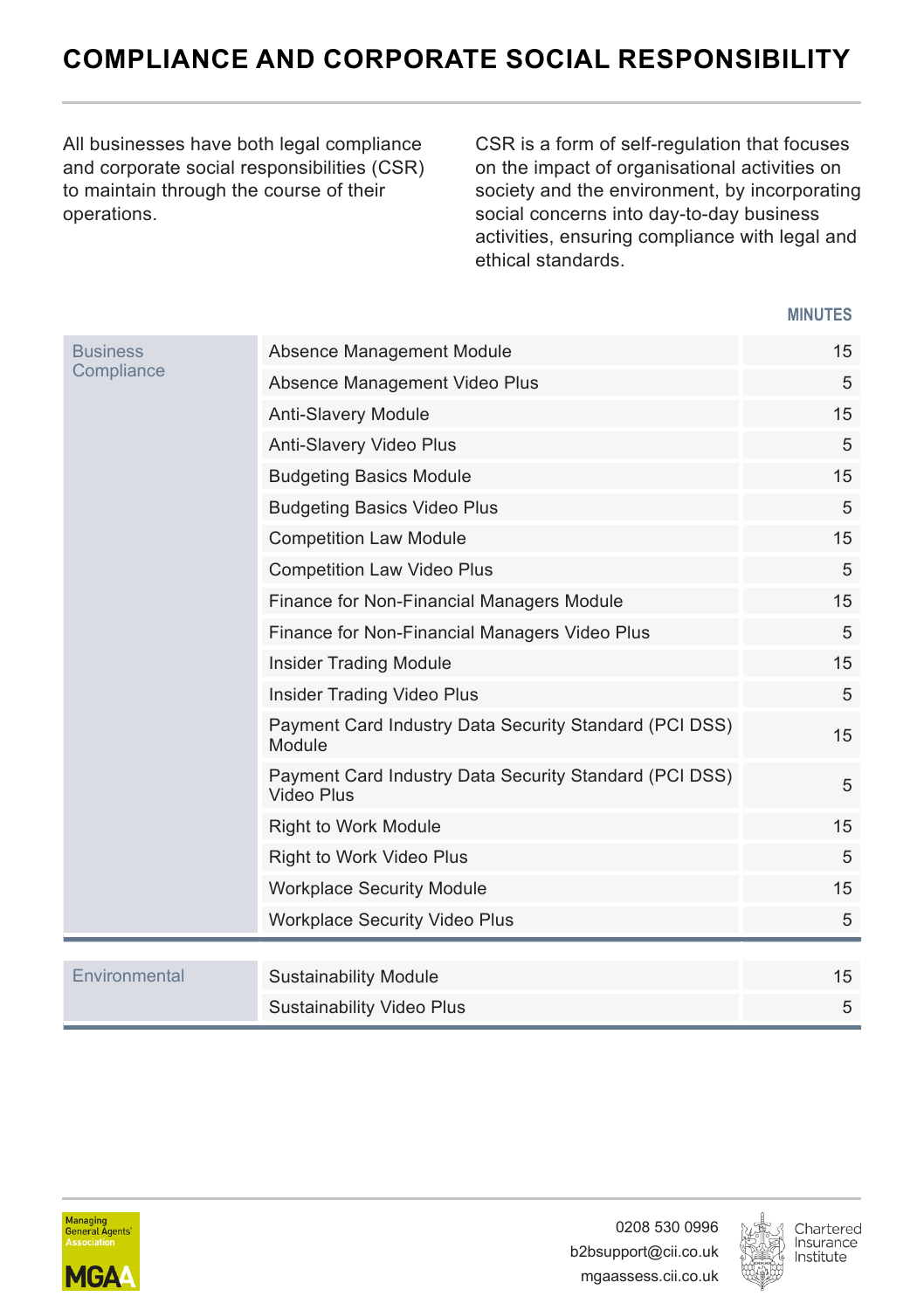#### **COMPLIANCE AND CORPORATE SOCIAL RESPONSIBILITY**

#### **MINUTES**

| <b>Diversity</b><br>and Inclusion | Age Module                              | 15 |
|-----------------------------------|-----------------------------------------|----|
|                                   | Age Video Plus                          | 5  |
|                                   | <b>Disability Module</b>                | 15 |
|                                   | <b>Disability Video Plus</b>            | 5  |
|                                   | <b>E&amp;D Introduction Module</b>      | 15 |
|                                   | <b>E&amp;D Introduction Video Plus</b>  | 5  |
|                                   | Gender Reassignment Module              | 15 |
|                                   | Gender Reassignment Video Plus          | 5  |
|                                   | Marriage & Civil Partnership Module     | 15 |
|                                   | Marriage & Civil Partnership Video Plus | 5  |
|                                   | Race Module                             | 15 |
|                                   | Race Video Plus                         | 5  |
|                                   | Religion or Belief Module               | 15 |
|                                   | Religion or Belief Video Plus           | 5  |
|                                   | <b>Sex Discrimination Module</b>        | 15 |
|                                   | Sex Discrimination Video Plus           | 5  |
|                                   | <b>Sexual Orientation Module</b>        | 15 |
|                                   | <b>Sexual Orientation Video Plus</b>    | 5  |
|                                   | Unconscious Bias Module                 | 15 |
|                                   | Unconscious Bias Video Plus             | 5  |
|                                   | Workplace Bullying Module               | 15 |
|                                   | Workplace Bullying Video Plus           | 5  |



0208 530 0996 b2bsupport@cii.co.uk mgaassess.cii.co.uk

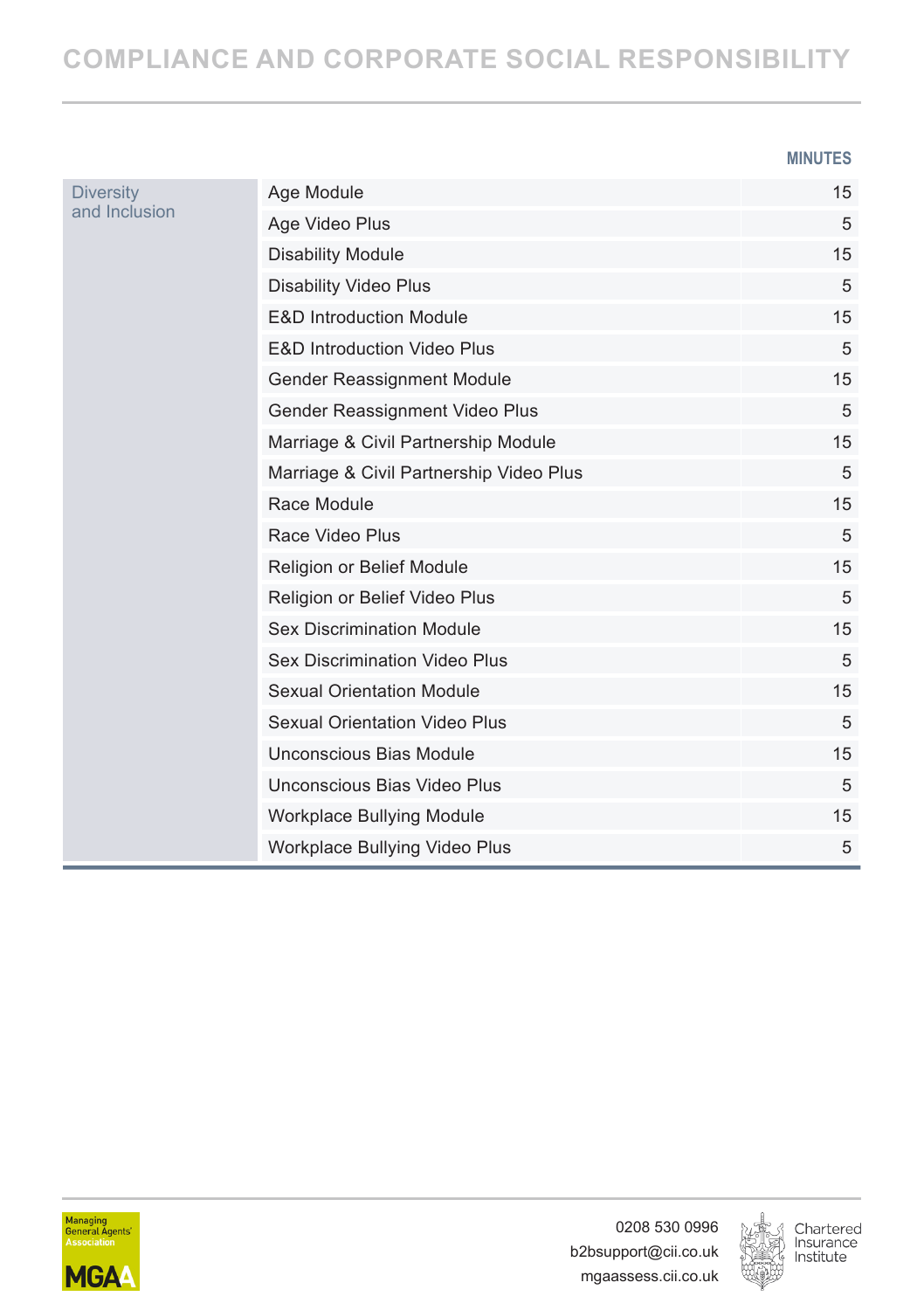# <span id="page-38-0"></span>**HEALTH AND SAFETY**

Health and safety is a necessity for all businesses to maintain compliance with the law and to protect the workforce.

These interactive, responsive modules make compliance training effective and engaging.

| <b>General Workplace</b><br><b>Safety</b> | Display Screen Equipment Module         | 15 |
|-------------------------------------------|-----------------------------------------|----|
|                                           | Display Screen Equipment Video Plus     | 5  |
|                                           | Driving at Work Module                  | 15 |
|                                           | Driving at Work Video Plus              | 5  |
|                                           | <b>Electricity Module</b>               | 15 |
|                                           | <b>Electricity Video Plus</b>           | 5  |
|                                           | Fire Module                             | 15 |
|                                           | Fire Video Plus                         | 5  |
|                                           | First Aid at Work Module                | 15 |
|                                           | First Aid at Work Video Plus            | 5  |
|                                           | Health & Safety Introduction Module     | 15 |
|                                           | Health & Safety Introduction Video Plus | 5  |
|                                           | <b>Manual Handling Module</b>           | 15 |
|                                           | Manual Handling Video Plus              | 5  |
|                                           | Moving or Falling Objects Module        | 15 |
|                                           | Moving or Falling Objects Video Plus    | 5  |
|                                           | Office Health & Safety Module           | 15 |
|                                           | Office Health & Safety Video Plus       | 5  |
|                                           | <b>Pregnancy &amp; Maternity Module</b> | 15 |
|                                           | Pregnancy & Maternity Video Plus        | 5  |
|                                           | Slips & Trips Module                    | 15 |
|                                           | Slips & Trips Video Plus                | 5  |
|                                           | Work At Height Module                   | 15 |
|                                           | Work At Height Video Plus               | 5  |



0208 530 0996 b2bsupport@cii.co.uk mgaassess.cii.co.uk

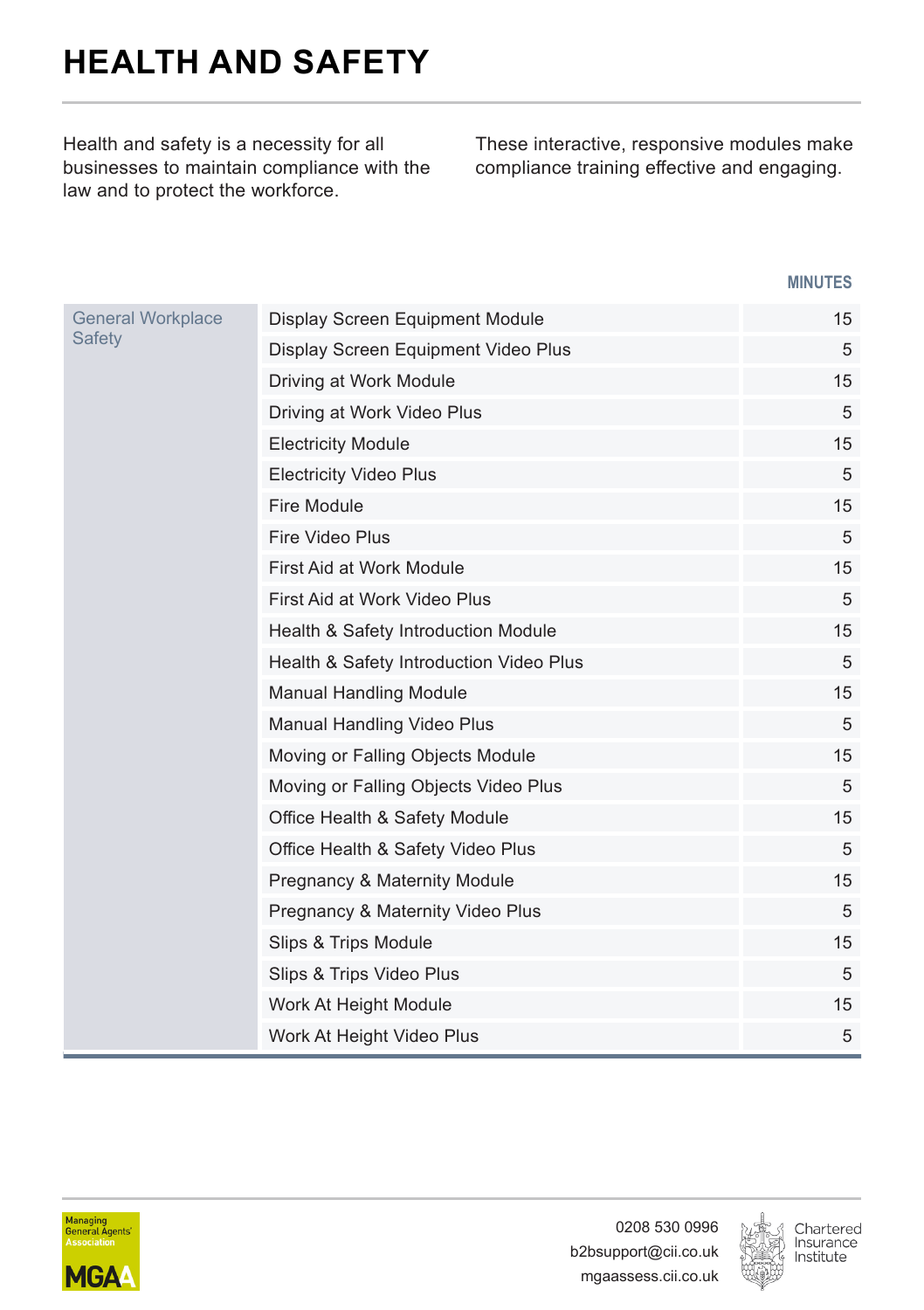#### **HEALTH AND SAFETY**

**MINUTES**

| <b>Food Safety and</b><br><b>Hygiene</b> | Food Allergy Module                           | 15 |
|------------------------------------------|-----------------------------------------------|----|
|                                          | Food Allergy Video Plus                       | 5  |
|                                          | Food Law Module                               | 15 |
|                                          | Food Law Video Plus                           | 5  |
|                                          | Food Safety Hazards Module                    | 15 |
|                                          | Food Safety Hazards Video Plus                | 5  |
|                                          | Food Safety Introduction Module               | 15 |
|                                          | Food Safety Introduction Video Plus           | 5  |
|                                          | Food Safety Management Module                 | 15 |
|                                          | Food Safety Management Video Plus             | 5  |
|                                          | Food-Borne Illness Module                     | 15 |
|                                          | Food-Borne Illness Video Plus                 | 5  |
|                                          | <b>Hygienic Premises Module</b>               | 15 |
|                                          | Hygienic Premises Video Plus                  | 5  |
|                                          | Personal Hygiene Module                       | 15 |
|                                          | Personal Hygiene Video Plus                   | 5  |
|                                          | <b>Temperature Control Module</b>             | 15 |
|                                          | <b>Temperature Control Video Plus</b>         | 5  |
| <b>Chemical Hazards</b>                  |                                               |    |
|                                          | Dangerous Substances Module                   | 15 |
|                                          | Dangerous Substances Video Plus               | 5  |
| <b>Specialist</b>                        | Remote Health & Safety Module                 | 15 |
| Environments                             | Remote Health & Safety Video Plus             | 5  |
|                                          |                                               |    |
| Vehicles, Plant and<br>Equipment         | Vehicles In & Around The Warehouse Module     | 15 |
|                                          | Vehicles In & Around The Warehouse Video Plus | 5  |



0208 530 0996 b2bsupport@cii.co.uk mgaassess.cii.co.uk

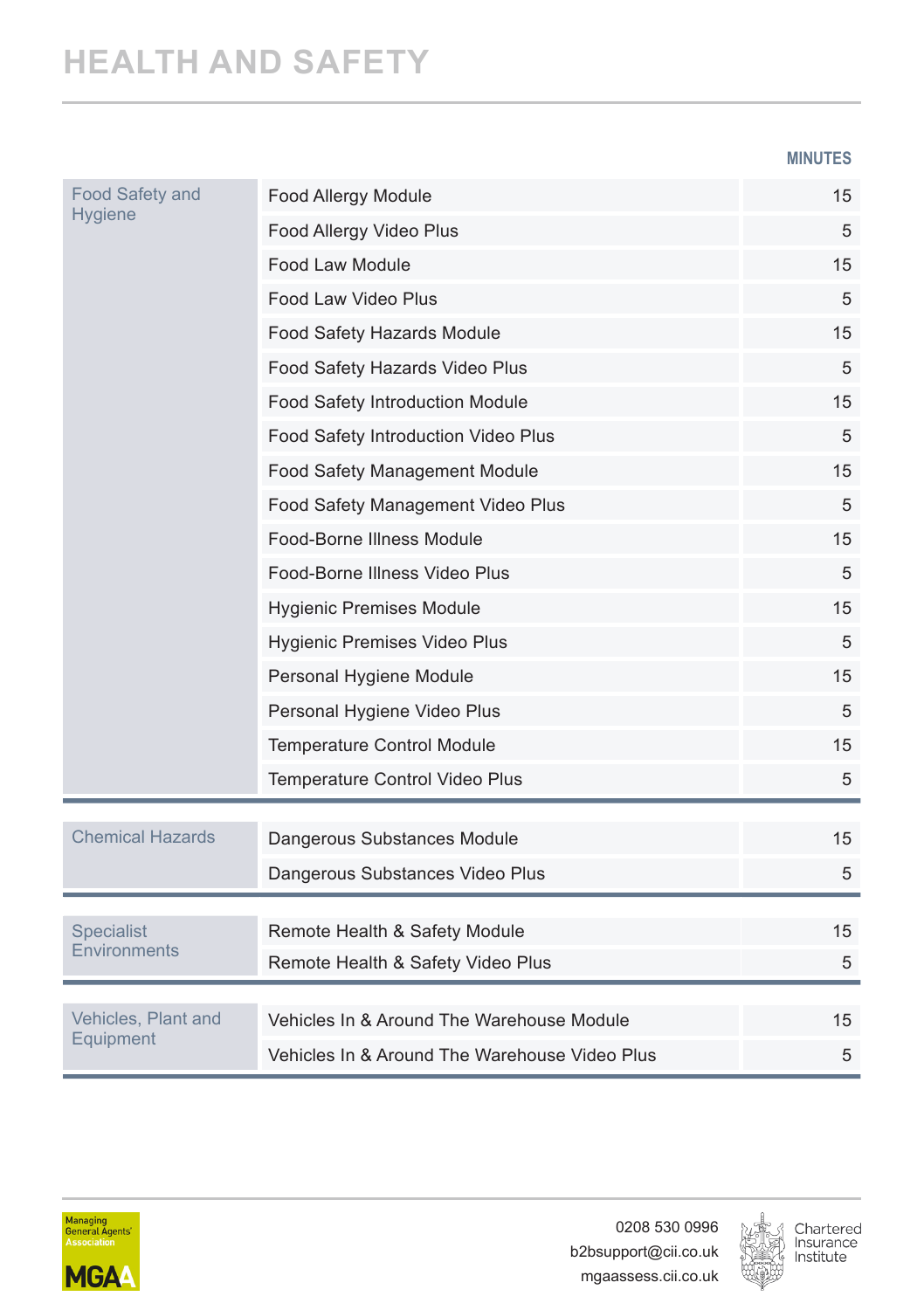#### **MINUTES**

| Safeguarding | Safeguarding Adults at Risk (England & Wales) Module               | 15 |
|--------------|--------------------------------------------------------------------|----|
|              | Safeguarding Adults at Risk (England & Wales) Video<br><b>Plus</b> | 5  |
|              | Safeguarding Adults at Risk (Northern Ireland) Module              | 15 |
|              | Safeguarding Adults at Risk (Northern Ireland) Video Plus          | 5  |
|              | Safeguarding Adults at Risk (Scotland) Module                      | 15 |
|              | Safeguarding Adults at Risk (Scotland) Video Plus                  | 5  |
|              | Safeguarding Children (England & Wales) Module                     | 15 |
|              | Safeguarding Children (England & Wales) Video Plus                 | 5  |
|              | Safeguarding Children (Northern Ireland) Module                    | 15 |
|              | Safeguarding Children (Northern Ireland) Video Plus                | 5  |
|              | Safeguarding Children (Scotland) Module                            | 15 |
|              | Safeguarding Children (Scotland) Video Plus                        | 5  |



0208 530 0996 b2bsupport@cii.co.uk mgaassess.cii.co.uk

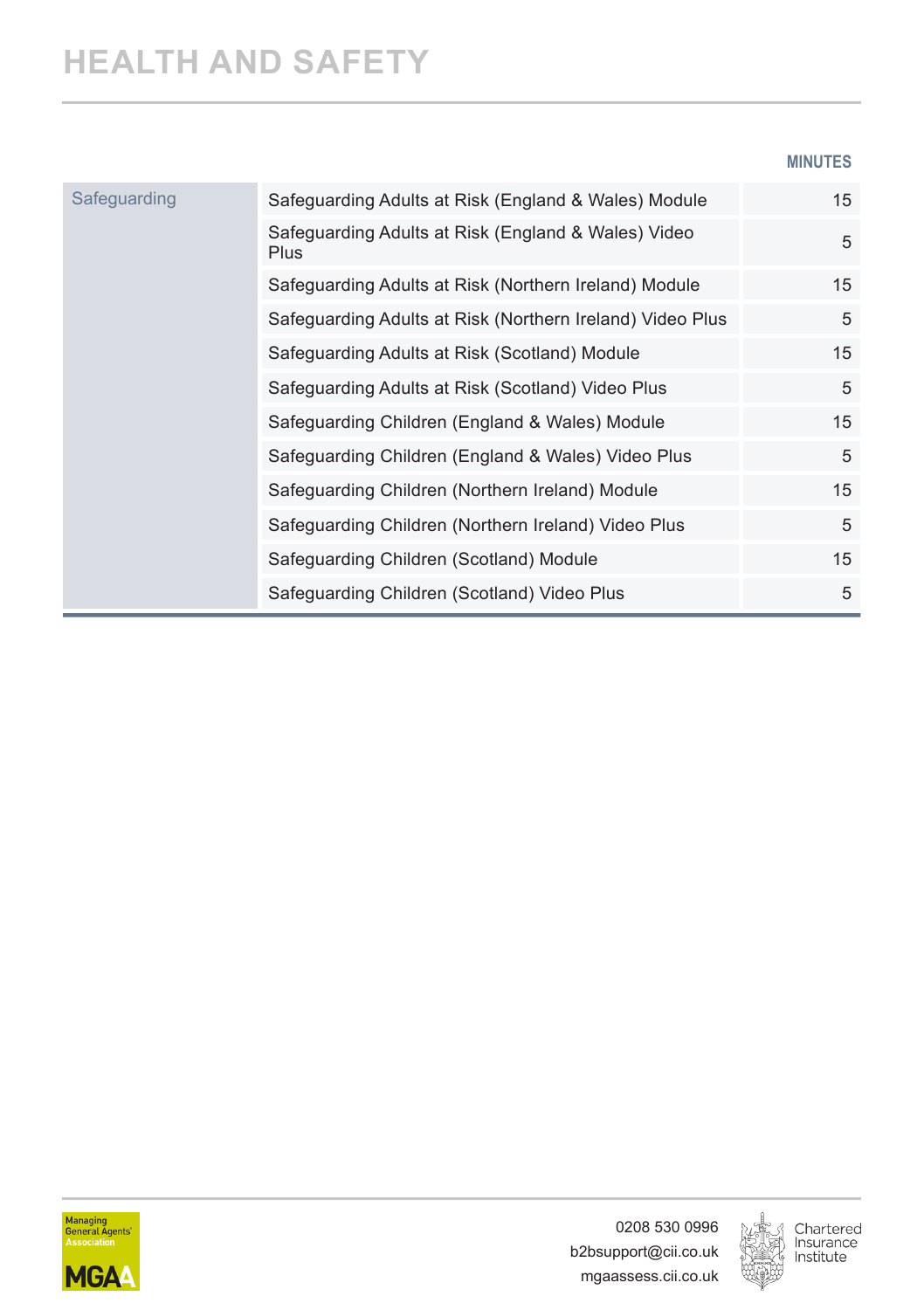## <span id="page-41-0"></span>**MENTAL HEALTH AND WELLBEING**

Our resources help people understand their own mental health whilst also supporting others.

They help people to maximise their wellbeing and bring about positive change, no matter what the situation.

#### **MINUTES**

| Learning | <b>Ambiguity Module</b>               | 15 |
|----------|---------------------------------------|----|
|          | <b>Ambiguity Video Plus</b>           | 5  |
|          | Benefits of Good Sleep Module         | 15 |
|          | Benefits of Good Sleep Video Plus     | 5  |
|          | Better Judgements Module              | 15 |
|          | Better Judgements Video Plus          | 5  |
|          | <b>Changing Behaviours Module</b>     | 15 |
|          | Changing Behaviours Video Plus        | 5  |
|          | <b>Creativity Module</b>              | 15 |
|          | <b>Creativity Video Plus</b>          | 5  |
|          | <b>Critical Thinking Module</b>       | 15 |
|          | Critical Thinking Video Plus          | 5  |
|          | <b>Curiosity Module</b>               | 15 |
|          | <b>Curiosity Video Plus</b>           | 5  |
|          | <b>Empathy Module</b>                 | 15 |
|          | <b>Empathy Video Plus</b>             | 5  |
|          | Everyday Energy Module                | 15 |
|          | Everyday Energy Video Plus            | 5  |
|          | <b>Great Conversations Module</b>     | 15 |
|          | <b>Great Conversations Video Plus</b> | 5  |
|          | <b>Healthy Living Module</b>          | 15 |
|          | Healthy Living Video Plus             | 5  |
|          | Impact & Influence Module             | 15 |
|          | Impact & Influence Video Plus         | 5  |
|          | Letting Go Module                     | 15 |
|          | Letting Go Video Plus                 | 5  |



0208 530 0996 b2bsupport@cii.co.uk mgaassess.cii.co.uk

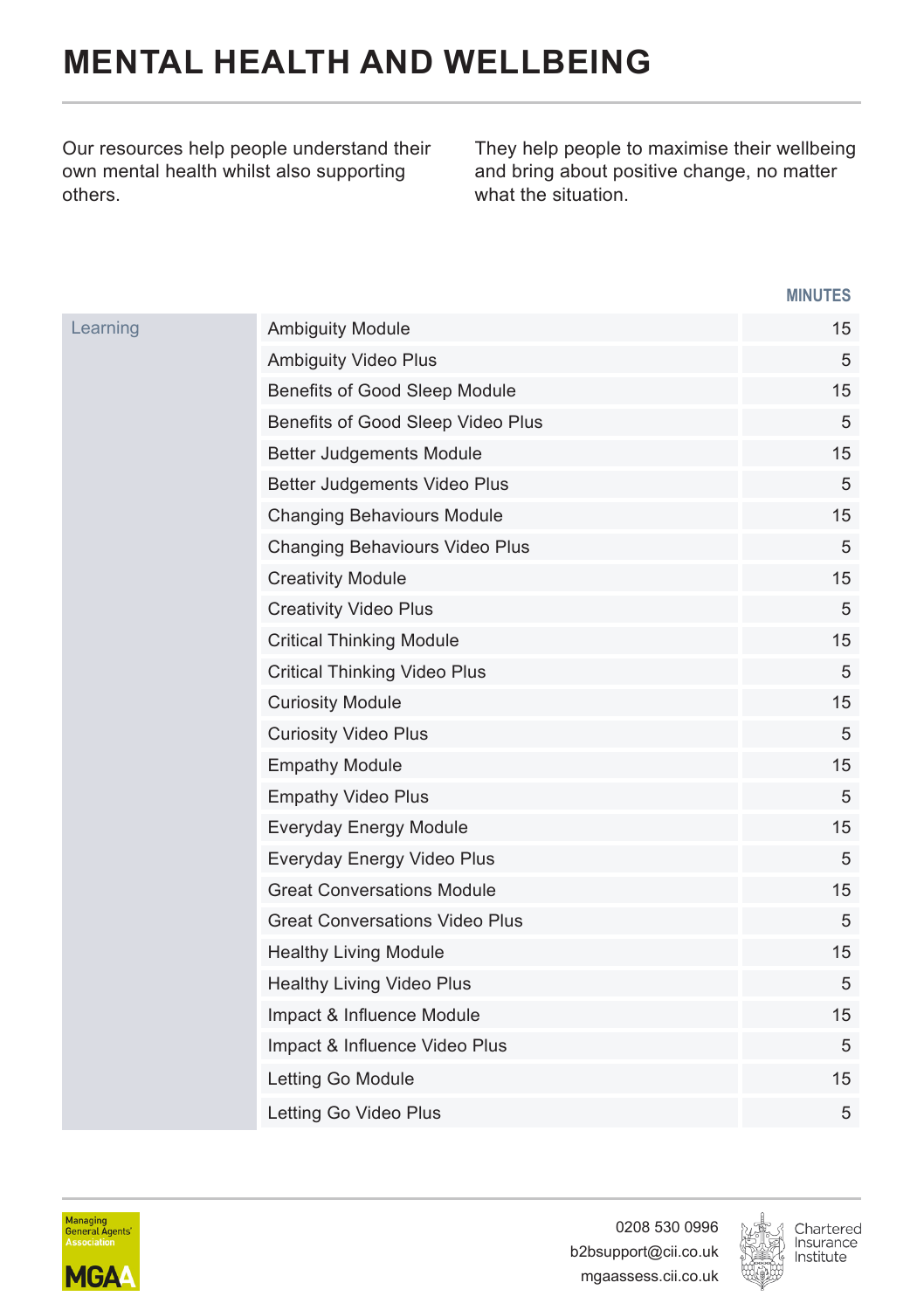## **MENTAL HEALTH AND WELLBEING**

| Learning (continued) | Life Balance Module                 | 15 |
|----------------------|-------------------------------------|----|
|                      | Life Balance Video Plus             | 5  |
|                      | <b>Managing Emotions Module</b>     | 15 |
|                      | <b>Managing Emotions Video Plus</b> | 5  |
|                      | <b>Mental Health Module</b>         | 15 |
|                      | <b>Mental Health Video Plus</b>     | 5  |
|                      | Mindfulness Module                  | 15 |
|                      | Mindfulness Video Plus              | 5  |
|                      | <b>Mindset Module</b>               | 15 |
|                      | <b>Mindset Video Plus</b>           | 5  |
|                      | <b>Personal Agility Module</b>      | 15 |
|                      | Personal Agility Video Plus         | 5  |
|                      | Positive Thinking Module            | 15 |
|                      | Positive Thinking Video Plus        | 5  |
|                      | Relationship Building Module        | 15 |
|                      | Relationship Building Video Plus    | 5  |
|                      | <b>Relaxation Module</b>            | 15 |
|                      | <b>Relaxation Video Plus</b>        | 5  |
|                      | <b>Resilience Module</b>            | 15 |
|                      | Resilience Video Plus               | 5  |
|                      | Value & Purpose Module              | 15 |
|                      | Value & Purpose Video Plus          | 5  |
|                      | Winter Wellbeing Module             | 15 |
|                      | Winter Wellbeing Video Plus         | 5  |



0208 530 0996 b2bsupport@cii.co.uk mgaassess.cii.co.uk

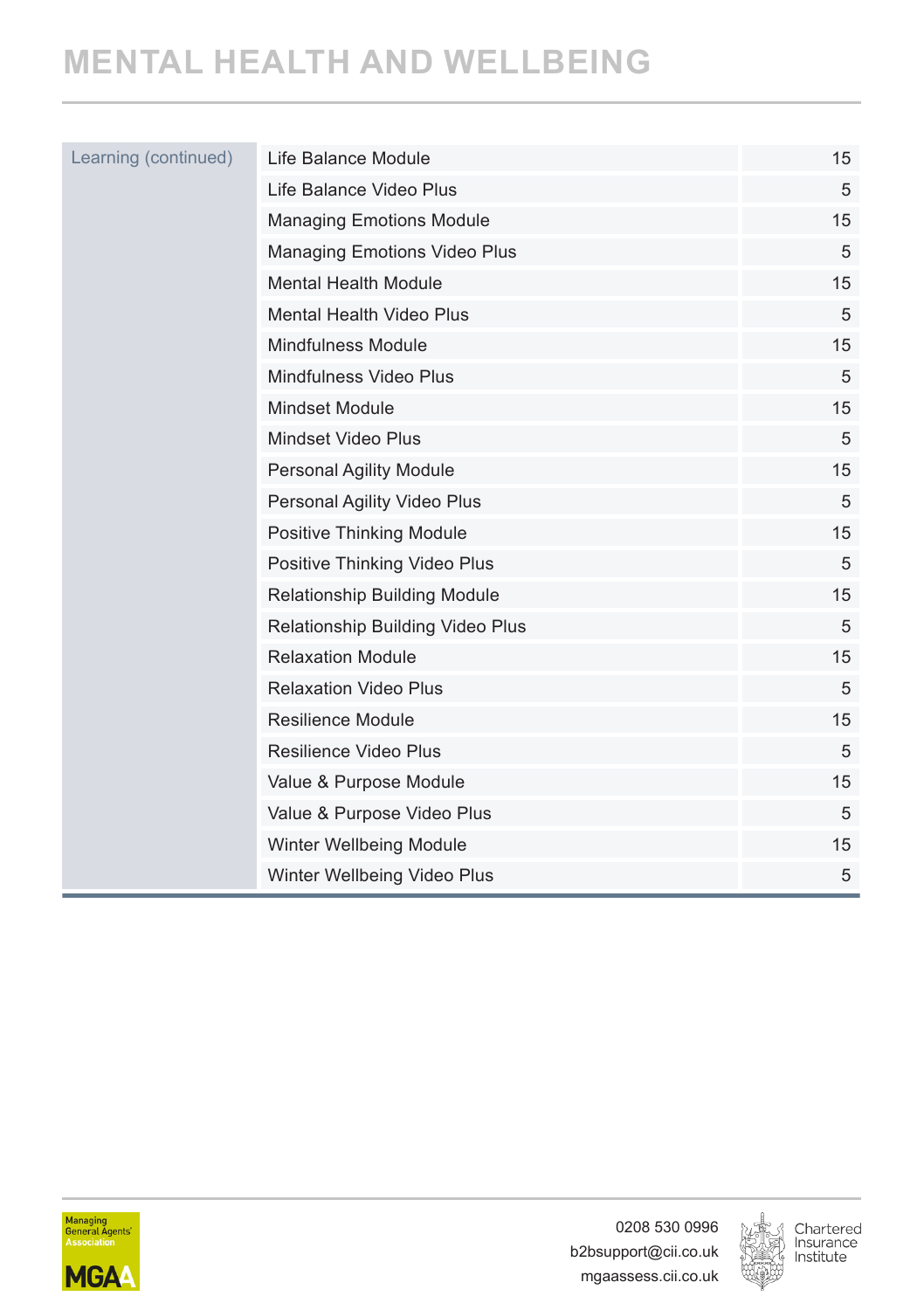## <span id="page-43-0"></span>**WORKPLACE SKILLS**

These activities, covering a wide and growing range of soft skills, promote personal development and equip employees with the necessary skills and behaviours to be successful within the work environment.

**MINUTES**

| Sales, Marketing and<br><b>Customer Services</b> | A Balancing Act Module                     | 15 |
|--------------------------------------------------|--------------------------------------------|----|
|                                                  | A Balancing Act Video Plus                 | 5  |
|                                                  | A Positive Perspective Module              | 15 |
|                                                  | A Positive Perspective Video Plus          | 5  |
|                                                  | Approaching New Customers Module           | 15 |
|                                                  | Approaching New Customers Video Plus       | 5  |
|                                                  | <b>Brand &amp; Reputation Module</b>       | 15 |
|                                                  | <b>Brand &amp; Reputation Video Plus</b>   | 5  |
|                                                  | Caring for Vulnerable Customers Module     | 15 |
|                                                  | Caring for Vulnerable Customers Video Plus | 5  |
|                                                  | Communicating with Respect Module          | 15 |
|                                                  | Communicating with Respect Video Plus      | 5  |
|                                                  | Email Etiquette Module                     | 15 |
|                                                  | Email Etiquette Video Plus                 | 5  |
|                                                  | <b>Handling Complaints Module</b>          | 15 |
|                                                  | Handling Complaints Video Plus             | 5  |
|                                                  | Know Your Customer Module                  | 15 |
|                                                  | Know Your Customer Video Plus              | 5  |
|                                                  | Maintaining Existing Customers Module      | 15 |
|                                                  | Maintaining Existing Customers Video Plus  | 5  |
|                                                  | <b>Managing Expectations Module</b>        | 15 |
|                                                  | Managing Expectations Video Plus           | 5  |
|                                                  | Telephone Manner Module                    | 15 |
|                                                  | Telephone Manner Video Plus                | 5  |



0208 530 0996 b2bsupport@cii.co.uk mgaassess.cii.co.uk

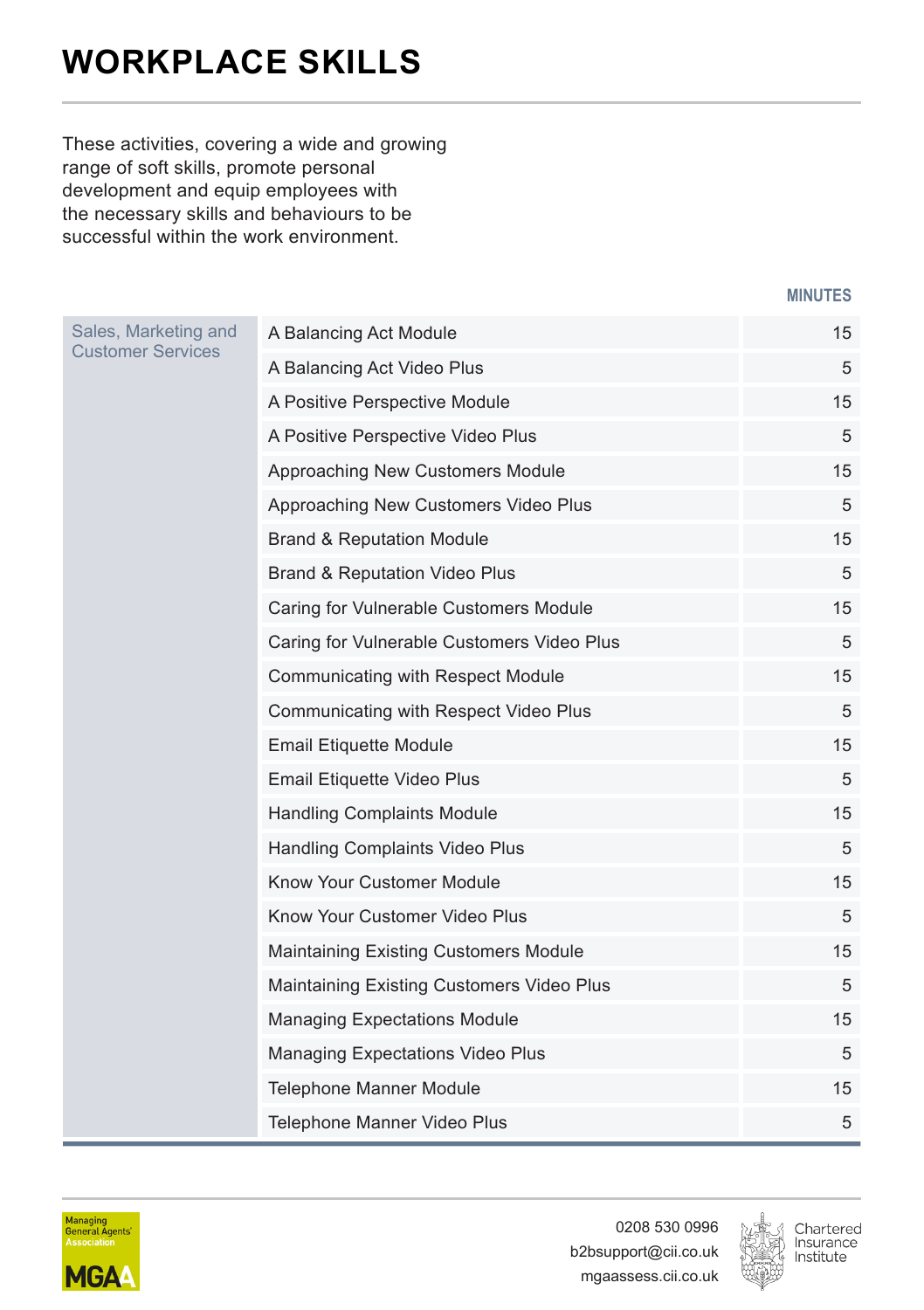#### **MINUTES**

| Communication<br>and Social Skills | <b>Active Listening Module</b>                       | 15 |
|------------------------------------|------------------------------------------------------|----|
|                                    | Active Listening Video Plus                          | 5  |
|                                    | Asking the Right Questions Module                    | 15 |
|                                    | Asking the Right Questions Video Plus                | 5  |
|                                    | Body Language Module                                 | 15 |
|                                    | Body Language Video Plus                             | 5  |
|                                    | <b>Communicating Under Pressure Module</b>           | 15 |
|                                    | <b>Communicating Under Pressure Video Plus</b>       | 5  |
|                                    | Communicating with Emotional Intelligence Module     | 15 |
|                                    | Communicating with Emotional Intelligence Video Plus | 5  |
|                                    | <b>Effective Writing Module</b>                      | 15 |
|                                    | <b>Effective Writing Video Plus</b>                  | 5  |
|                                    | <b>Expressing Yourself Module</b>                    | 15 |
|                                    | <b>Expressing Yourself Video Plus</b>                | 5  |
|                                    | How to be Assertive Module                           | 15 |
|                                    | How to be Assertive Video Plus                       | 5  |
|                                    | <b>Planning Your Report Module</b>                   | 15 |
|                                    | Planning Your Report Video Plus                      | 5  |
|                                    | <b>Presenting Data Module</b>                        | 15 |
|                                    | Presenting Data Video Plus                           | 5  |
|                                    | Presenting with Confidence Module                    | 15 |
|                                    | Presenting with Confidence Video Plus                | 5  |
|                                    | Spelling & Punctuation Module                        | 15 |
|                                    | Spelling & Punctuation Video Plus                    | 5  |
|                                    | The English Sentence Module                          | 15 |
|                                    | The English Sentence Video Plus                      | 5  |
|                                    | What's Not Being Said? Module                        | 15 |
|                                    | What's Not Being Said? Video Plus                    | 5  |
|                                    | Workplace Diplomacy Module                           | 15 |
|                                    | Workplace Diplomacy Video Plus                       | 5  |
|                                    | Writing Your Report Module                           | 15 |
|                                    | Writing Your Report Video Plus                       | 5  |
|                                    |                                                      |    |



0208 530 0996 b2bsupport@cii.co.uk mgaassess.cii.co.uk

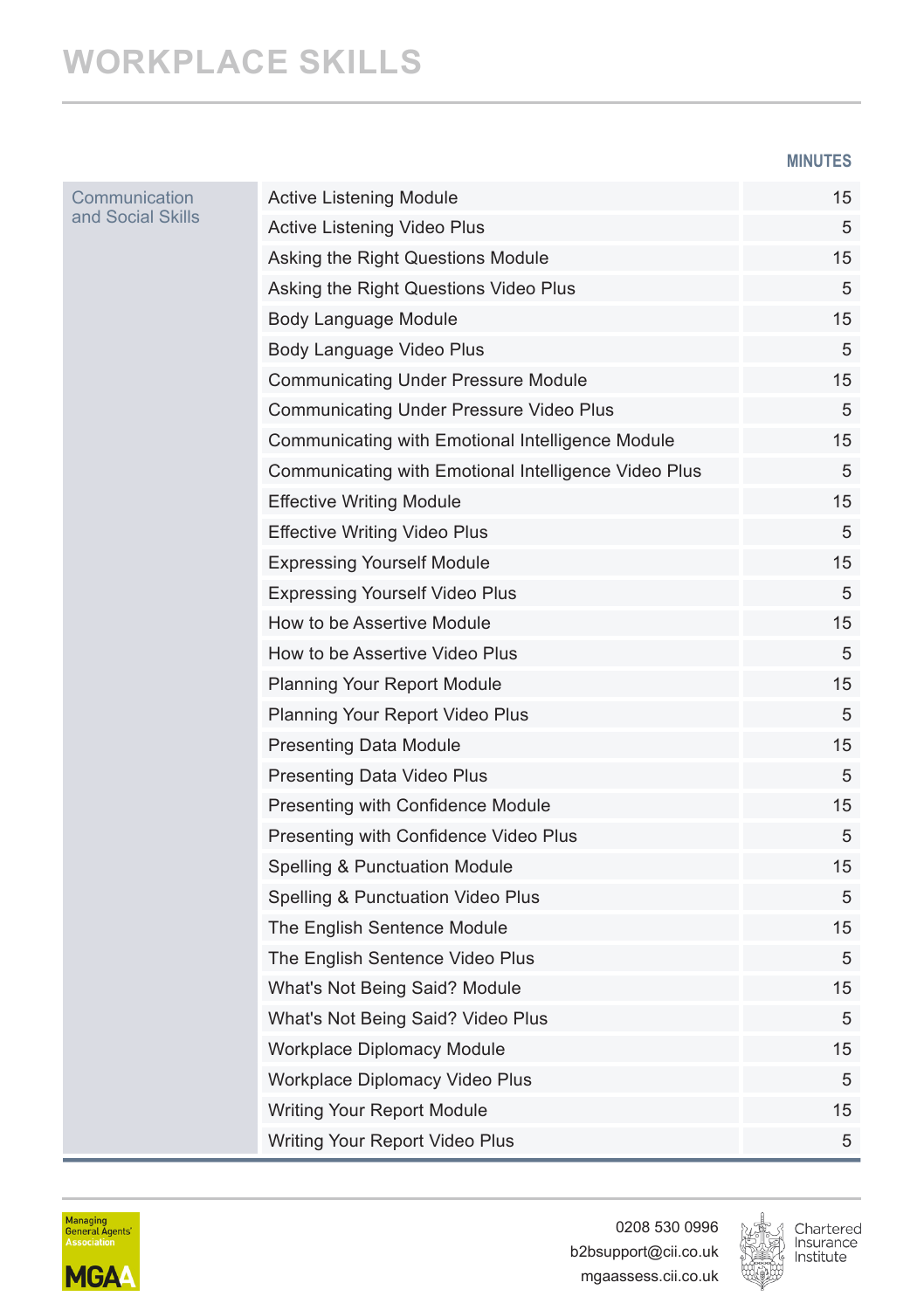#### **WORKPLACE SKILLS**

P<br>D

**MINUTES**

| Personal<br>Development | <b>Career Planning Module</b>            | 15 |
|-------------------------|------------------------------------------|----|
|                         | Career Planning Video Plus               | 5  |
|                         | Confidence Module                        | 15 |
|                         | Confidence Video Plus                    | 5  |
|                         | Dealing with Stress Module               | 15 |
|                         | Dealing with Stress Video Plus           | 5  |
|                         | <b>Decision Making Module</b>            | 15 |
|                         | Decision Making Video Plus               | 5  |
|                         | <b>First Impressions Module</b>          | 15 |
|                         | First Impressions Video Plus             | 5  |
|                         | Making Objectives Happen Module          | 15 |
|                         | Making Objectives Happen Video Plus      | 5  |
|                         | Managing Personal Finance Module         | 15 |
|                         | Managing Personal Finance Video Plus     | 5  |
|                         | <b>Negotiation Skills Module</b>         | 15 |
|                         | Negotiation Skills Video Plus            | 5  |
|                         | <b>Networking Module</b>                 | 15 |
|                         | Networking Video Plus                    | 5  |
|                         | Planning Your Own Development Module     | 15 |
|                         | Planning Your Own Development Video Plus | 5  |
|                         | Problem Solving Module                   | 15 |
|                         | Problem Solving Video Plus               | 5  |
|                         | <b>Productivity Module</b>               | 15 |
|                         | Productivity Video Plus                  | 5  |
|                         | <b>Remote Working Module</b>             | 15 |
|                         | Remote Working Video Plus                | 5  |
|                         | Setting Objectives Module                | 15 |
|                         | Setting Objectives Video Plus            | 5  |
|                         | Time Management Module                   | 15 |
|                         | Time Management Video Plus               | 5  |
|                         | Tips for the Interviewee Module          | 15 |
|                         | Tips for the Interviewee Video Plus      | 5  |



0208 530 0996 b2bsupport@cii.co.uk mgaassess.cii.co.uk

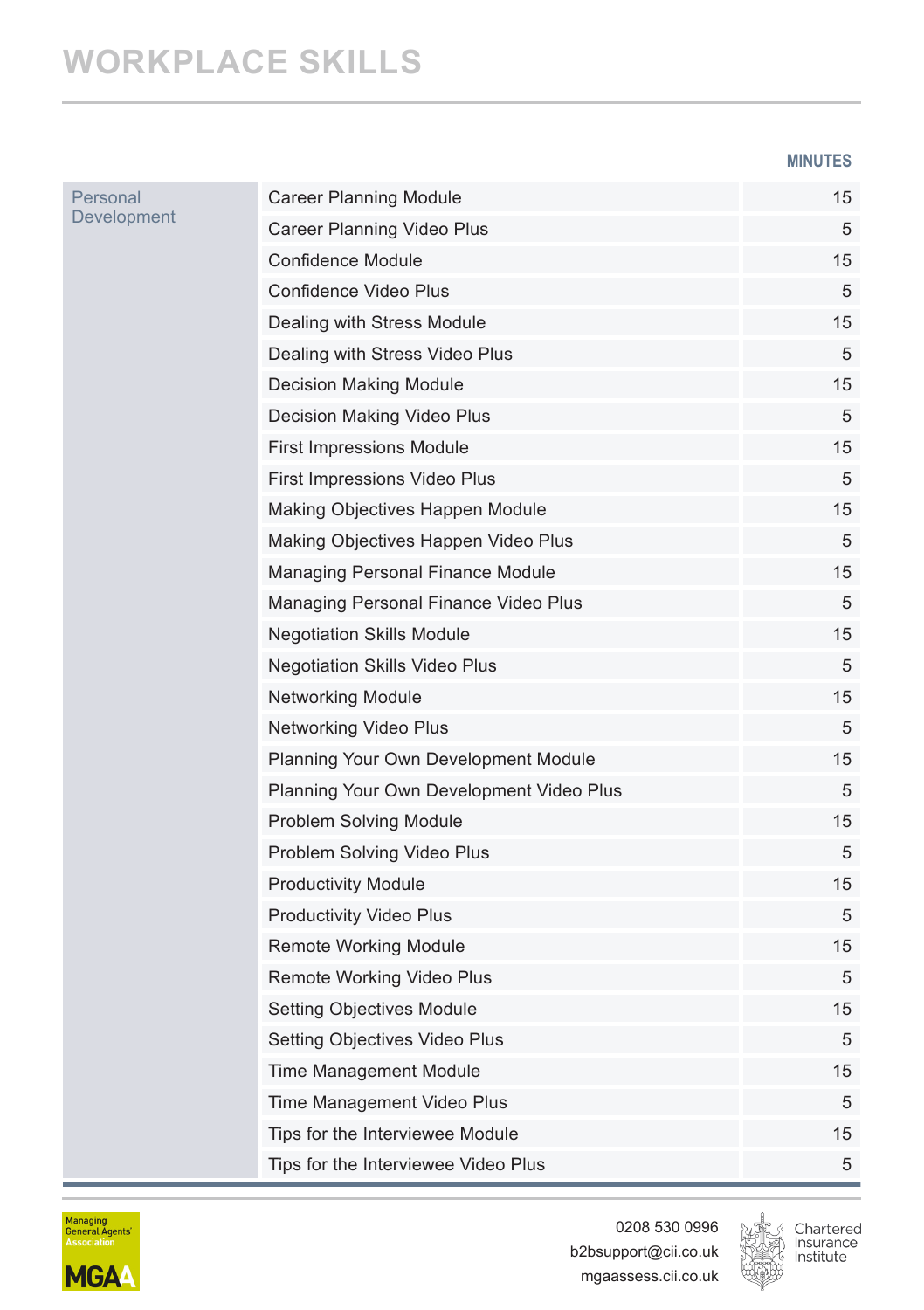#### **WORKPLACE SKILLS**

Management and Leadership **MINUTES**

| Appraisal Interviews Module                | 15 |
|--------------------------------------------|----|
| Appraisal Interviews Video Plus            | 5  |
| Challenging the Status Quo Module          | 15 |
| Challenging the Status Quo Video Plus      | 5  |
| Coaching & Mentoring Module                | 15 |
| Coaching & Mentoring Video Plus            | 5  |
| Coaching Module                            | 15 |
| Coaching Video Plus                        | 5  |
| Developing Leadership Module               | 15 |
| Developing Leadership Video Plus           | 5  |
| Experiencing Change Module                 | 15 |
| <b>Experiencing Change Video Plus</b>      | 5  |
| Flexible Leadership Module                 | 15 |
| Flexible Leadership Video Plus             | 5  |
| Giving & Receiving Feedback Module         | 15 |
| Giving & Receiving Feedback Video Plus     | 5  |
| Hiring Right First Time Module             | 15 |
| Hiring Right First Time Video Plus         | 5  |
| Inducting a New Team Member Module         | 15 |
| Inducting a New Team Member Video Plus     | 5  |
| Making the Change Module                   | 15 |
| Making the Change Video Plus               | 5  |
| Managing Virtual Teams Module              | 15 |
| Managing Virtual Teams Video Plus          | 5  |
| <b>Mentoring Module</b>                    | 15 |
| Mentoring Video Plus                       | 5  |
| Motivation & Effective Feedback Module     | 15 |
| Motivation & Effective Feedback Video Plus | 5  |
| <b>Operational Agility Module</b>          | 15 |
| Operational Agility Video Plus             | 5  |
| Performance Management Module              | 15 |
| Performance Management Video Plus          | 5  |



0208 530 0996 b2bsupport@cii.co.uk mgaassess.cii.co.uk

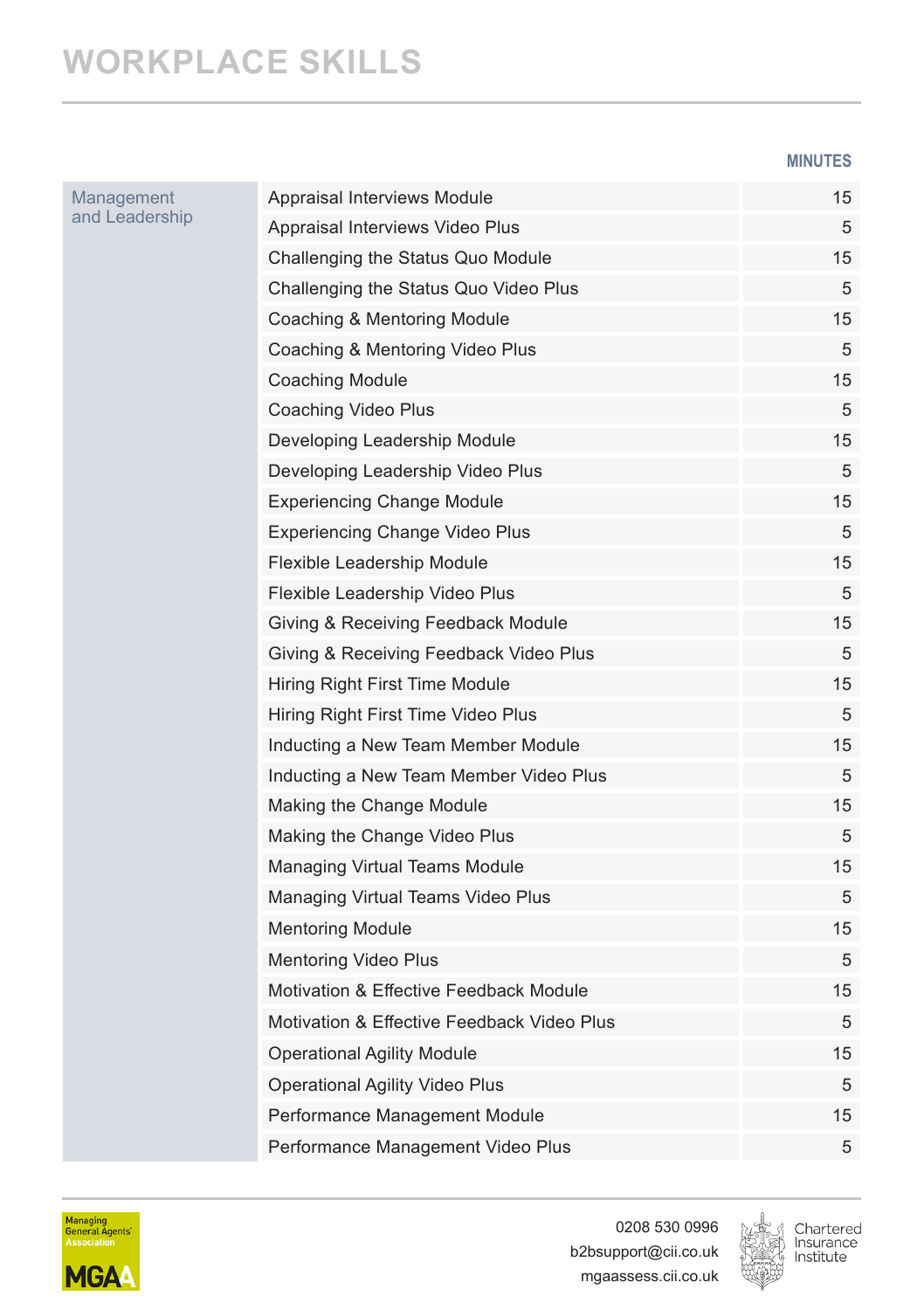**MINUTES**

| Management<br>and Leadership<br>(continued) | Planning & Monitoring Team Performance Module     | 15 |
|---------------------------------------------|---------------------------------------------------|----|
|                                             | Planning & Monitoring Team Performance Video Plus | 5  |
|                                             | Planning for a Crisis Module                      | 15 |
|                                             | Planning for a Crisis Video Plus                  | 5  |
|                                             | <b>Project Management Module</b>                  | 15 |
|                                             | Project Management Video Plus                     | 5  |
|                                             | Seeing Change Through Module                      | 15 |
|                                             | Seeing Change Through Video Plus                  | 5  |
|                                             | <b>Taking Action Module</b>                       | 15 |
|                                             | Taking Action Video Plus                          | 5  |
|                                             | Taking the Lead Module                            | 15 |
|                                             | Taking the Lead Video Plus                        | 5  |
|                                             | The Effective Leader Module                       | 15 |
|                                             | The Effective Leader Video Plus                   | 5  |
|                                             | The Need for Strategy Module                      | 15 |
|                                             | The Need for Strategy Video Plus                  | 5  |
|                                             | Thriving in Change Module                         | 15 |
|                                             | Thriving in Change Video Plus                     | 5  |
|                                             | Training for Non-Trainers Module                  | 15 |
|                                             | Training for Non-Trainers Video Plus              | 5  |
|                                             | Workplace Ethics Module                           | 15 |
|                                             | Workplace Ethics Video Plus                       | 5  |



0208 530 0996 b2bsupport@cii.co.uk mgaassess.cii.co.uk

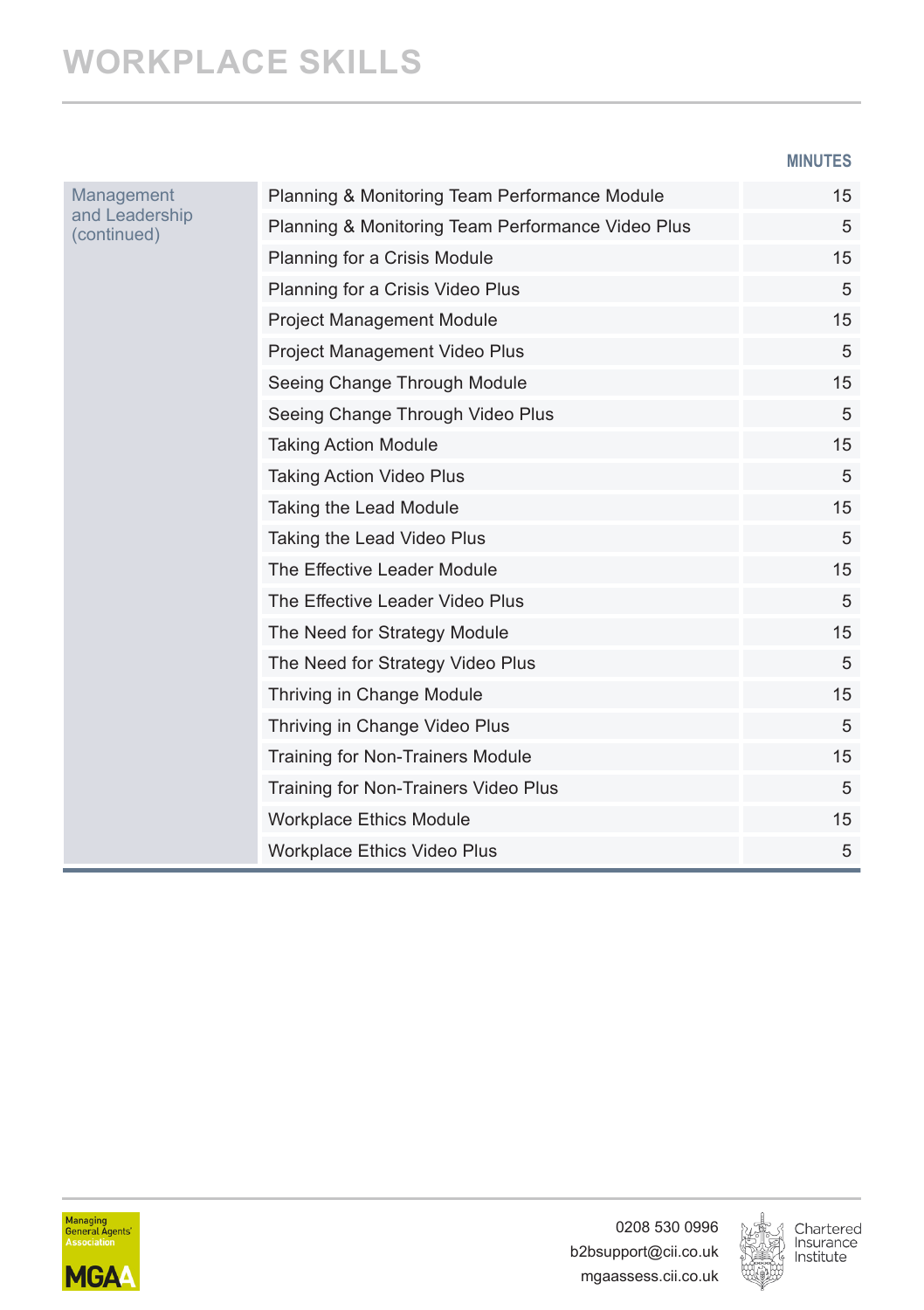### **WORKPLACE SKILLS**

**MINUTES**

| <b>Teamwork</b> | <b>Collaborative Working Module</b>     | 15 |
|-----------------|-----------------------------------------|----|
|                 | <b>Collaborative Working Video Plus</b> | 5  |
|                 | Dealing With Conflict Module            | 15 |
|                 | Dealing With Conflict Video Plus        | 5  |
|                 | <b>Effective Delegation Module</b>      | 15 |
|                 | <b>Effective Delegation Video Plus</b>  | 5  |
|                 | <b>Effective Meetings Module</b>        | 15 |
|                 | <b>Effective Meetings Video Plus</b>    | 5  |
|                 | Find Your Role Module                   | 15 |
|                 | Find Your Role Video Plus               | 5  |
|                 | Performance Troubleshooting Module      | 15 |
|                 | Performance Troubleshooting Video Plus  | 5  |
|                 | Working In Teams Module                 | 15 |
|                 | Working In Teams Video Plus             | 5  |



0208 530 0996 b2bsupport@cii.co.uk mgaassess.cii.co.uk